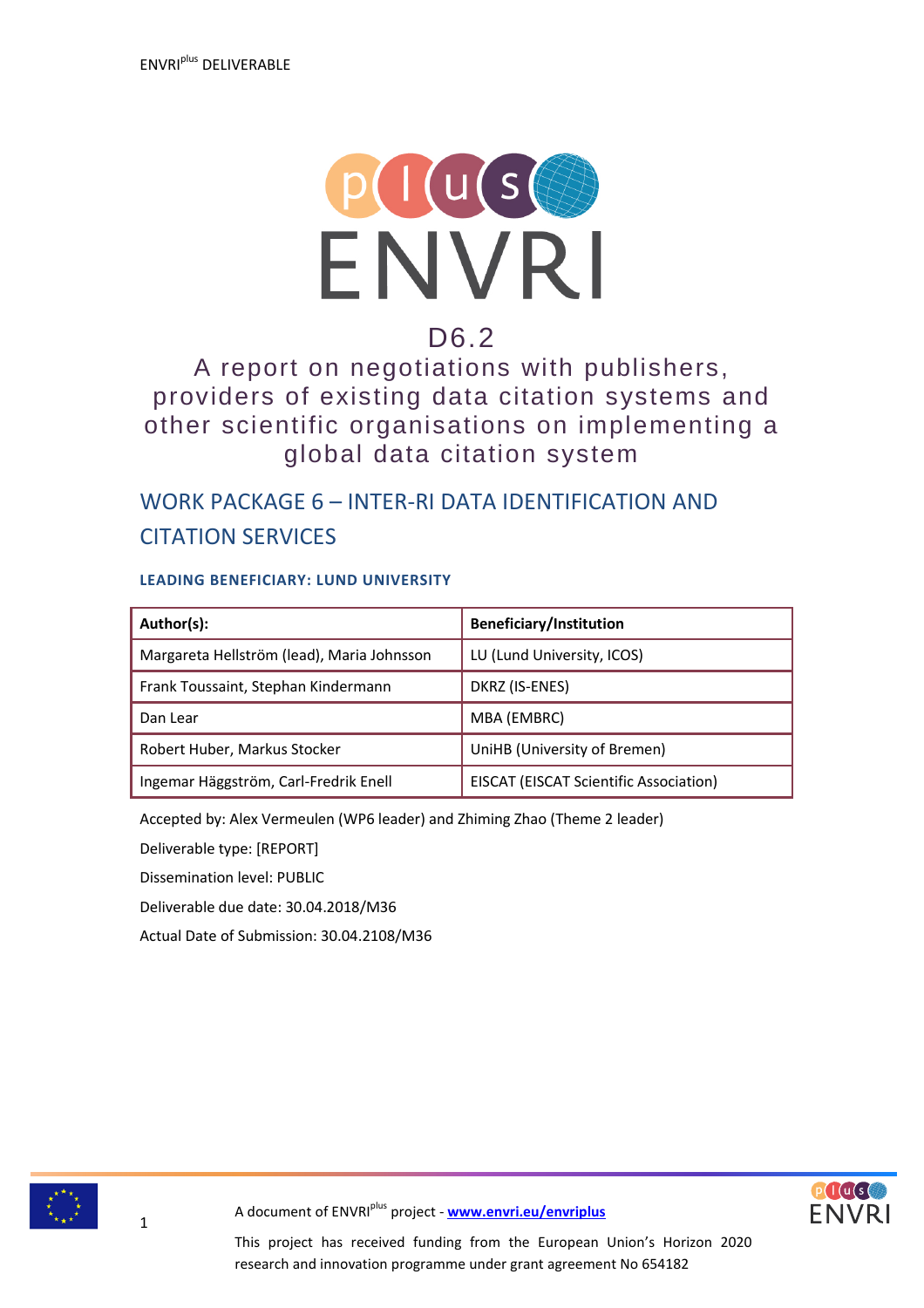## <span id="page-1-0"></span>ABSTRACT

This deliverable reports the group efforts of Work Package 6 Task T6.1 during M24 to M36 to prepare and initiate a dialogue ("negotiations") with publishers, providers of existing data citation systems and other scientific organisations on raising awareness of what environmental and climate research infrastructures view as essential identification and citation-related services that are required in order to reach the ultimate goal of a "global data citation system". The activities include creating a network of contacts with a number of actors across the identification and citation landscape, organising a workshop bringing these actors together with ENVRI partners in order to exchange information on current practices, and undertaking a survey aimed at examining the attitudes of relevant publishers and PID, citation & indexing service providers towards citation-related issues identified as important by ENVRI partners.

## <span id="page-1-1"></span>REPORT REVIEWERS

Project internal reviewer(s):

| Project internal reviewer(s):                     | <b>Beneficiary/Institution</b> |
|---------------------------------------------------|--------------------------------|
| Leonardo Candela (Theme 2 expert)                 | <b>CNR</b>                     |
| Markus Stocker (Theme 2 member<br>representative) | UniHB                          |

## <span id="page-1-2"></span>DOCUMENT VERSION HISTORY

| Date      | <b>Version</b>                             |
|-----------|--------------------------------------------|
| 1.11.2017 | Outline available for comments             |
| 1.3.2018  | First draft of outline                     |
| 4.4.2018  | Version sent for internal review           |
| 26.4.2018 | Version sent to Theme 2 and WP 6 leaders   |
| 30.4.2018 | Final version, submitted by project office |

## <span id="page-1-3"></span>DOCUMENT AMENDMENT PROCEDURE

Amendments, comments and suggestions should be sent to the lead author (Margareta Hellström [margareta.hellstrom@nateko.lu.se\)](mailto:margareta.hellstrom@nateko.lu.se)

## <span id="page-1-4"></span>**TERMINOLOGY**

Acronyms and specialist terminology used in this report are explained in **Appendix A**. In addition, a complete ENVRIplus project glossary is provided online here: <https://envriplus.manageprojects.com/s/text-documents/LFCMXHHCwS5hh>



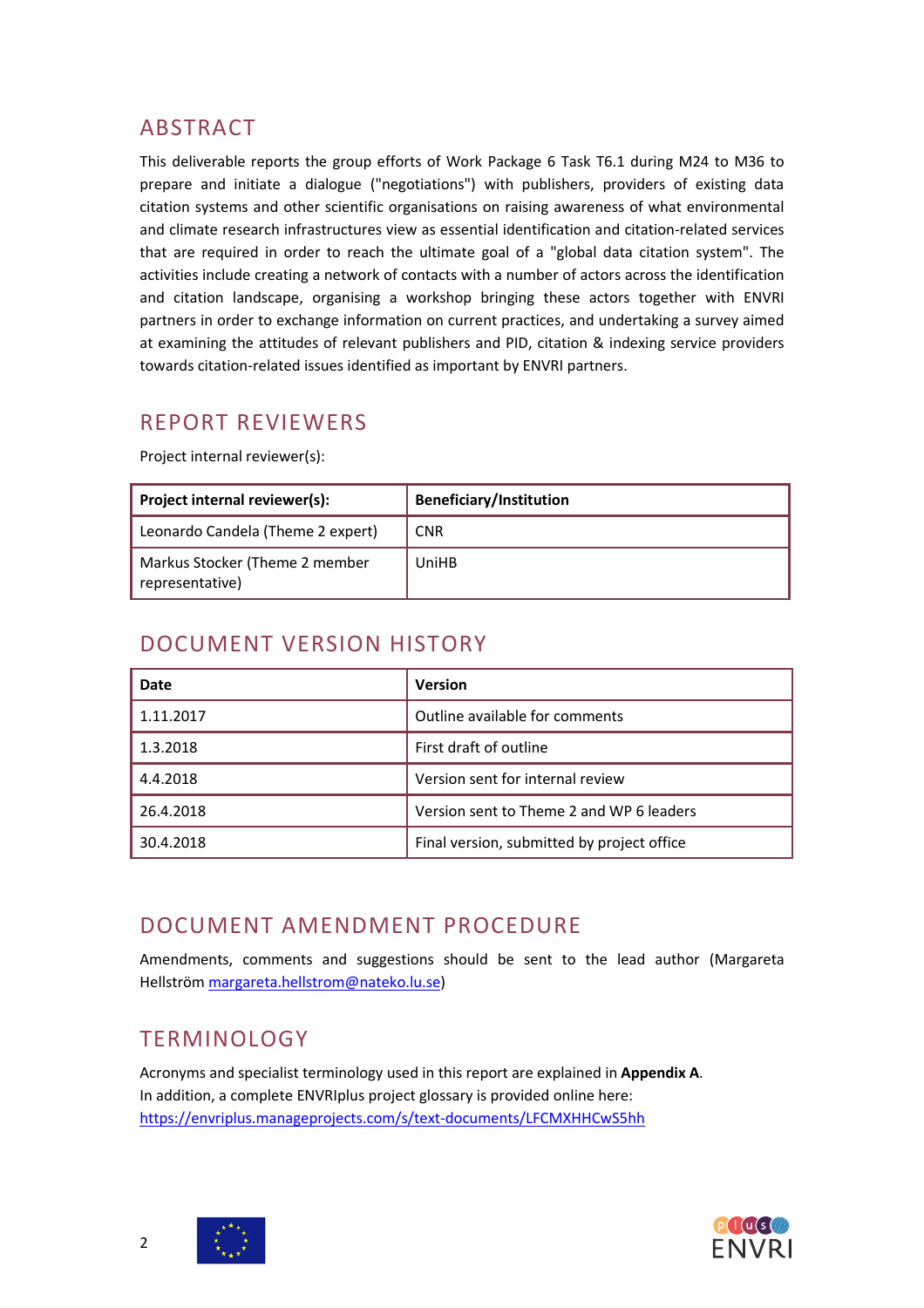## <span id="page-2-0"></span>PROJECT SUMMARY

ENVRIplus is a Horizon 2020 project bringing together Environmental and Earth System Research Infrastructures, projects and networks together with technical specialist partners to create a more coherent, interdisciplinary and interoperable cluster of Environmental Research Infrastructures across Europe. It is driven by three overarching goals: 1) promoting crossfertilization between infrastructures, 2) implementing innovative concepts and devices across RIs, and 3) facilitating research and innovation in the field of environment for an increasing number of users outside the RIs. [ENVRIplus 2015a]

ENVRIplus aligns its activities to a core strategic plan where sharing multi-disciplinary expertise will be most effective. The project aims to improve Earth observation monitoring systems and strategies, including actions to improve harmonization and innovation, and generate common solutions to many shared information technology and data related challenges. It also seeks to harmonize policies for access and provide strategies for knowledge transfer amongst RIs. ENVRIplus develops guidelines to enhance transdisciplinary use of data and data-products supported by applied use-cases involving RIs from different domains. The project coordinates actions to improve communication and cooperation, addressing Environmental RIs at all levels, from management to end-users, implementing RI-staff exchange programs, generating material for RI personnel, and proposing common strategic developments and actions for enhancing services to users and evaluating the socio-economic impacts.

ENVRIplus is expected to facilitate structuration and improve quality of services offered both within single RIs and at the pan-RI level. It promotes efficient and multi-disciplinary research offering new opportunities to users, new tools to RI managers and new communication strategies for environmental RI communities. The resulting solutions, services and other project outcomes are made available to all environmental RI initiatives, thus contributing to the development of a coherent European RI ecosystem.

## <span id="page-2-1"></span>EXECUTIVE SUMMARY

This second deliverable of ENVRIplus Work Package 6 (WP6), "Inter RI data identification and citation services", is concerned with 1) identifying challenges standing in the way of Environmental Research Infrastructures (ENVRIs) as they move towards implementing comprehensive citation and referencing of entities (data, instruments, samples, etc.) related to their activities; 2) defining relevant "negotiation" partners among publishers, persistent identifier service providers, citation indexers and other organisations; 3) initiating a constructive and positive dialogue with these actors; and 4) and feeding back the outcomes and results of the discussions into both the ENVRIs' own practices as well as those of their end users, and the global research data science community.

In support of especially points 2 and 3, WP6 has created a network of contacts with a number of organisations, and initiated a discussion with these on a range of topics. A workshop was organised in October 2017, bringing together representatives from research infrastructures (RIs) with technical specialists from e.g. publishers, data repositories and service providers. Highpriority issues were identified -- including citation of non-data objects, referencing of dynamic data, methods to pinpoint subsets of larger datasets, and management of data collections.



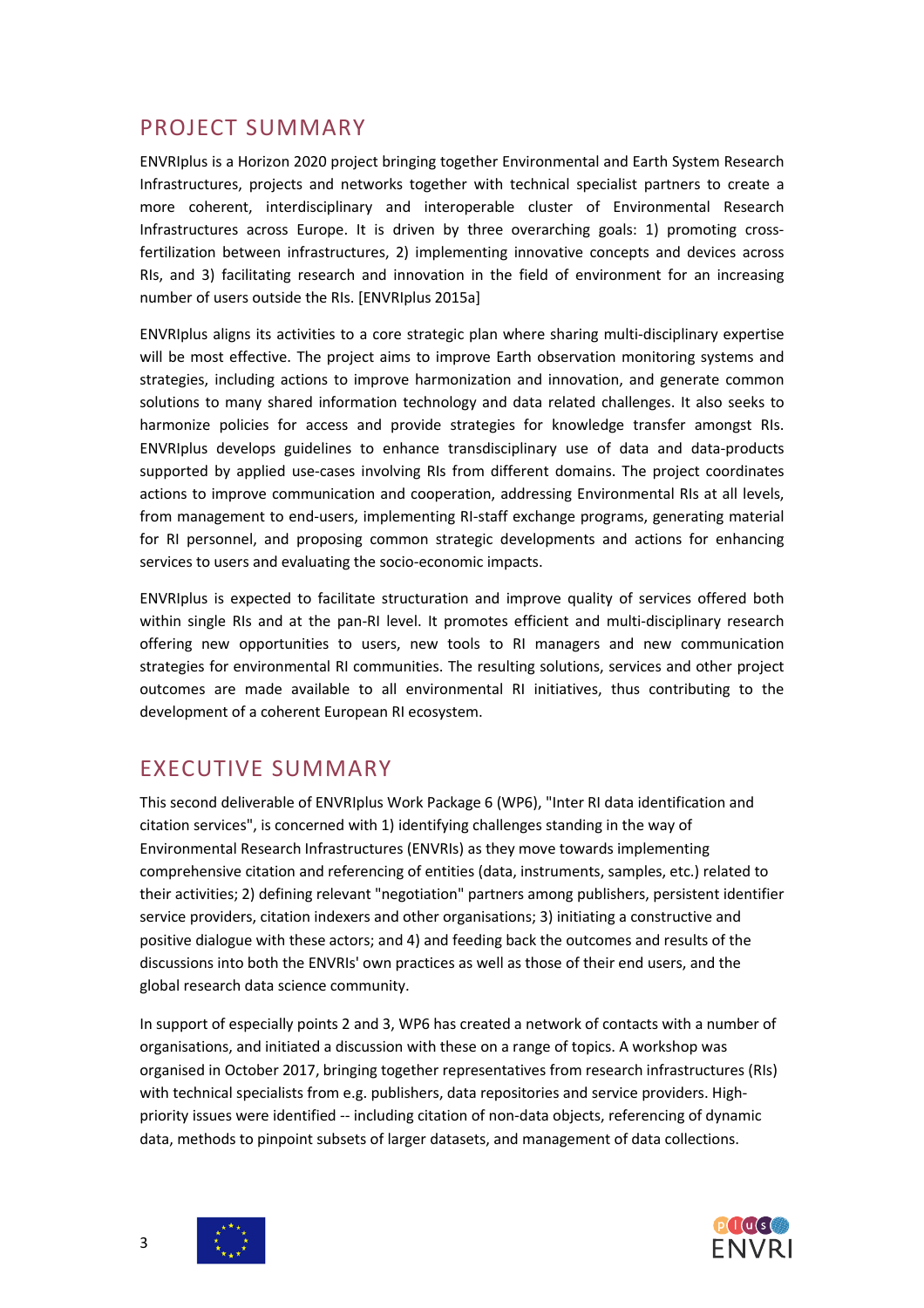Building on the workshop outcomes, a questionnaire-driven survey was performed, aimed at mapping out the views and stance on the high-priority issues. Interestingly, the survey responses indicated that while there was consensus on basic issues like supporting the use of PIDs also for non-data entities and the need to provide long-term sustainable services, the views on how to best manage citations of data subsets, data collections and dynamic data were much more fragmented, with no clear trends between the various respondent categories.

A useful network of contacts has now been established, and the "negotiation" activities met with great interest from the publishers, PID service providers and indexers who participated in the workshop and the survey. The concrete outcomes – including a clearer understanding of which citation and identification-related issues are of high priority to the ENVRI community – will now feed back into the further work of WP6 towards designing and implementing services addressing those issues still remaining in the way of achieving comprehensive and trustworthy identification and citation practices for Earth Science researchers in Europe and globally.



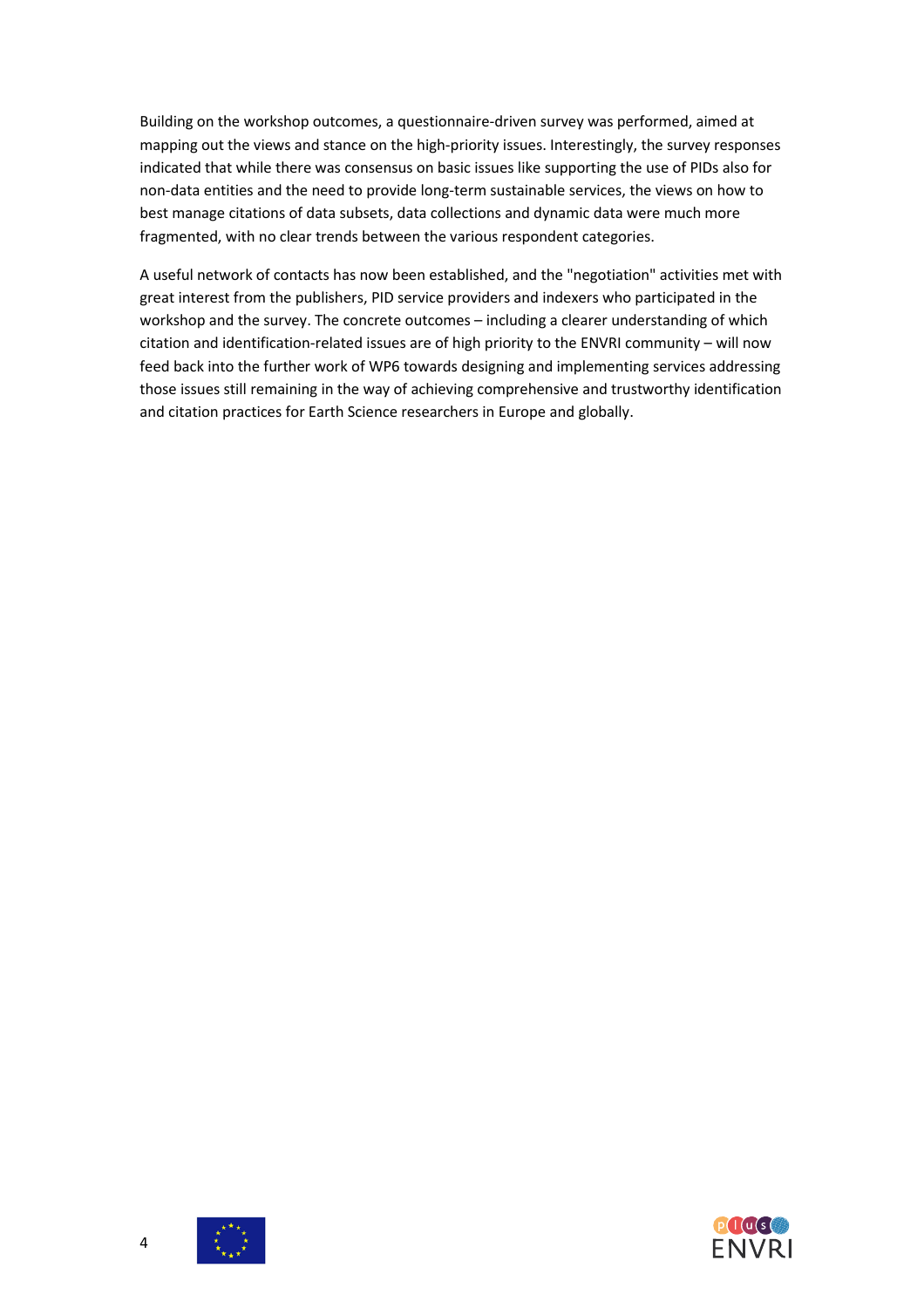# <span id="page-4-0"></span>**TABLE OF CONTENTS**

| 1     |                                                                                    |
|-------|------------------------------------------------------------------------------------|
| 2     |                                                                                    |
| 2.1   |                                                                                    |
| 2.2   |                                                                                    |
| 2.3   |                                                                                    |
| 2.4   |                                                                                    |
| 2.5   |                                                                                    |
| 2.6   |                                                                                    |
| 2.7   |                                                                                    |
| 2.8   |                                                                                    |
| 3     |                                                                                    |
| 3.1   |                                                                                    |
| 3.2   |                                                                                    |
| 3.2.1 |                                                                                    |
| 3.2.2 |                                                                                    |
| 3.2.3 |                                                                                    |
| 3.2.4 |                                                                                    |
| 3.2.5 |                                                                                    |
| 3.2.6 |                                                                                    |
| 3.3   | ENVRIplus challenges on the way to proper citation and data publishing practices13 |
| 3.3.1 | Issues with defining roles for authors, contributors and editors 13                |
| 3.3.2 |                                                                                    |
| 3.3.3 | Citation and provenance information get lost between publishing portals  14        |
| 3.3.4 | for experiments such as configuration, scheduling<br>Metadata<br>and               |
|       |                                                                                    |
| 3.3.5 |                                                                                    |
| 3.3.6 |                                                                                    |
| 3.4   |                                                                                    |
| 4     |                                                                                    |
| 4.1   |                                                                                    |

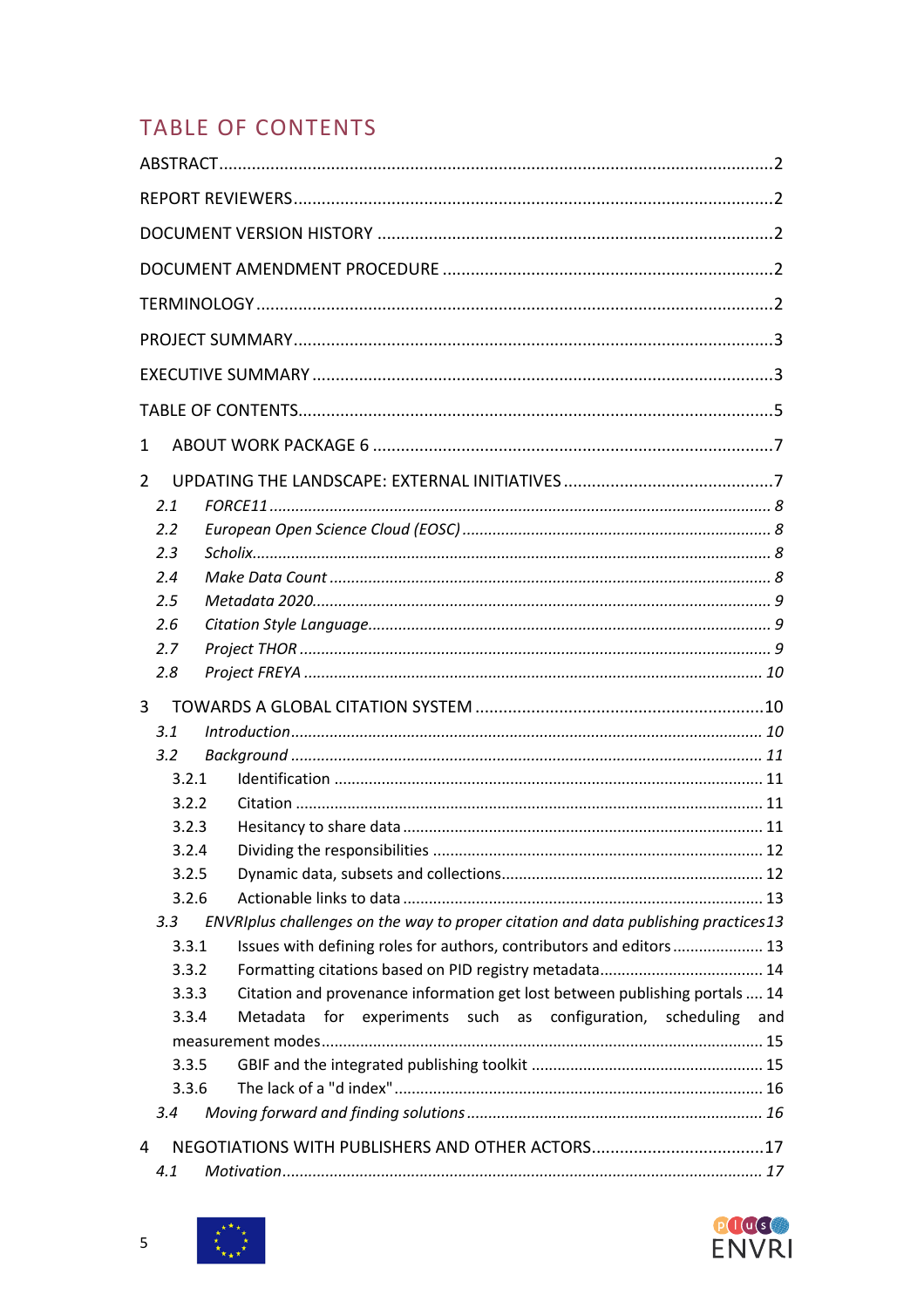| 4.2 |       |                                                                                        |  |  |  |  |
|-----|-------|----------------------------------------------------------------------------------------|--|--|--|--|
| 4.3 |       |                                                                                        |  |  |  |  |
| 4.4 |       |                                                                                        |  |  |  |  |
|     | 4.4.1 |                                                                                        |  |  |  |  |
|     | 4.4.2 |                                                                                        |  |  |  |  |
|     | 4.4.3 |                                                                                        |  |  |  |  |
|     | 4.4.4 |                                                                                        |  |  |  |  |
| 5   |       |                                                                                        |  |  |  |  |
| 6   |       |                                                                                        |  |  |  |  |
| 7   |       |                                                                                        |  |  |  |  |
|     |       |                                                                                        |  |  |  |  |
|     |       |                                                                                        |  |  |  |  |
|     |       |                                                                                        |  |  |  |  |
|     |       |                                                                                        |  |  |  |  |
|     |       | A.2. Other technical terms and acronyms used in ENVRIplus deliverables  29             |  |  |  |  |
|     |       |                                                                                        |  |  |  |  |
|     |       |                                                                                        |  |  |  |  |
|     |       | APPENDIX B. AGENDA OF THE "CLOSING THE GAP" WORKSHOP 34                                |  |  |  |  |
|     |       | APPENDIX C. PRESENTATIONS MADE AT THE "CLOSING THE GAP"                                |  |  |  |  |
|     |       |                                                                                        |  |  |  |  |
|     |       | A single DOI for Argo; a generic approach to making datasets that grow and evolve with |  |  |  |  |
|     |       |                                                                                        |  |  |  |  |
|     |       | Recent developments of the data citation services at WDCC/DKRZ 35                      |  |  |  |  |
|     |       | From data archival to citation through PIDs and DOIs. The GEOFON use case 35           |  |  |  |  |
|     |       |                                                                                        |  |  |  |  |
|     |       | Documentation and identification of long term monitoring facilities 36                 |  |  |  |  |
|     |       |                                                                                        |  |  |  |  |
|     |       | Application aware digital objects access and distribution using Named Data Networking  |  |  |  |  |
|     |       |                                                                                        |  |  |  |  |
|     |       |                                                                                        |  |  |  |  |
|     |       | The RDA perspective: PID Kernel Information and registries within the Data Fabric      |  |  |  |  |
|     |       |                                                                                        |  |  |  |  |
|     |       |                                                                                        |  |  |  |  |
|     |       | Supporting data citation on Research Infrastructures using PID-based workflows 37      |  |  |  |  |
|     |       |                                                                                        |  |  |  |  |
|     |       |                                                                                        |  |  |  |  |
|     |       |                                                                                        |  |  |  |  |
|     |       | APPENDIX E. SELECTED EXCERPTS FROM THE QUESTIONNAIRE RESPONSES41                       |  |  |  |  |

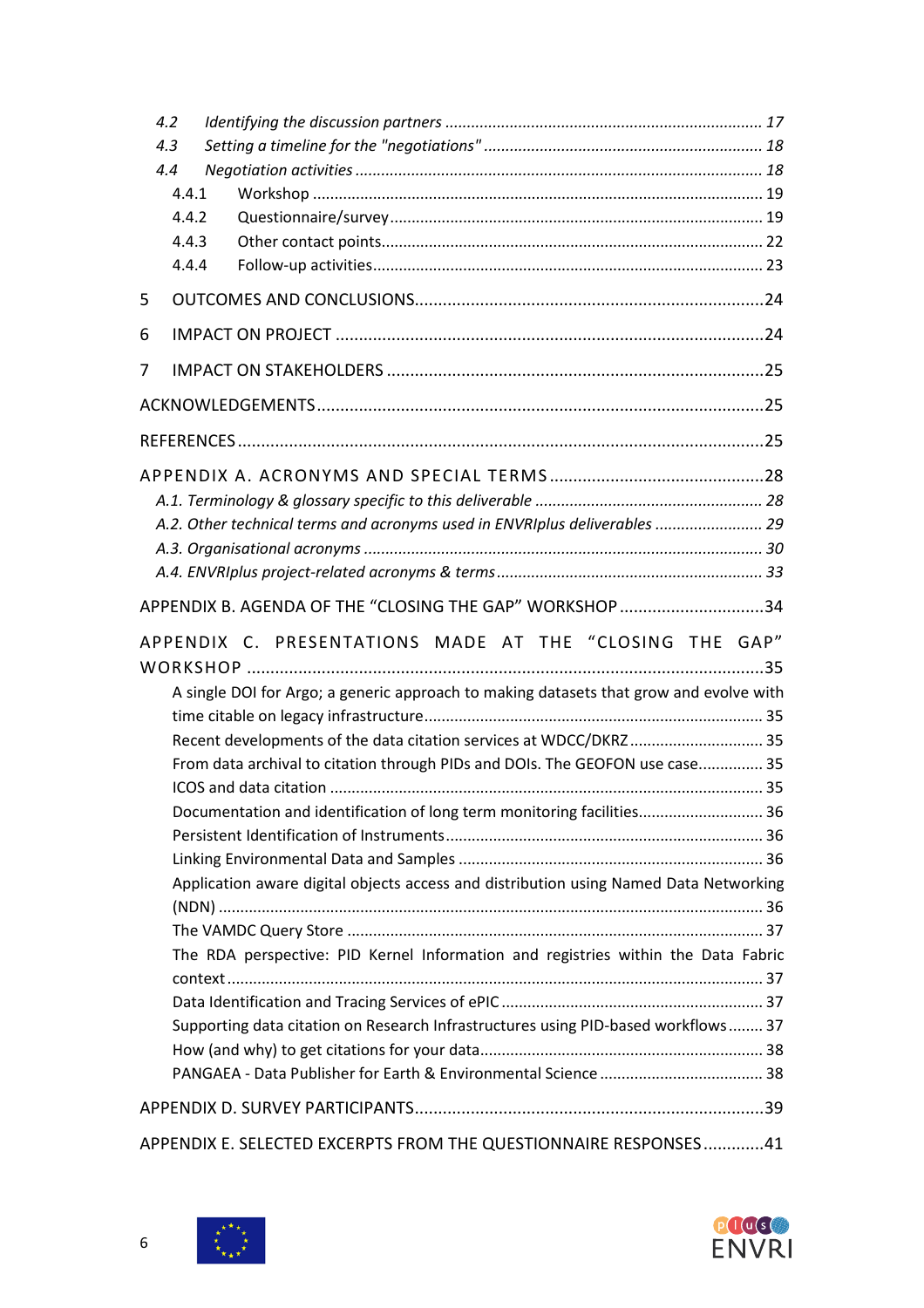## <span id="page-6-0"></span>1 ABOUT WORK PACKAGE 6

The overarching objective of ENVRIplus Work Package 6 (WP6), "Inter RI data identification and citation services", is to improve the efficiency of data identification and citation in the environmental and Earth science fields by providing access to convenient, effective and interoperable identifier management and citation services. This WP highlights identification and citation in environmental RIs, reviews available technologies and develops common services for these operations. In addition, it aims to set up a dialogue between ENVRI community partners and relevant actors and organisations involved in the provisioning of services related to identification and subsequent citation of digital representations of objects from all stages of the research life cycle.

The first WP6 deliverable (D6.1, [Hellström 2017]), summarised the associated technological needs and requirements of the ENVRIplus partners, outlined a suggested common system design for Identification and Citation, and mapped the landscape of publishers, PID service providers and other actors in the scholarly data management and curation world.

This second WP6 deliverable -- A report on negotiations with publishers, providers of existing data citation systems and other scientific organisations on implementing a global data citation system -- continues where D6.1 left off, addressing the following points from the WP6 Description of Work [ENVRIplus 2015b]:

- Perform an analysis of the latest statuses of existing technologies and business models now used by PID service providers, publishers and data hosting organizations, and transfer the best and most common solutions to the RIs.
- Promote the needs of environmental RIs in the global context. Once the RIs have decided their priorities, these should be addressed to initiatives targeting pan-European Digital Identifier e-infrastructures as well as global initiatives such as the Belmont Forum and the Research Data Alliance. The goal of respective agreements should be a widely accepted and supported model.
- Support negotiations on collaboration and contracts with important publishers. Publishers are an important partner in developing a functioning system of data citation. There are different models already available (journals for data description, direct citation via DOI, and data citation systems). Since environmental RIs provide large amounts of important data they can efficiently support respective negotiations.

Finally, in parallel to the above activities WP6 is also concerned with the development of a number of use case studies. The outcomes of two of these, a) the implementation of an on-line, standards-based publication mechanism for marine biological data and b) the development of a workflow and guidance for citation tracking models, will be reported in the final deliverable D6.3. Two additional use cases are managed together with WP9, and have been described and reported in deliverable D9.1 [Chen 2017].

## <span id="page-6-1"></span>2 UPDATING THE LANDSCAPE: EXTERNAL INITIATIVES

Since the publication of ENVRIplus deliverable D6.1 [Hellström 2017], there have been a lot of activities around various aspects of (data) citation. Some projects, like THOR, have now come to an end, while others including FREYA are just starting. Here we summarise some of the most important recent initiatives that are likely to influence the data citation practices of ENVRIplus members and their end user communities.



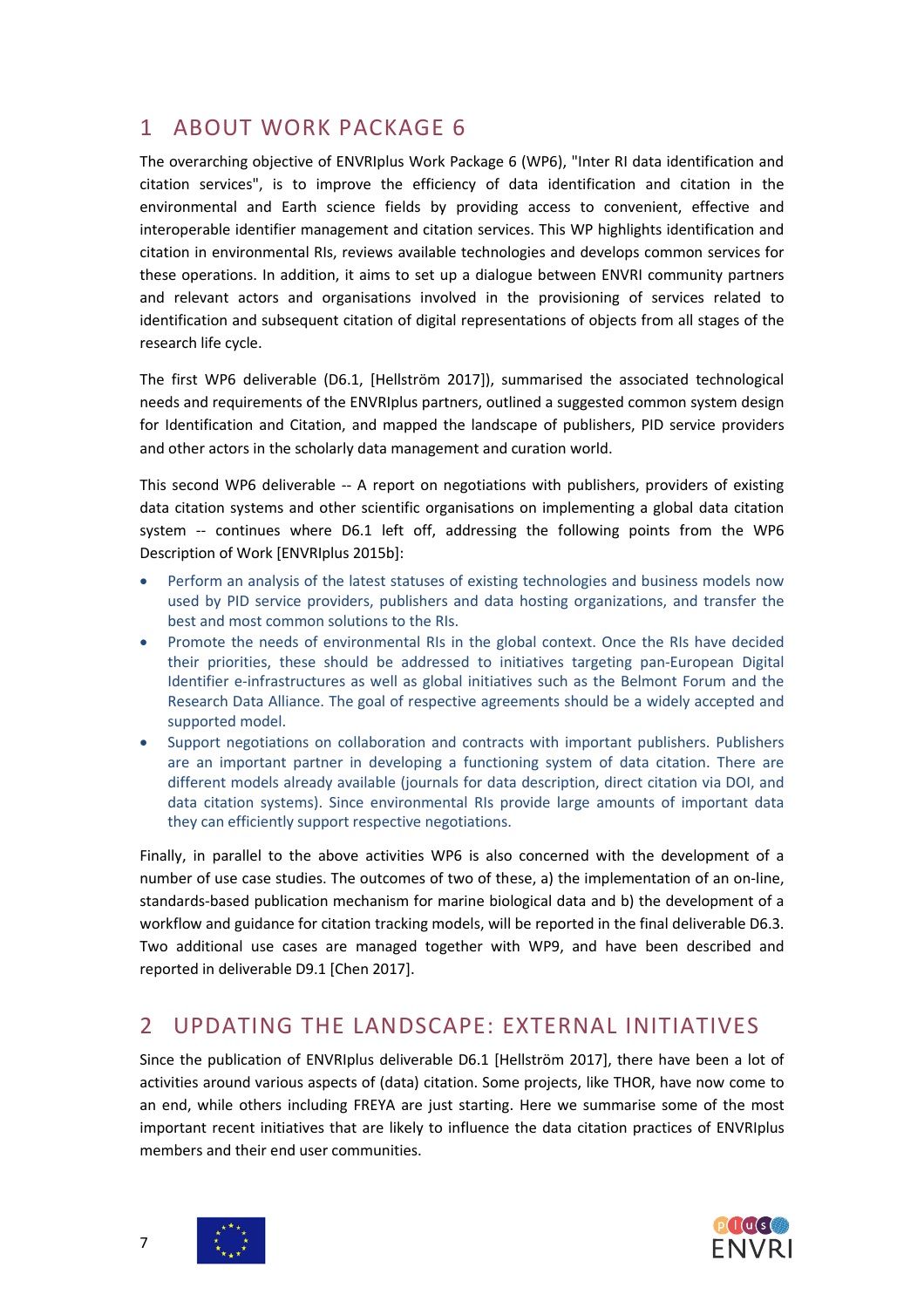## <span id="page-7-0"></span>**2.1 FORCE11**

The international community for scholarly communication FORCE[1](#page-7-4)1<sup>1</sup> is engaged in several questions concerning research data and citation [FORCE11 2018]. The community, established in 2011, has several working groups in this area:

- Data Citation Implementation Pilot (DCIP)
- Resource Identification Technical Specifications Working Group
- Software Citation Implementation Working Group

FORCE11 engages publishers, libraries, researchers, research funders, and many other groups with an interest in scholarly communication, and the community is behind many initiatives in research data and citation. The work within FORCE11 is of high relevance to ENVRIplus and should be monitored regularly. FORCE11 may also be a good discussion partner for the continuing work in ENVRIplus WP6.

## <span id="page-7-1"></span>**2.2 European Open Science Cloud (EOSC)**

Formed as result of a summit in June [2](#page-7-5)017, the European Open Science Cloud<sup>2</sup> (EOSC) [EOSC 2018] involves many different organisations such as research infrastructures, funders, research institutions, and commercial providers in developing systems and infrastructures for Open Science. The EOSC Declaration [EOSC 2017] describes in detail what needs to be done in different aspects of Open Science, including a section on the need for setting up a data citation system to reward the provision of open data. This statement is sure to catalyse the continuing work in ENVRIplus and its RIs. The projects EOSCpilot<sup>[3](#page-7-6)</sup> and EOSC-hub<sup>[4](#page-7-7)</sup> will contribute to implement the visions in EOSC.

## <span id="page-7-2"></span>**2.3 Scholix**

The Scholix<sup>[5](#page-7-8)</sup> project [Burton 2017] is progressing with publishers, data repositories and other organisations signing up to the Scholix link exchange service. For ENVRIplus, it is essential to follow the developments in Scholix, as they are working with interoperability and standards for linking literature with research data. Scholix could therefore be a good discussion partner for ENVRIplus WP6.

## <span id="page-7-3"></span>**2.4 Make Data Count[6](#page-7-9)**

Measuring data usage will be critical for future global citation practices [Kratz 2015]. The more researchers claim credit for their research data, the more there will be a need to establish metric systems for data, which is the focus of the project Make Data Count [Make Data Count 2018a]. The early first phase (2014-2015) of the project was described in the previous ENVRIplus WP6 deliverable. The project addresses is now addressing the social and technological barriers of widespread incorporation of data-level metrics in research data management systems.

With partners from research, libraries, funders, and publishers the project addresses is working on the following four main objectives:

<span id="page-7-9"></span><span id="page-7-8"></span><sup>6</sup> <https://makedatacount.org/>





<sup>1</sup> <https://www.force11.org/>

<span id="page-7-6"></span><span id="page-7-5"></span><span id="page-7-4"></span><sup>&</sup>lt;sup>2</sup> <http://ec.europa.eu/research/openscience/index.cfm?pg=open-science-cloud> 3<br>3 <https://eoscpilot.eu/>

<span id="page-7-7"></span><sup>&</sup>lt;sup>4</sup> <u><https://www.eosc-hub.eu/></u><br><sup>5</sup> <http://www.scholix.org/>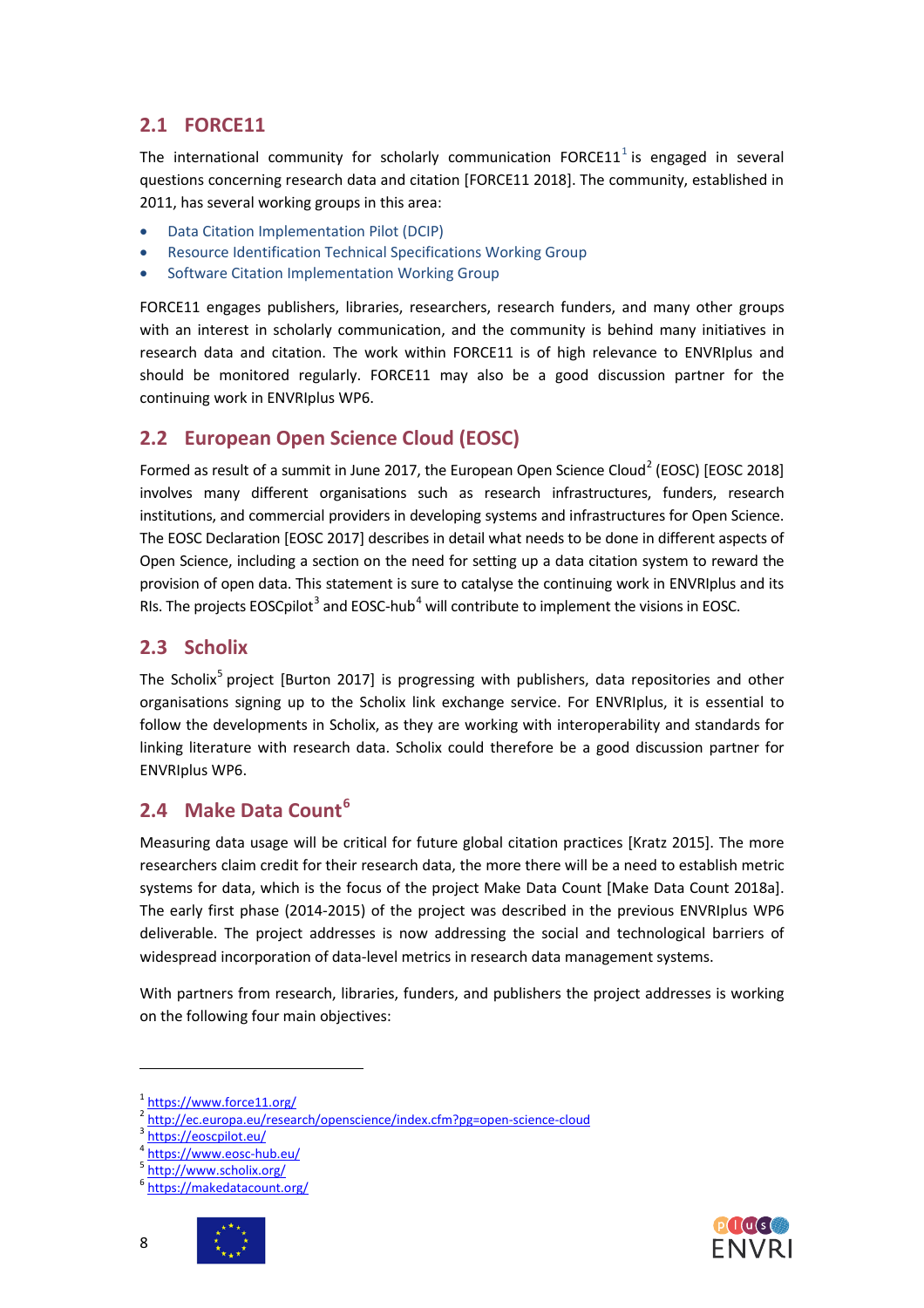- 1. to publish a new COUNTER code of practice regarding how data usage should be measured and reported;
- 2. to deploy a data-level metrics (DLM) aggregation and publication service based on the opensource Lagotto software and hosted by DataCite;
- 3. to integrate the DLM service with new data sources and clients;
- 4. to perform advocacy and training regarding the importance and use of DLM [Make Data Count 2018b]

### <span id="page-8-0"></span>**2.5 Metadata 2020**

Common standards for metadata and interoperable systems by which metadata are transferred correctly will by all means have an impact on the future practice of, and systems for, global data citation. Metadata 2020<sup>[7](#page-8-3)</sup> is a major initiative engaging in these issues. It is a collaborative network and initiative working on the matters of richer, connected and reusable metadata for all research outputs. The network aims to create awareness and resources for all stakeholders involved in metadata. Currently it runs projects concerning research communication, metadata recommendations, defining terms about metadata, etc. The network involves researchers, publishers, librarians, repositories, service providers, and funders.

## <span id="page-8-1"></span>**2.6 Citation Style Language**

The Citation Style Language  $(CSL)^8$  $(CSL)^8$  is an open XML-based language to describe the formatting of citations and bibliographies. Reference management programmes using CSL include Zotero $^9$  $^9$ , Mendeley<sup>[10](#page-8-6)</sup> and Papers<sup>11</sup>. It was created for integration with the OpenOffice.org application suite and can be used to transfer different citation styles. A style repository containing more than 9000 styles of which more than 1700 are unique is supported by the CSL project.

### <span id="page-8-2"></span>**2.7 Project THOR**

The THOR project<sup>[12](#page-8-8)</sup> was identified in the previous WP6 deliverable (see chapter 7.2.1 in [Hellström 2017]) as an important contributor to forming European practices for applying PIDs in the research life cycle. The project, which ended in November 2017, aimed at ensuring that every researcher, at any phase of their career, will have seamless access to PIDs for their research artefacts.

As both ENVRIplus and THOR have identified PID services as central pieces of technology, there were many possible topics for exchange of ideas and contacts, starting with a collaboration on developing the concept of persistent identification of instruments. The idea was presented at the first PIDapalooza conference in 2016<sup>13</sup>, where we underscored the importance of metadata about instruments to science. The topic was also presented again later at the Helsinki meeting, this time to an audience of environmental RI specialists. Given the interest by several of the attendees, we discussed the idea of forming a Research Data Alliance working group (WG), and over the next months the "RDA WG Persistent Identification of Instruments"<sup>[14](#page-8-10)</sup> was established. The new WG had its kick-off meeting at the RDA 11th Plenary Meeting in March 2018.

<span id="page-8-7"></span><span id="page-8-6"></span><span id="page-8-5"></span><sup>&</sup>lt;sup>10</sup> <https://www.mendeley.com/><br>
<sup>11</sup> <https://www.readcube.com/papers/><br>
<sup>12</sup> <https://project-thor.eu/><br>
<sup>14</sup> <https://www.rd-alliance.org/groups/persistent-identification-instruments>



<span id="page-8-4"></span><span id="page-8-3"></span><sup>7</sup> <http://www.metadata2020.org/><br>8 <http://citationstyles.org/> and<http://citationstyles.org/authors/><br>9 <https://www.zotero.org/><br>https://www.zotero.org/

<span id="page-8-10"></span><span id="page-8-9"></span><span id="page-8-8"></span>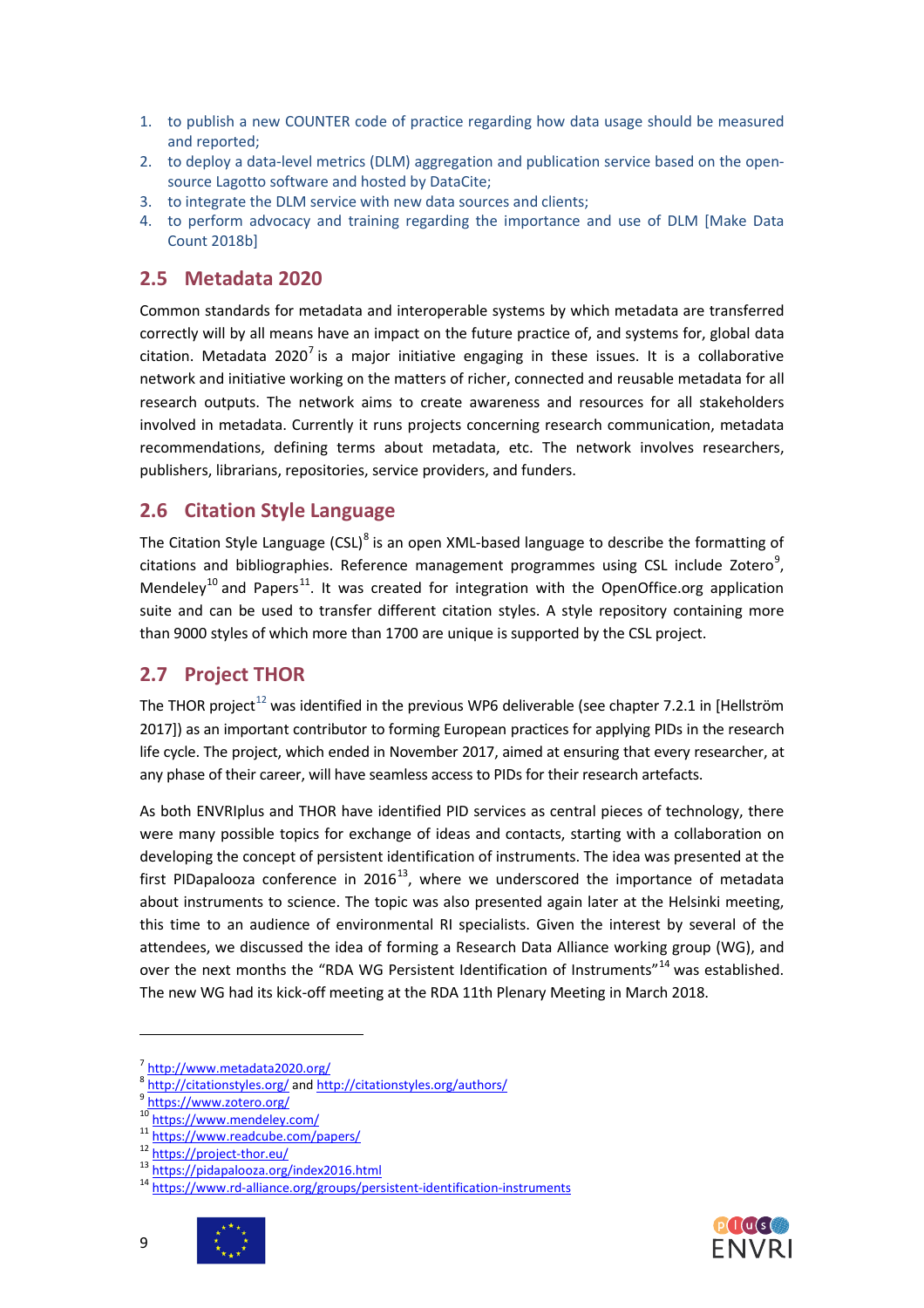In addition, THOR and ENVRIplus co-organised a workshop<sup>[15](#page-9-3)</sup> in Helsinki (March 2017), looking at different ways for environmental RIs to integrate ORCID<sup>[16](#page-9-4)</sup> IDs and services in their data management structures. Out of 17 ENVRI partner RIs, 12 indicated after the workshop that they planned to do so. As an example, the ICOS Carbon Portal Authentication Service has now integrated ORCID identity-based login. We suggest that more can be done by ENVRI partners to e.g. integrate ORCID beyond login, in particular to facilitate setting up cross-links between contributors and published data or other kinds of relevant entities, and then to share such crosslink information with the PID infrastructure (e.g. by adding relevant DOI record metadata in the case of establishing ORCID-DataCite cross-links).

## <span id="page-9-0"></span>**2.8 Project FREYA**

Following on the experiences of the previous EU-funded projects THOR and ODIN $^{17}$  $^{17}$  $^{17}$ , the new project FREYA<sup>[18](#page-9-6)</sup> will continue and work on an extended infrastructure for PIDs, to improve discovery, navigation, retrieval, and access to research resources. The FREYA project engages people from PID service providers, publishers, research infrastructures etc., and it works closely with both RDA and EOSC [FREYA 2018a]. As a vision, FREYA has established the three following pillars:

- The PID Graph connects and integrates PID systems, creating relationships across a network of PIDs and serving as a basis for new services
- The PID Forum promotes engagement with the global community via the RDA and through organising conferences, workshops and other PID-themed events
- The PID Commons addresses the sustainability of the PID infrastructure resulting from FREYA beyond the lifetime of the project [FREYA 2018b].

Representatives from several ENVRIplus partners have recently expressed interest in joining the FREYA Ambassador program, aimed at helping to spread information on best practices for PID use across end user communities, and it is hoped that the exchange of information and experiences will be extended even further.

## <span id="page-9-1"></span>3 TOWARDS A GLOBAL CITATION SYSTEM

In this chapter we introduce the concept of "global citation system", and provide a brief background of the current thinking about identification and citation. We then conclude by outlining a set of challenges related to citation and publishing of data faced by ENVRI community members.

## <span id="page-9-2"></span>**3.1 Introduction**

As stated in the WP6 Description of Work [ENVRIplus 2015b], environmental RIs are often built on a large number of distributed observational or experimental sites, run by hundreds of scientists and technicians, financially supported and administered by a large number of institutions. It is clearly expected by the stakeholders that the data produced by the ENVRI community is distributed in a FAIR manner and under open access policies – but at the same time, it is also crucial that all downstream use of the data can be appropriately quantified and that proper credit is given to the institutions and individuals involved in the production, quality assurance and dissemination activities.





<span id="page-9-4"></span><span id="page-9-3"></span><sup>15</sup> <https://project-thor.eu/2017/04/13/envrid-integrating-orcid-ids-in-environmental-research-infrastructures/><br>
16 [http://orcid.org](http://orcid.org/)<br>
17 [https://cordis.europa.eu/project/rcn/105189\\_en.html](https://cordis.europa.eu/project/rcn/105189_en.html)<br>
18 <https://www.project-freya.eu/en>

<span id="page-9-6"></span><span id="page-9-5"></span>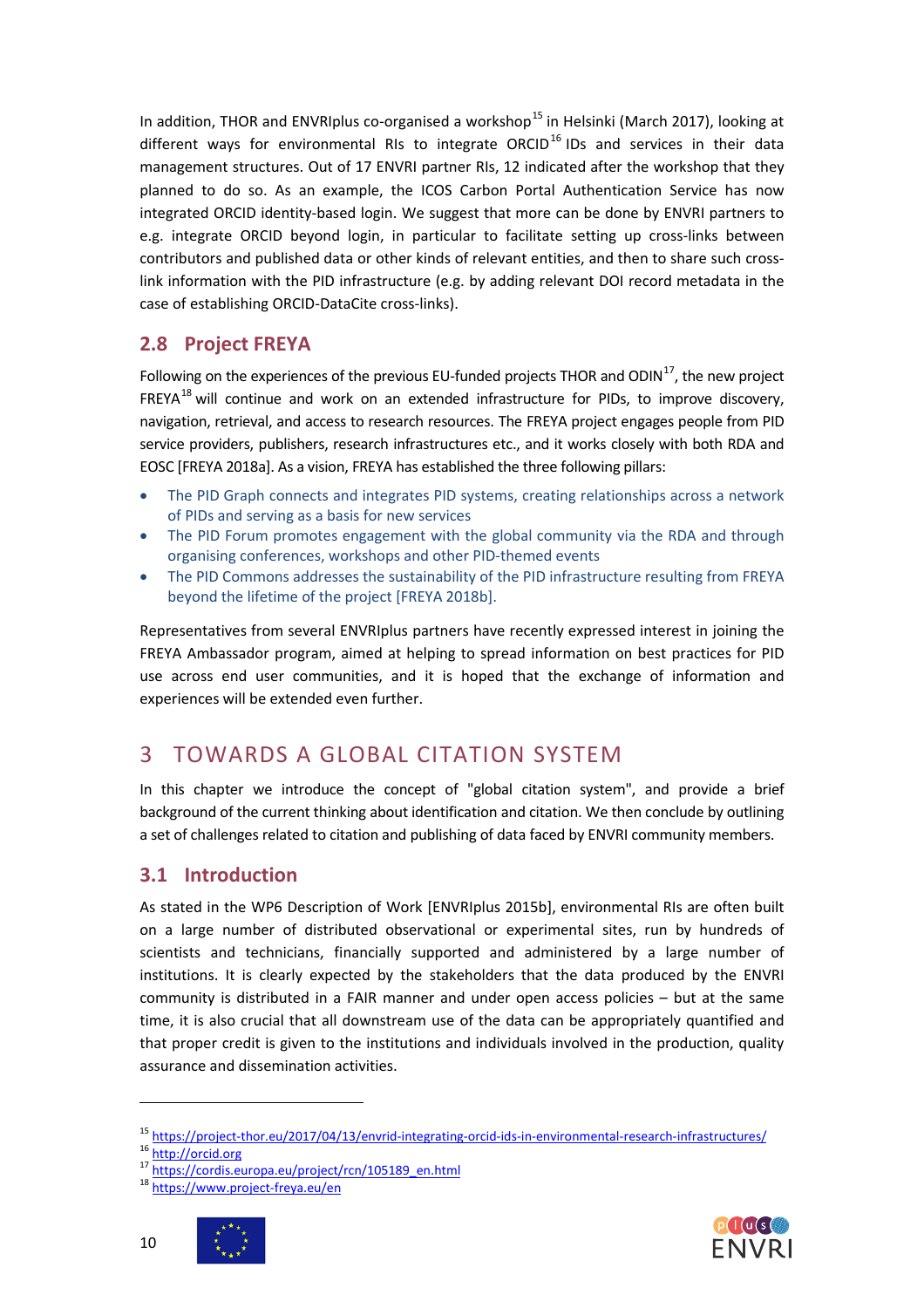Achieving these goals will require giving data producers access to a set of easy-to-use services for

- data storage in accredited repositories with associated metadata catalogues,
- registration of persistent identifiers,
- citing and referral to individual data objects or collections of these in a standardised manner, and
- collection of citation and usage statistics, down to the level of individual data objects or even subsets of these
- linking between data, metadata, people, places, instrumentation, samples, scientific articles & other literature

The combination of such services, suitable for application at all stages of the research data lifecycle (from raw data all the way to derived data products), can be thought of as a "citation system". Because of the variability in standards and practices between scientific domains and disciplines [Martone 2014], and even between countries, regions and continents, it is questionable whether it makes sense to strive towards a single, all-encompassing and worldwide citation system that would fit all users and usage scenarios. However, if we focus on the disciplines falling under the Earth Science heading, it may be possible to find flexible-enough solutions that can bridge across different requirements and traditions, and achieve a "global" citation system for the research domains represented by the ENVRI Community: atmosphere, biosphere, marine and solid earth.

## <span id="page-10-0"></span>**3.2 Background**

In this section we provide brief summaries of some important aspects of identification and citation. More in-depth information can be found in other ENVRIplus outputs, including deliverables D5.1 [Atkinson 2016] (especially chapters 2.3.1, 3.2 and 4.1.2) and D6.1 [Hellström 2017] (chapters 2, 3 and 4).

## <span id="page-10-1"></span>3.2.1 Identification

Unequivocal identification of resources and objects underlies all aspects of today's research data management. The assignment of persistent and unique identifiers (PIDs) to digital objects and other resources, and to simultaneously store specific metadata (url, originator, type, date, size, checksum, etc.) in the PID registry database, is a first and indispensable step towards ensuring reproducibility of research [Duerr 2011], [Stehouwer 2014], [Almas 2015].

## <span id="page-10-2"></span>3.2.2 Citation

A second, equally necessary step is the subsequent use of consistent and standardised methods to use the PIDs to cite or refer to digital objects (or digital representations of physical entities) wherever it is required [Atkinson 2016]. Indeed, a pervasive adoption of persistent identifiers in research is expected to contribute significantly to quality and efficient re-use of research data, by increasing the overall efficiency of the research process and by enhancing the interoperability between RIs, ICT service providers and users [Almas 2015]. In addition, in the expanding "open data world", PIDs are an essential tool for establishing clear links between all entities involved in or connected with any given research project [Dodds 2014].

## <span id="page-10-3"></span>3.2.3 Hesitancy to share data

However, a number of surveys have indicated that many data producers (both individual scientists and research groups of varying sizes) are hesitant to share their data openly, mainly due to a perceived lack of proper attribution of data [Uhlir 2012], [Socha 2013], [Gallagher 2015].



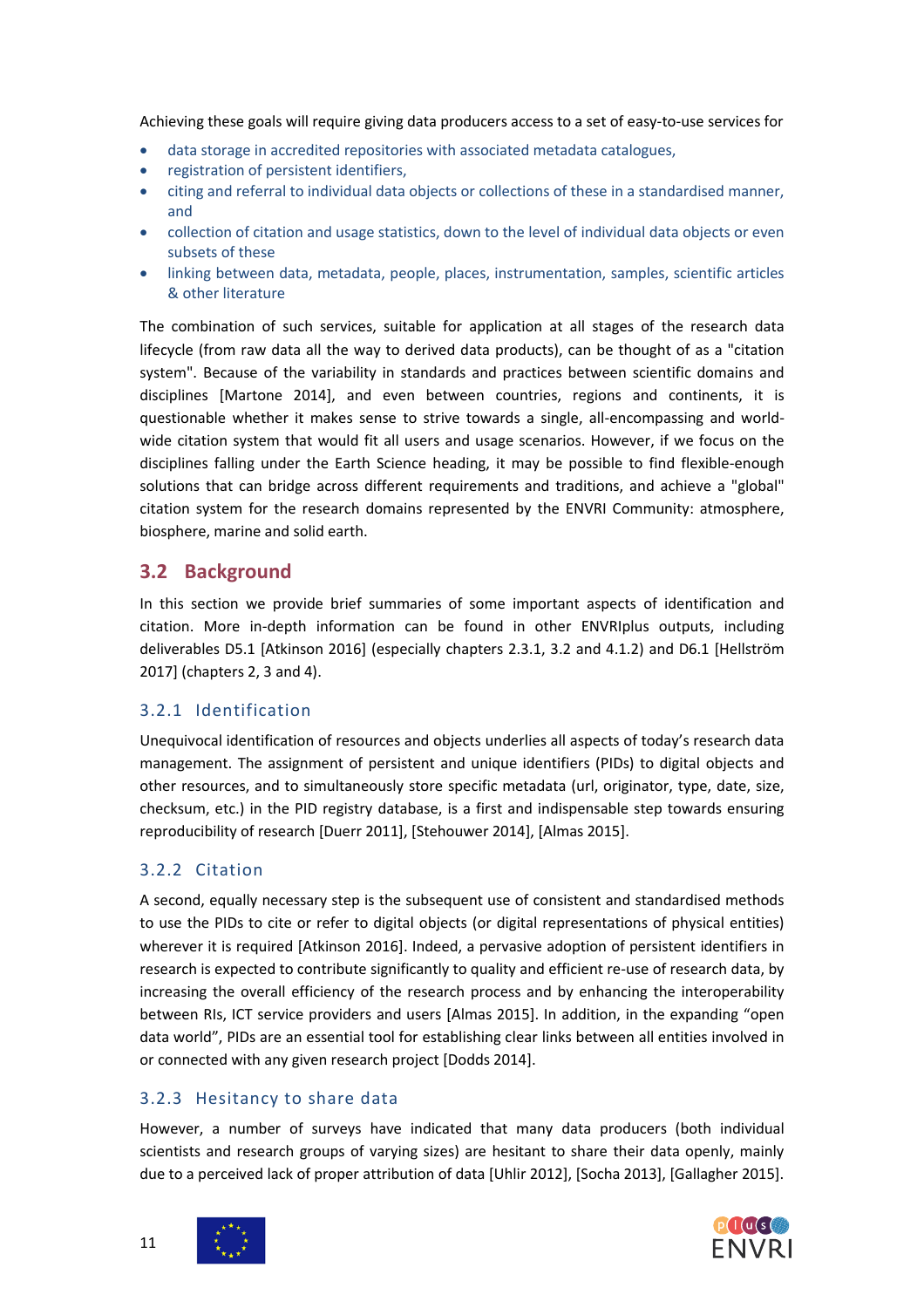This attitude also extends to allowing their data to be incorporated into larger data collections, as it is often not possible to perform micro-attribution – i.e., to trace back the provenance of an extracted subset (that was actually used in an analysis) to the individual provider – through the currently used data citation practices.

Easy and ubiquitous access to services that support identification and citation throughout the entire research life cycle are therefore vital towards persuading data creators of the value of sharing their data and metadata, and convincing data users of the need to cite data and other research entities in a way that allows assignment of scientific credit to the producers which – in a wider context - – will help convince funders to continue to support data gathering and curation.

### <span id="page-11-0"></span>3.2.4 Dividing the responsibilities

Following on from the technology review reported in deliverable D5.1 ([Atkinson 2016]) and the subsequent work reported in deliverable D6.1 ([Hellström 2017]), there are a number of basic research data life cycle "components" that are required to support proper citation of data.

As repositories mostly rule the vocabulary for metadata description, they need to ensure that all elements of the metadata schemata they use are clearly described. To ensure that there are no misunderstandings, especially when PID registry metadata are shared with other services or transferred to other communities, it is especially important that metadata concepts relating to roles (author, contributor, owner etc.) are unambiguously described and that guidance is provided for both the type of content and acceptable formats.

Data providers must make sure that all metadata relevant to supporting the assignment of persistent identifiers are made available to the repository and/or the PID service, preferably already at the time of ingestion or registration, including a complete list of all individuals (and institutions) that should be able to receive credit for the work invested into collecting, quality assessing and finalizing of the data object(s).

Repositories must ensure that their cataloguing systems are ready to capture all relevant metadata, to disseminate these e.g. via landing pages, and to format them in a way that enables correct harvesting by other portals or metadata stores. They must also provide the possibility to assign persistent identifiers (PIDs) of a suitable type (depending on e.g. the research community involved) to the data sets, and in doing so transfer all relevant metadata (kernel) information into the PID registry's database. Repositories should also make available suitable citation strings or similar for each data set.

End users of data sets must take care to store all metadata that are associated with research data they download in such a way that there is no ambiguity of the original sources, including creator(s). When writing up and publishing outcomes of their research, e.g. as articles or reports, they must ensure that every data set used is properly cited, for example by using citation strings suggested by the repository, provided these are correctly formatted. In addition, any *derived* data set associated with such a scientific publication should have relevant provenance included in its own metadata, preferably generated (quasi-)automatically during the data analysis process.

## <span id="page-11-1"></span>3.2.5 Dynamic data, subsets and collections

Environmental observational data pose a special challenge in that they are not reproducible, which means that also fixity information (checksums or even "content fingerprints") should be tied to the identifier [Socha 2013]. Finding standards for citing subsets of potentially very large





12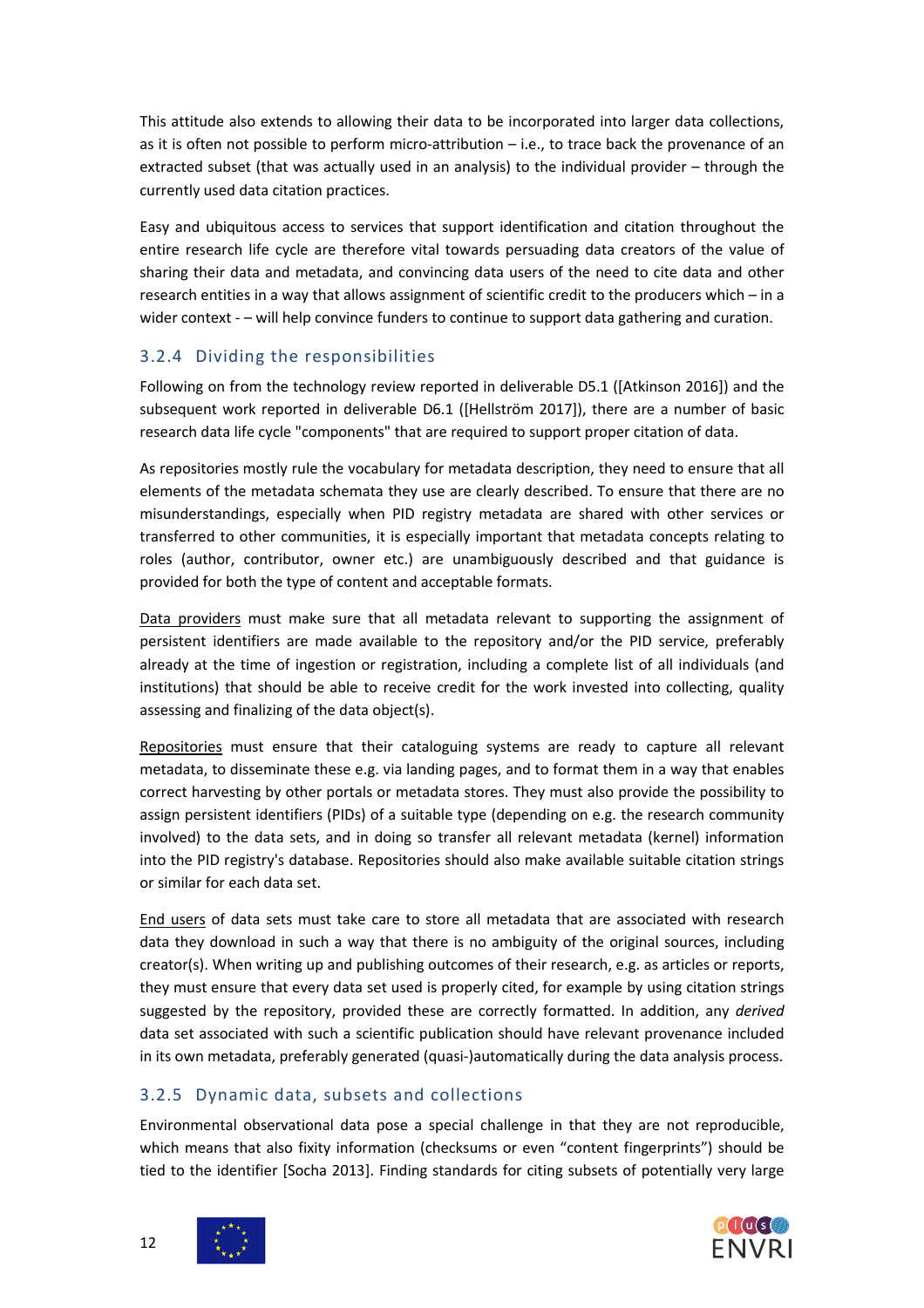and complex data sets poses a special problem, as outlined by Huber *et al*. [Huber 2013], as e.g., granularity, formats and parameter names can differ widely across disciplines. Another very important issue concerns how to unambiguously refer to the state and contents of a dynamic data set that may be variable with time, e.g., because new data are being added (open-ended time series) or corrections introduced (applying new calibrations or evaluation algorithms) [Rauber 2015], [Rauber 2016]. Both these topics are of special importance for environmental research today.

Furthermore, there is a growing trend to create collections of research-related items that have some common theme or characteristic. Examples include lists of individual data objects that belong together, packages of data and associated metadata, and more complex "research objects" [Wf4Ever 2013] that may also contain annotations, related articles and reports, etc. Collections can be defined by the original producers, but may also be collated by end users of the data – and may thus contain information from a large variety of sources and types. This diversity is prompting work on providing tools for organising and managing collections, e.g., using APIs that are able to gather identity information about collection items (through their PIDs), as well as minting new PIDs for the collections themselves [Weigel 2017].

### <span id="page-12-0"></span>3.2.6 Actionable links to data

To make the links "actionable" (especially for automated workflows executed by machines without human intervention), it must be possible to either arrive directly at the cited data object itself, or at least to unambiguously extract the data object link from the information available at the URL that the PID resolves to [Socha 2013]. This has several aspects: if the PID resolves to a "landing page", this should support content negotiation and/or follow recommended standards for how to include machine-actionable links [Starr 2015]. There is a lot of confusion on how to "URL-ify" a DOI or PID in order to make it machine-actionable, and the nuances and differences between pre-pending e.g. [http://dx.doi.org,](http://dx.doi.org/) [http://doi.org,](http://doi.org/) or [https://doi.org](https://doi.org/) to a (Handle System) PID are often not recognized [Wittenburg 2017]. Even worse, there are numerous examples of citations to data containing links pointing directly to the URL of the data object or its landing page – not recognizing or realizing that if this URL becomes invalid (also known as "link rot"), the data will no longer be retrievable.

## <span id="page-12-1"></span>**3.3 ENVRIplus challenges on the way to proper citation and data publishing practices**

Many RIs may experience problems or difficulties in their role as data producers or data publishers, in particular when metadata describing citation-relevant information about data sets are exchanged between different portals or cataloguing systems. In ENVRIplus WP6, we have encountered a number of cases that illustrate these problems. In the following, we describe some in more detail.

### <span id="page-12-2"></span>3.3.1 Issues with defining roles for authors, contributors and editors

As the main person that should get credit for publishing a scientific data set is the data creator, special care is to be taken to ensure a proper assignment.

The classical concept of "author" refers to the person (or persons) who has or should have intellectual property rights regarding a specific work, such as an article or in this context, a data set. Unlike this, for a data collection it is instead typically a coordinator, editor or data collector that should receive production-related merits rather than content related, although he/she



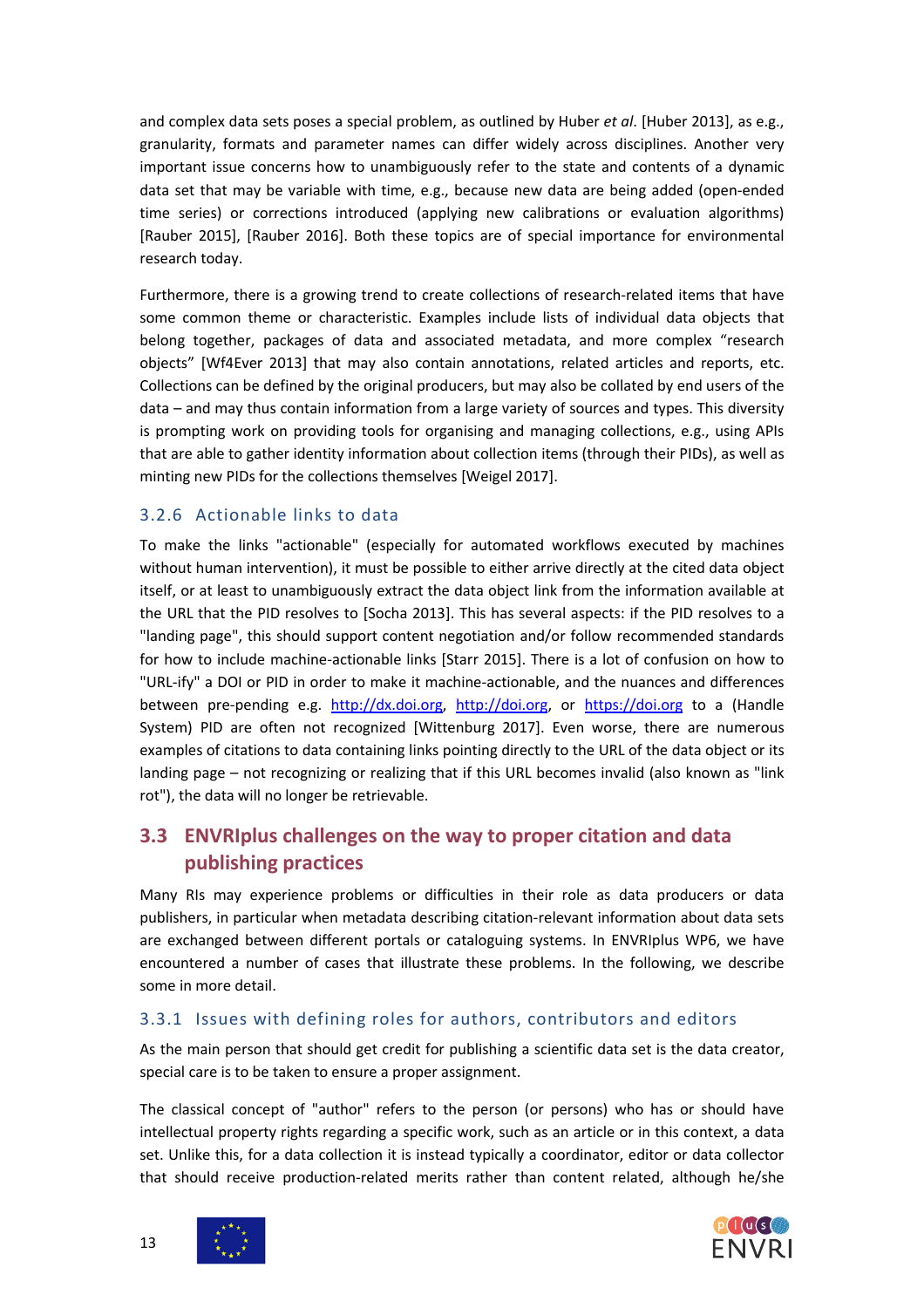mostly has the responsibility on the data package as a whole. This is why this person usually is marked by "(Ed.)" behind the name, for example see the reference recommendation on page ii of the 2014 IPCC report [IPCC 2014].

A problem arises, when as in the database world - maybe triggered by schemas like Dublin Core the person responsible for a collection is often referred to as the database's "author", despite a lack of scientific intellectual contributions. An example in point is the Springer Verlag report "Earth System Modelling – Volume 6" [Budich 2013], where only two of the three individuals acknowledged as "authors" actually contributed to the book's content. Thus, the category "creator" does not allow distinguishing between author and editor as long as the creator is not given a "role". In a further example, taken from the climate data domain, it proved impossible to assign a DOI to a large data collection consisting of a number of individual datasets with in total hundreds of contributors (real "authors"), as the collection coordinator refused to have his name listed in the "author" metadata field of the collection object's PID registry entry. This illustrates that the general concept of "creator" urgently needs a role for a more specific declaration of possible merits.

#### <span id="page-13-0"></span>3.3.2 Formatting citations based on PID registry metadata

Another example of problems that may occur in data transfer between portals is that the portals have different policies/practice for their citation formats. "Portal 1", which is the data publisher, has a fairly detailed citation format in which information on data contributors is included. However, when the same data are transferred and made accessible on another data portal, "Portal 2", the (default) citation format may be completely different and the contributor information is no longer visible or even available. As a result, when users display the data on "Portal 2" they may not get the full information about the original contributors. The extreme number of different citation formats led to the development of CrossCite's DOI Citation Formatter<sup>19</sup>, a tool which was elaborated by a consortium of DataCite, Crossref, and mEDRA together with a Chinese PID registration agent<sup>20</sup>. Here one can select from far more than 1500 different publishers' formats. This service, which also features a machine-actionable API, could prove useful for both repositories and individual ENVRI community members wishing to provide citation strings for their data products.

### <span id="page-13-1"></span>3.3.3 Citation and provenance information get lost between publishing portals

Transferring data from one publishing portal to another may cause problems with capturing essential information on provenance when data are delivered to other publishing portals. As an example, we discuss the case in which "organisation A" has offered access to its data to the discipline-specific portal of "organisation B". The two organisations agreed to deliver the data according to a specific protocol and in a specific format. "Organisation B" offers access to the data via its homepage. However, on this website the data were not published according to the citation style of "organisation A", which lead to the unfortunate situation that original author information was lost. Furthermore, as the same data were transferred from "organisation B" to a third publishing portal, here "organisation C", the provenance information of "organisation A" was lost and the only way to recognize the original publisher was via DOI. For the authors of the data, this could lead to 'misassigned' or even 'lost' credit for data they produced. Furthermore,





<span id="page-13-3"></span><span id="page-13-2"></span><sup>&</sup>lt;sup>19</sup> <https://citation.crosscite.org/><br><sup>20</sup> <http://www.doi.org.cn/>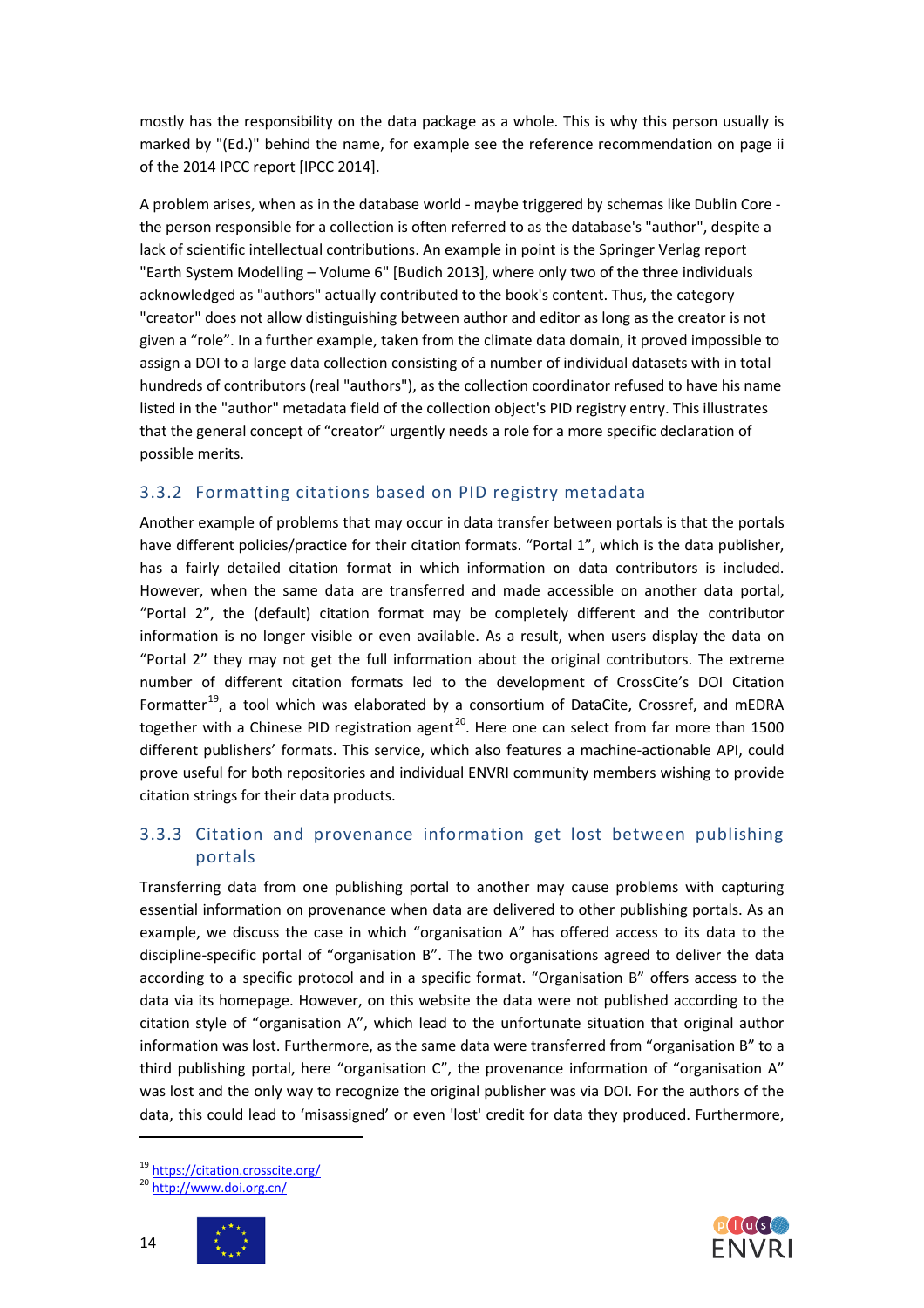those who re-use the data do not have correct information about the authors. This example demonstrates the importance of setting standards for metadata to be accompanied with data when transferred from one publishing portal to another.

### <span id="page-14-0"></span>3.3.4 Metadata for experiments such as configuration, scheduling and measurement modes

Some ENVRIplus RIs run experiments that are very flexible with respect to scheduling of operation and configuration of measurement modes, being able to run several experiments in parallel. Here, metadata and provenance information describing the scheduling and configuration of the experiments play an important role. While these metadata can be expressed according to the ENVRI Reference Model [ENVRI RM V2.1 2016], other domain specific implementations such as XML data files, SQL databases, and HDF5 file properties should also be part of the configuration metadata. Integrating information on software and code in the metadata descriptions of the experiments would also enhance the repeatability of the experiments [Smith 2016].

#### <span id="page-14-1"></span>3.3.5 GBIF and the integrated publishing toolkit

The development of the use case for the standardised description of marine biodiversity data was enabled by established tools developed by the Global Biodiversity Information Facility (GBIF). The Integrated Publishing Toolkit is a Java based free, open source application for the publication and sharing of biodiversity data. The tool natively supports the ability to automatically generate and assign a DOI to the described data through integration with DataCite<sup>[21](#page-14-2)</sup> or EZID<sup>[22](#page-14-3)</sup>. Working with the publishers of the Marine Biodiversity Records journal<sup>[23](#page-14-4)</sup> it was intended to provide a mechanism for the capture of the underlying geospatial distributional data alongside the peer reviewed publication. The journal deals with changes in the geographical range of marine species, including the effects and impacts of invasive species and responses to climate change. The data underpinning these papers are therefore of high societal and research value and their capture and integration into national, regional and global infrastructures is important.

Marine Biodiversity Records is published by Springer, who classifies journals and their associated data policies in four progressively stringent categories: 1) Data sharing and data citation is encouraged but not required; 2) Data sharing and evidence of data sharing are both encouraged; 3) Data sharing is encouraged and statements of data availability are required; and 4) Data sharing, evidence of data sharing and peer review of data are all required. The Marine Biodiversity Records journal is currently classified as Type 3, the full policy for which states *"The journal strongly encourages that all datasets on which the conclusions of the paper rely should be available to readers. We encourage authors to ensure that their datasets are either deposited in publicly available repositories (where available and appropriate) or presented in the main manuscript or additional supporting files whenever possible"*

However, despite strong encouragement in the policies, detailed guidance in the instructions to authors and the provision of a standards-based template, the uptake of the GBIF data management services has been extremely poor. Unless mandated by funders or strict journal policies, there is arguably still insufficient motivation for authors to consider the archiving of the underlying data.

<span id="page-14-4"></span><span id="page-14-3"></span><span id="page-14-2"></span><sup>&</sup>lt;sup>21</sup> [http://datacite.org](http://datacite.org/)<br><sup>22</sup> <https://ezid.cdlib.org/><br><sup>23</sup> <https://mbr.biomedcentral.com/>





15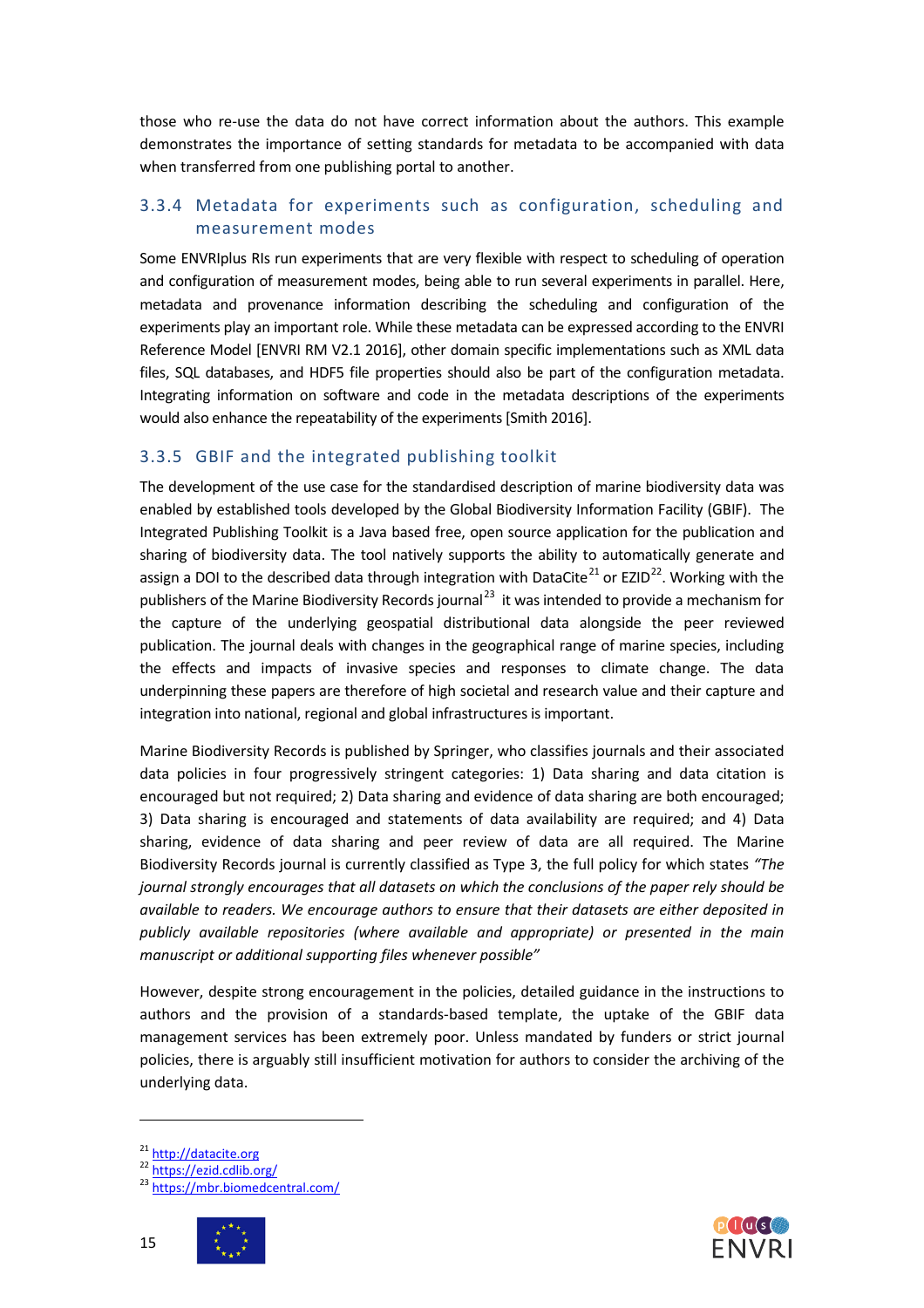On a more positive note, the marine domain benefits from well-established PIDs for the description of taxonomy and geographic and administrative areas. The World Register of Marine Species (WoRMS $<sup>24</sup>$ ) aims to provide a comprehensive and authoritative list of names for marine</sup> species, including synonyms. WoRMS has chosen the AphiaID identifier system, which is widely used across the marine domain. Whilst less ubiquitous, the MarineRegions.org and associated MRID identifier serve to provide a standard, relational list of geographic names, coupled with information and maps of the geographic location of these features.

### <span id="page-15-0"></span>3.3.6 The lack of a "d index"

Despite a current reflux and attempts to change the publish-or-perish culture in science by removing the emphasis on numeric impact analysis techniques that lead to a large influence of a scientist's h-index or similar on her or his career opportunities, citation indexing is still an important and dominant means to determine the 'quality' of scientists and their work. Around this, a sizable industry has evolved where publishers and their related indexing services have found a way to control the scientific community and their stakeholders to bind them to their paid services like Web of Science and Scopus.

One way to ensure that scientists and other contributors receive better credit for the outcomes of their work that are complementary to their publications would be to provide a new kind of bibliometrics index related to citations of data products in scholarly publications — we may call it d-index. This is currently not provided or supplied by the generic indexing services, as the DOIs that refer to data in citation are not counted in the same way as citations of (peer-reviewed) publications. There are also some complexities in calculating a 'd-index' that have to do with the specific properties of data, the fact that data are normally not peer-reviewed, and that there is no ranking of the quality of the publishing platform like the SI or h5 index for scientific journals.

DataCite<sup>[25](#page-15-3)</sup> is a non-profit organisation that operates the services that allow the minting, identification and publishing of DOIs for data objects and their metadata. In this way, "citable data become legitimate contributions to scholarly communication, paving the way for new metrics and publication models that recognise and reward data sharing". It will require an joint effort by data providers, DataCite and other PID infrastructure, stakeholders, data centres, publishers and citation service providers to setup an indexing service for scientific data and to have this accepted by the community of scientists as the right platform. ENVRIplus represents an important group of data providers that could play an essential avant-garde role in showcasing such a development.

## <span id="page-15-1"></span>**3.4 Moving forward and finding solutions**

The awareness of the importance of incorporating persistent identifiers into their operational research data management is growing amongst ENVRIplus partners, but conversations during collaboration meetings with RI representatives not engaged in WP 6 indicate that most project partners are implementing their own, customized solutions – often covering only parts of the "best practices" outlined in deliverable D6.1 [Hellström 2017]. In addition, as evidenced from responses to the survey conducted in preparation of ENVRIplus deliverable D5.1 [Atkinson 2016] (see also [ENVRI Community 2016]), many ENVRI partners appear to have a quite vague





16

<span id="page-15-3"></span><span id="page-15-2"></span><sup>&</sup>lt;sup>24</sup> <http://www.marinespecies.org/about.php><br><sup>25</sup> [http://www.datacite.org](http://www.datacite.org/)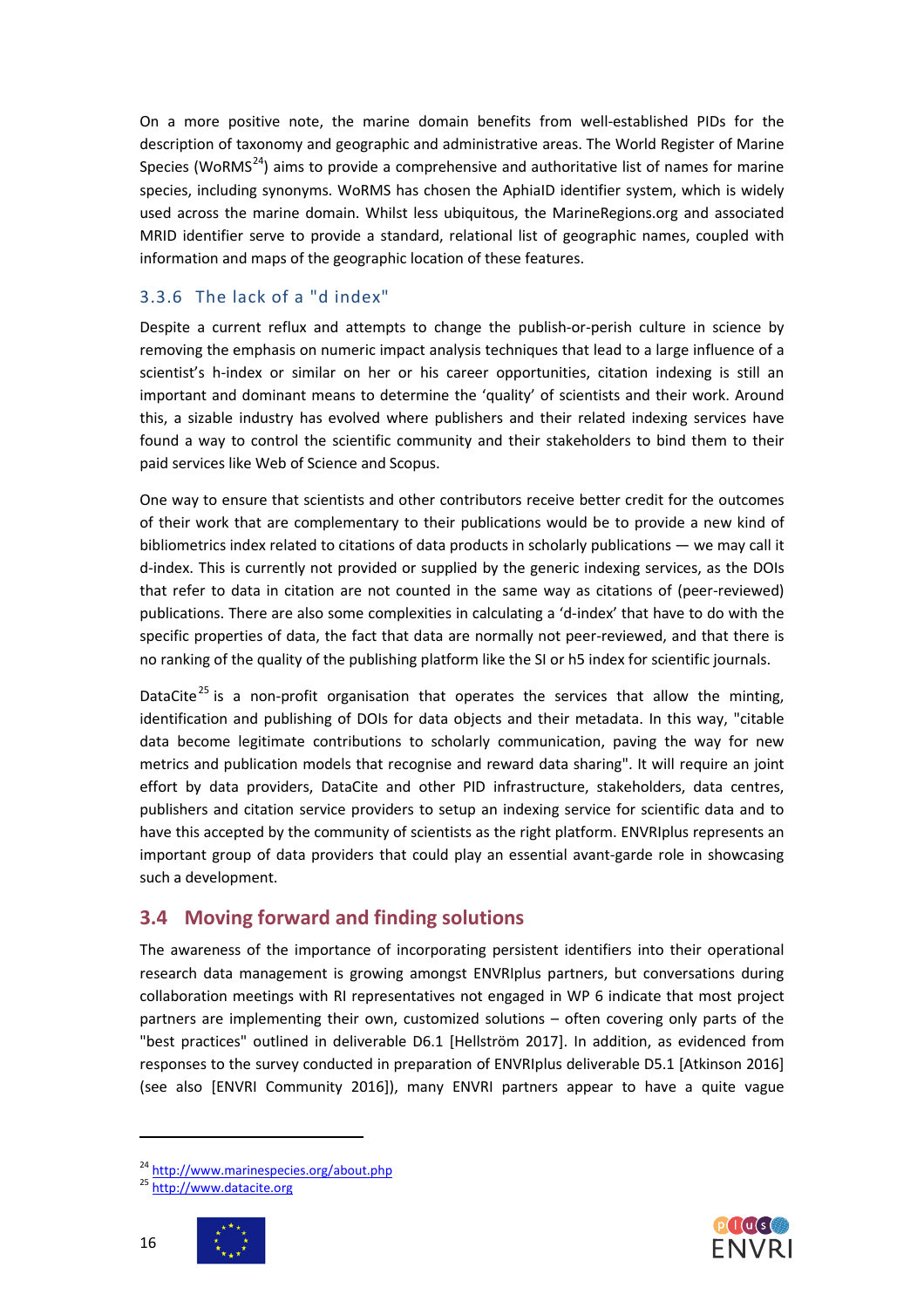knowledge of how often their end user communities are citing data, and what standards (if any) are being used.

To address these problems, ENVRIs will certainly need to adjust their own data management practices – but in order to do so, they are to a large extent dependent on the availability of suitable identification and citation-related services. However, as evidenced by the list of challenges outlined above in Chapter 3.3, there are significant gaps between the functionalities currently on offer and the specific needs and requirements of the ENVRI Community members, especially regarding how to:

- Consistently define roles for authors, contributors and editors in the metadata of DOI records
- Use this information to create appropriate citation strings
- Ensure proper exchange of attribution metadata between portals and repositories
- Collect usage statistics and other bibliometric information also for data
- Define methods and standards for managing dynamic data, subsets and collections

## <span id="page-16-0"></span>4 NEGOTIATIONS WITH PUBLISHERS AND OTHER ACTORS

We note that although the term negotiation is defined as e.g. "a process in which two or more parties resolve a dispute or come to a mutual agreement" [Merriam-Webster 2018], many associate the term with commercial interests, as in settling the monetary value, or requiring the *de facto* exchange, of goods or services. We have therefore preferred to consistently use the words 'dialogue' and 'discussion' in our contacts with representatives from the various organisations that were invited to participate in the activities reported in this deliverable.

## <span id="page-16-1"></span>**4.1 Motivation**

While it is very difficult for individual scientists or even RIs to contact publishers, PID registries, citation indexers and other service providers in order to raise awareness of these important issues, the ENVRI community stands a much larger chance to initiate a meaningful dialogue and to ultimately bring about the desired changes – and it is with this conviction that WP6 has been given the mission to engage with publishers and other actors reported on in this chapter. By negotiating with these parties, we aim to:

- set up and maintain a network of contacts to support this dialogue
- make their requirements and wishes of ENVRI Community members known to all the relevant actors
- learn about the current developments being undertaken by publishers, service providers and indexers
- organise workshops, surveys and other activities during which discussions and collaboration around common projects can take place
- find a common agreement on what functionalities need to be improved or added
- establish a priority plan for the required developments
- clearly define how to share the responsibilities between developers (service providers) and testers (ENVRI community)

## <span id="page-16-2"></span>**4.2 Identifying the discussion partners**

The first task of the "negotiation" process has therefore been to identify the relevant discussion partners, which should ideally include representatives from all of the following categories:





17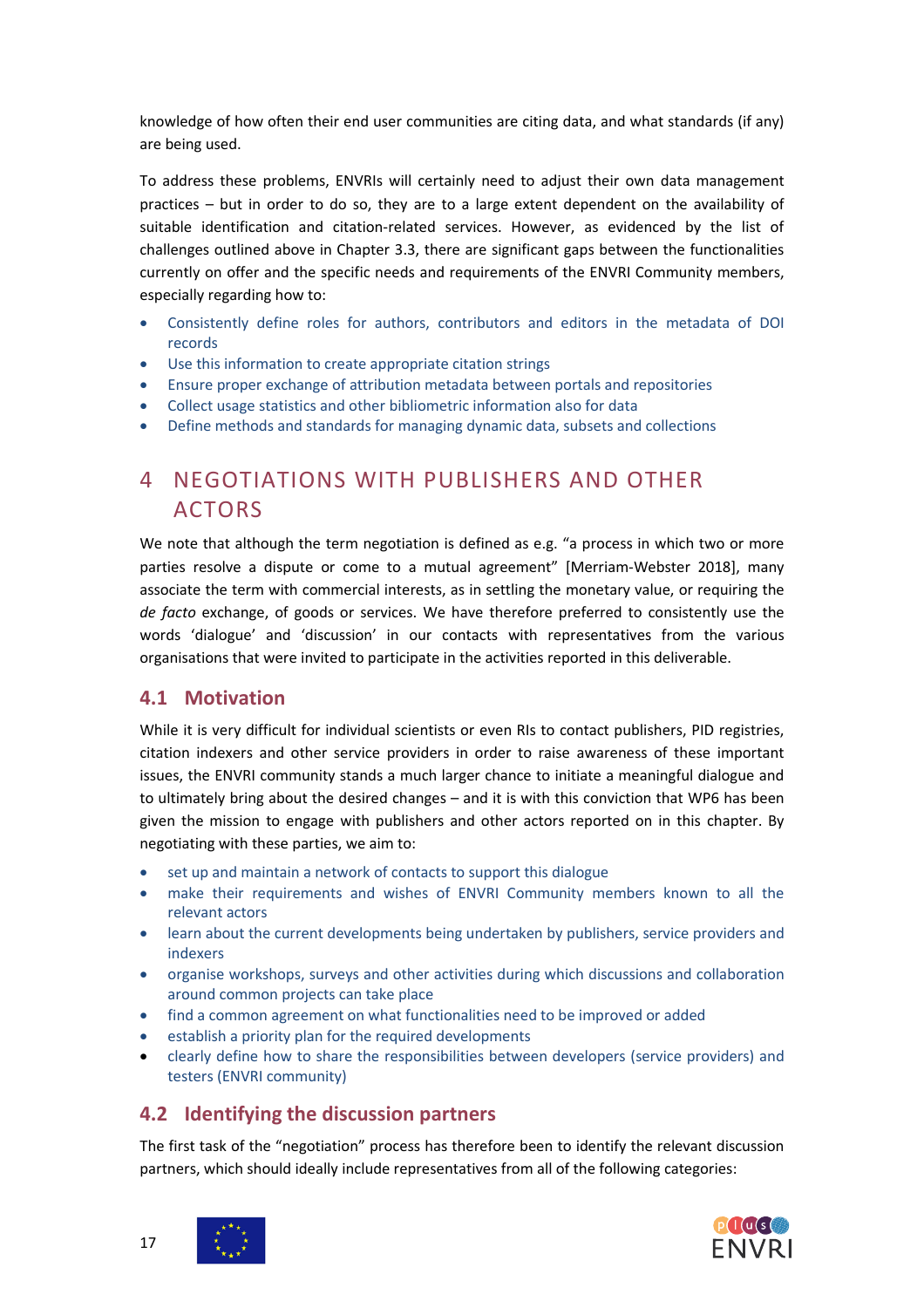- Organisations that bring together professionals interested in research data management must be made aware of the needs and requirements of environmental RIs
- PID registration providers need to tailor their services and metadata schemata to match RIs' needs
- Scientific publishers should adapt their requirements for data linking as well as their practices for handling citations to data and other (digital) research objects
- Data aggregators and data portal publishers should set up mechanisms suitable to preserve those original data citations provided by data archives and avoid overwriting these with own citation patterns and identifiers.
- Agencies that collect references and citations need to provide comprehensive bibliometrics, altmetrics and statistics that allow to distinguish data usage from traditional article citations

Based on our earlier review of the service provider and publisher "landscape" (see Chapter 6 of D6.1 [Hellström 2017]), a list of potential organisations and companies was compiled. A special effort was made to identify relevant contact persons within each organisation, ideally with good knowledge not only of technical details but also of the broader, strategic and/or policy-related picture. This proved to be quite a challenge, as a majority of the organisations on our list did not provide detailed contact information on their web sites, or only offered general communication channels such as Twitter or Facebook.

## <span id="page-17-0"></span>**4.3 Setting a timeline for the "negotiations"**

We note that this deliverable should be regarded as a progress report, rather than a final summary of all negotiation-related WP6 activities. Indeed, this is not the end point of the dialogue as such, and we aim to continue to exchange views and information with the negotiation partners up to the end of the ENVRIplus project and beyond.

The following timeline<sup>[26](#page-17-2)</sup> indicates the order and duration of the negotiation-related WP6 activities:

- Workshop with publishers, PID providers, indexers and ENVRIplus RIs October 2017
- Shortlist of negotiation partners, and finalised strategy ready December, 2017
- Questionnaire to negotiation partners January-February 2018
- Summarizing results in Deliverable D6.2 (this document) April 2018
- Follow-up of questionnaire outcomes with negotiation partners May-July 2018
- Revisit the RI data identification & citation requirements survey August-October 2018
- Report back to ENVRI community November 2018

## <span id="page-17-1"></span>**4.4 Negotiation activities**

In this section, we summarise the activities we have undertaken so far in support of the dialogue between ENVRIplus partners and our discussion partners. The main achievements include holding a workshop and carrying out a questionnaire-based survey. In addition, WP6 members have taken active part in relevant working groups and discussion fora organised by e.g. the RDA. Follow up negotiations between data archives (PANGAEA) and data aggregators and data portals such as GBIF and EUDAT (B2FIND service) are ongoing in order to ensure the RIs interests as described above and to preserve original data citation patterns and identifiers.

<span id="page-17-2"></span><sup>&</sup>lt;sup>26</sup> Note that this has been somewhat revised with respect to what was previously stated in D6.1 ([Hellström 2017]).



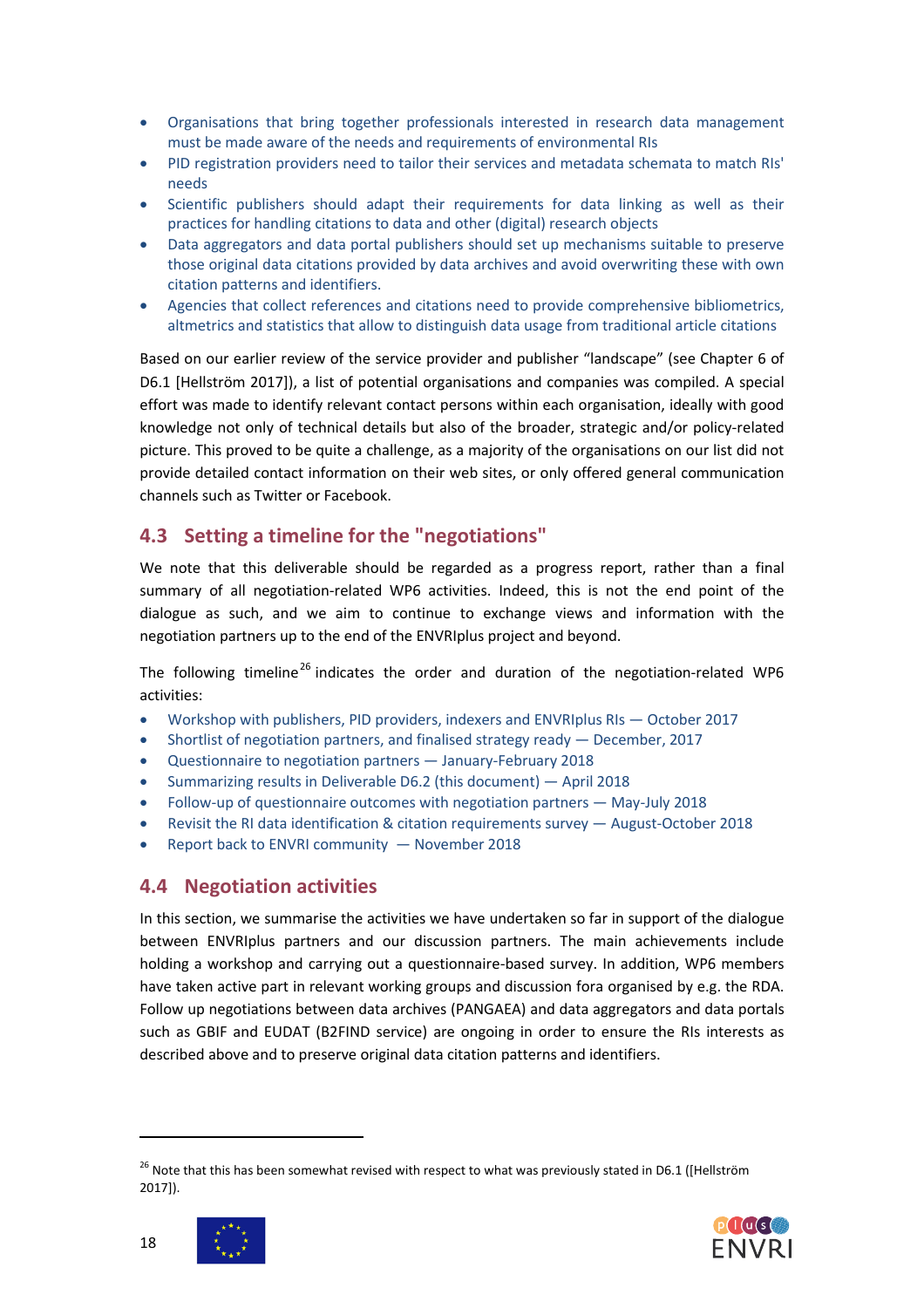#### <span id="page-18-0"></span>4.4.1 Workshop

On October 18, 2017 WP6 organised the workshop "Closing the gap: The need for tools to identify, track and cite environmental research data". The event, hosted by the German Climate Computing Centre (DKRZ) in Hamburg, Germany, was designed to bring together publishers, PID service providers and environmental research communities to discuss common challenges.

#### *Participants and program*

The workshop was attended by 22 participants from the ENVRIplus partner RIs, publishers, PID service providers and experts on PID systems. The workshop started off with some presentations of use cases from ENVRIplus RIs, which were followed by presentations on PIDs for non-data research objects and by presentations from PID service providers and data publishers. The workshop was finished by common discussion. **Appendix B** contains the program of the workshop, while **Appendix C** lists all presentations including abstracts.

#### *Summary of the topical discussions*

The last point of the workshop was a common discussion on the following topics:

#### Dynamic data, including versioning

This topic is already being discussed in different ENVRIplus communities. Arguably, ENVRIplus should focus more on the next generation of recommendations and reference implementations. Are we, ENVRI community, happy with these technologies, specifically DOI, DataCite, ePIC? The notion of "campaign data" was also discussed. How to define a "campaign"?

#### Sites, instruments, samples

This topic focused on the citation of non-data objects, such as instruments, sites and samples. The discussion was on how to create links to software and instruments. The notion of linking to a "site" was also discussed, as more and more ENVRIplus RIs are introducing this concept. What should constitute a "site" within the ENVRIplus communities?

#### Management of data collections

We discussed how to give credit to those who contribute with data to others' data collections. Could this be solved in a good and practical manner? Is there a WG, e.g. within RDA, investigating this problem/matter? We also discussed the process of creating a data collection with data from different sources. What "role" should that creator take in that case, e.g. the editor role?

#### Sustainable data typing services

Under this topic we looked at the activities of RDA and ISO regarding data typing services. There does not appear to exist any current use cases from within the European environmental and climate research domains for how data typing could be consistently applied.

### <span id="page-18-1"></span>4.4.2 Questionnaire/survey

In order to get a grasp of what different organisations may offer in terms of services and support on PIDs, ENVRIplus WP6 performed a survey directed to publishers, PID service providers, data usage indexers and other organisations with an interest on data citation and PIDs. The questionnaire consisted of 10 questions and was distributed in January 2018 to 39 organisations. We received 18 responses in total, i.e. 7 answers from publishers, 6 answers from PID service providers, 2 answers from data usage indexers, and 3 answers from other organisations. See



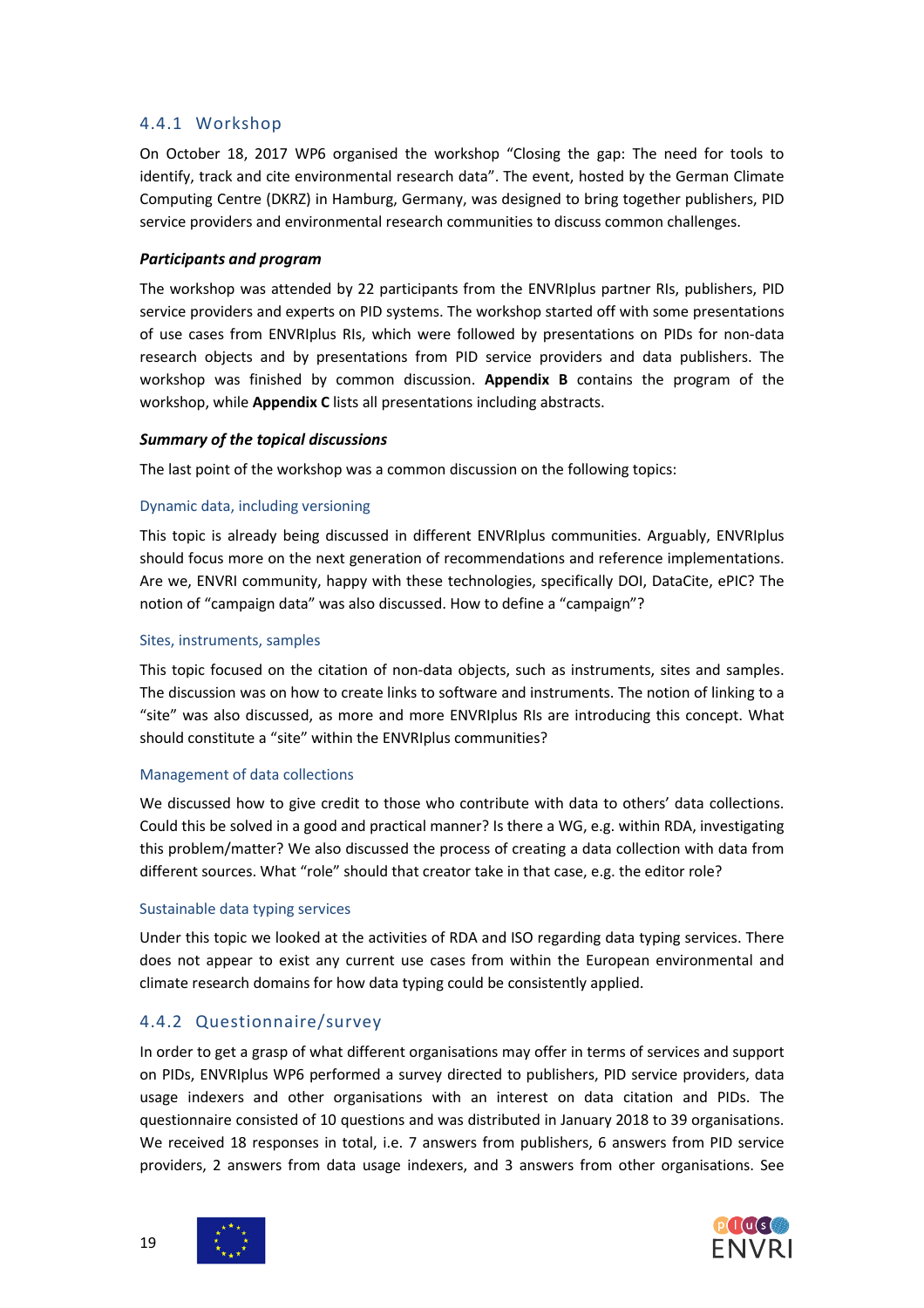**Appendix D** for a list of the organisations who answered the questionnaire. A majority of the responses were detailed and elaborated, giving us confidence that the material would allow us to obtain an overview of the current views of the participating organisations.

#### *Questions & answers*

Here follows a summary of the results of the questionnaire arranged by the 10 questions asked. Note that each of the four major target groups (*Publishers, PID service providers, Indexers* and *Others*) received slightly different versions of the survey; they differed in the order and included questions. See **Appendix E** for excerpts from selected responses (slightly modified to protect respondent anonymity).

#### Q1: The concept "persistent" in persistent identifiers, what does that mean to you and the services in your organization?

Across the board of respondents, many answered that PIDs will resolve to stable and unique entities, so there is a clear consistency here. Some also brought up the need for maintenance of technological infrastructure and consistent rules for identifiers. There was no particular difference across the target groups.

#### Q2: What types of PIDs may you allow in your services?

The participants were presented with the following options (with brief explanations of each):

- ARKs (Archival Resource Keys)
- DOIs (Digital Object Identifiers)
- Handles (Handle System)
- LSID (Life Science Unique Identifiers)
- PURL (Persistent URL)
- URN (Uniform Resource Name)
- **Others**

There was no clear trend on the usage of PID types in the target groups; some supported several PID types, while others only allowed one or two. Across the responses, the distribution of the usage of PID types was as follows: DOIs (17), Handles (11), PURLs (8), URNs (8), ARKs (4), LSIDs (4) and other PID types (7). It should be noted that DOIs – which in this context were specified as PIDs provided by DataCite - are a sub-category of the more generic Handle System, which is used by many other PID service providers such as ePIC.

#### Q3: What is your opinion on harvesting records with PIDs from scientific sources? Do you have solutions or technologies for this in your organization?

This question was included to the target-group *Indexing organisations* only, and one of their feedbacks was that it is highly useful to harvest records with PIDs from scientific sources. It facilitates the quality check of the source and the curation of that record.

Q4: What is your opinion on PID based references pointing to samples, instruments and stations in scientific articles, e.g. PIDs to non-data objects? Would it be feasible to support PID services to these references to non-data objects?

A clear majority (15 respondents) were positive to the idea of PIDs pointing to samples, instruments and stations. Everybody was also positive to support PID services to these references to non-data objects. The answers from *Publishers* and *Other organisations* were more on a general concept level, while the answers from *PID service providers* and *Indexing* 

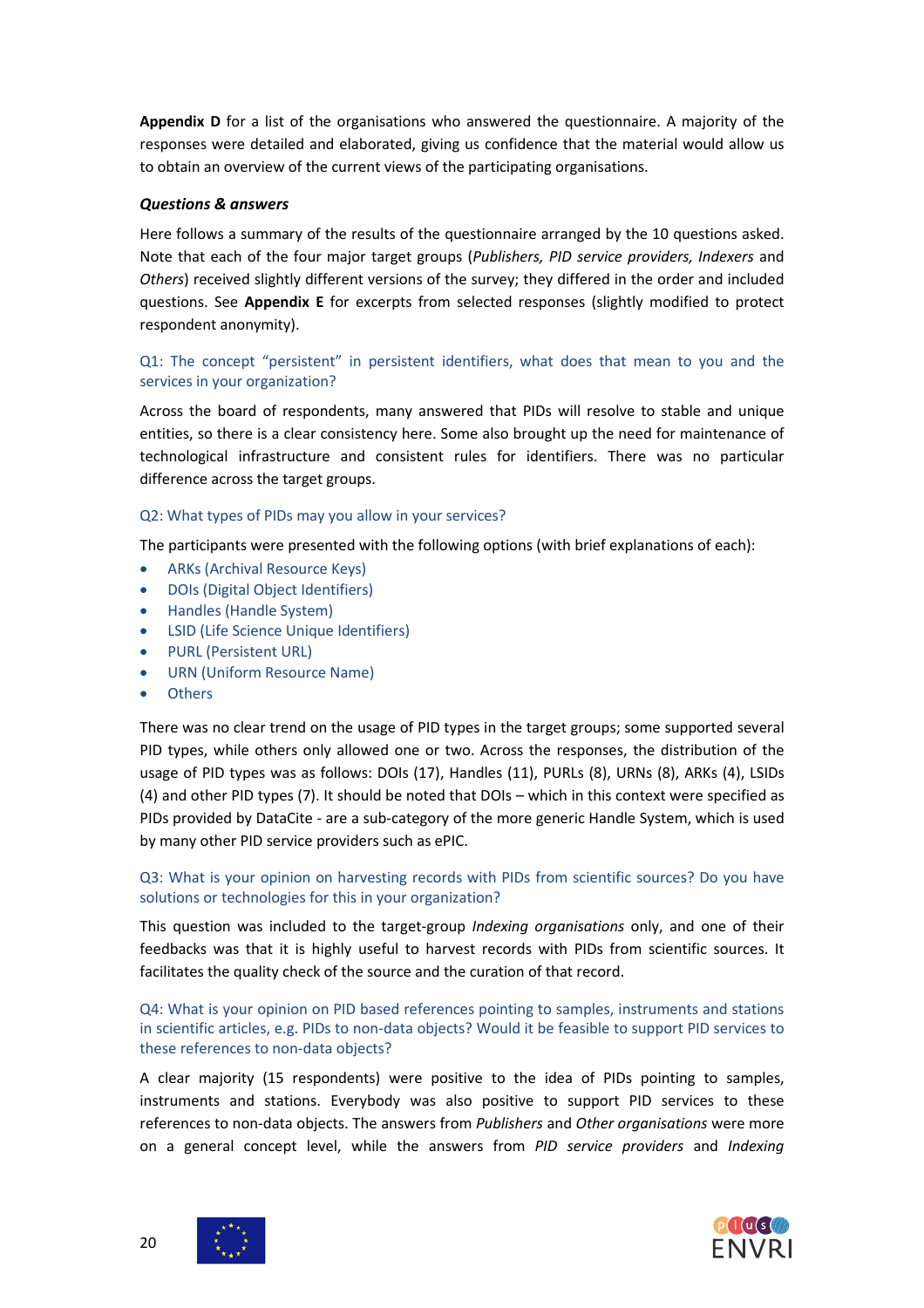*organisations* were more technical. Some of the PID service providers also gave examples of PIDs pointing to samples, instruments and stations.

#### Q5: What is your opinion on peer-review of datasets to obtain a PID?

Judging by the answers given, this question was a bit unclear to the target groups. There was confusion whether it was about peer-review in order to obtain a PID for a dataset or whether it regarded peer-review of records containing PIDs as a kind of quality check. The opinions differed among the survey participants. Some *Publishers* and *PID service providers* were positive to peerreview of datasets while others were quite negative and did not see the meaning or value of it.

#### Q6: What is your opinion on allowing bibliographic references to be made to dataset fragments or subsets (i.e. by appending pointer information to the PID of the dataset)? Do your services support pointers to subsets in bibliographic references?

10 of the respondents were positive to the idea of granularity in referencing to data sets but were uncertain how this would work in practice with rules and standards. Most of *Publishers* were positive to the idea of references pointing to fragments or subsets. *PID service providers*, were also positive and gave more descriptive and technical answers. There might be other ways of demonstrating which data set fragments have been used than "building" it in a PID solution, such as showing it through the metadata.

#### Q7: What is your opinion about using PIDs for data collections (i.e. collections of several datasets)? Do your services support PIDs for data collections?

The opinions were diverse. Several declared that this is a good practice and should be supported while others viewed difficulties, i.e. ensuring credits to individual contributions in large data collections. One participant stated that data collections might be helpful for journal publishers since they could reduce the need to incorporate large numbers of citations of individual datasets.

#### Q8a: Do your services support bibliographic references for dynamic data sets?

This question was only directed to *Publishers*, *PID service providers* and *Indexing organisations*, and their feedback was quite mixed. A total of 8 out of 13 answered that they have some kind of service or support for bibliographic references to dynamic data sets. Other organisations were presented with the alternative question "What is your opinion of dynamic data sets?" and had several comments such as the importance of adding necessary context and metadata in conjunction with the dynamic data sets.

#### Q8b: What is your opinion on assigning PIDs to search queries rather than assigning PIDs to the results of a query?

The responses we received to this question differed quite a lot. Only a few were positive to the idea of assigning PIDs to search queries, while others saw risks with such a practice, e.g. the query returning different results or returning multiple results that would surely cause confusion. One comment was that this would require a rigorous versioning of databases to ensure the same search results were returned. Other comments indicated that PIDs should point to durable or specific objects, while search queries are somewhat evanescent rather than persistent.

#### Q9a: In relation to persistence of PIDs, what is your opinion on the "sustainability" of your products and services?

All target groups declared their products and services to be sustainable, in particular those products connected to DOIs. Membership structure, integration in scholarly publishing





21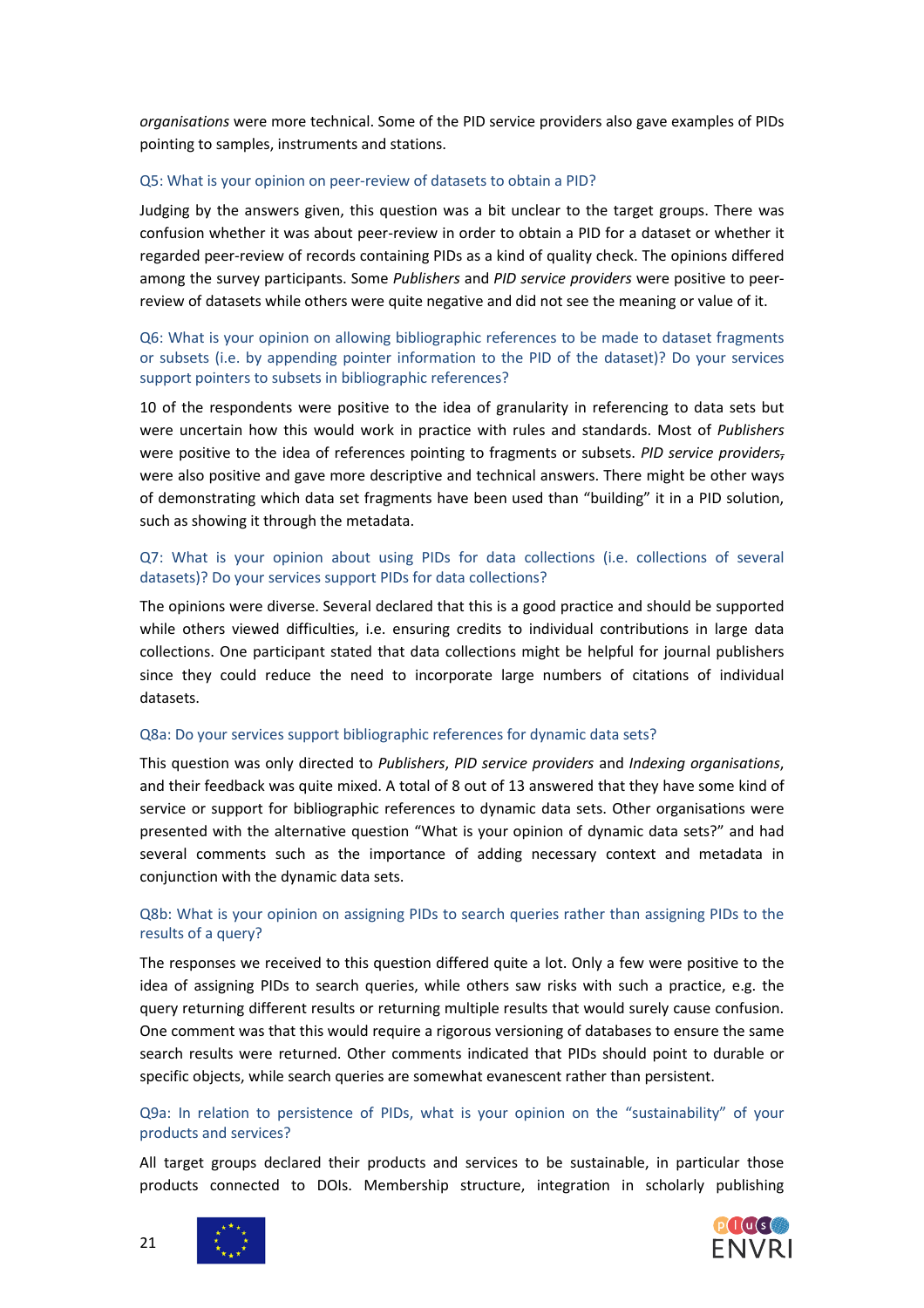workflows, solid business models are important factors for the sustainability of the products and services.

#### Q9b: What time frame would constitute "sustainable" for your services?

Most of the respondents had long perspective of more than 10 years of sustainability of their products and services, often even longer: 75, 100 years or indefinitely.

#### Q10: Do you have any other comments or ideas on persistent identifiers and data citation?

Some of the *Publishers* brought up the importance of establishing standards for PIDs and mentioned initiatives such as Scholix as essential. Some from the other target groups mentioned factors such as the management of PIDs and metadata enrichment as important. According to one comment, there is also a challenge in communicating to journals that authors need to be allowed to cite data sets in the same way as they cite papers.

#### <span id="page-21-0"></span>4.4.3 Other contact points

In addition to the workshop and the survey, WP6 representatives are also engaging in discussions and dialogue on identification and citation-related issues in a number of other forums. It may be noted that such information exchange forms an integral part of the data management development work of the RIs, and is to a large extent taking place in parallel to the ENVRIplus-funded activities. This is especially true for the engagement in RDA groups.

#### *Related RDA groups & discussions*

In the RDA's own words [Research Data Alliance 2018], it "provides a neutral space where its members can come together through focused global Working and Interest Groups to develop and adopt infrastructure that promotes data-sharing and data-driven research, and accelerate the growth of a cohesive data community that integrates contributors across domain, research, national, geographical and generational boundaries."

RDA currently has 61 Interest Groups (IGs), which members are experts from the community that are committed to directly or indirectly enabling data sharing, exchange, or interoperability, and 32 Working Groups (WGs), comprised of experts from the international community engaged in creating deliverables that will directly enable data sharing, exchange, or interoperability.

Over ten individuals working for ENVRIplus partners, including of course also institutions associated with WP6, are members of RDA and actively engaged in IGs and WGs that are concerned with topics and issues with a strong coupling to identification and citation:

- Persistent Identification of Instruments WG<sup>[27](#page-21-1)</sup>
- PID Kernel Information WG<sup>[28](#page-21-2)</sup>
- Research Data Collections  $WG^{29}$  $WG^{29}$  $WG^{29}$
- Data Versioning  $WG^{30}$  $WG^{30}$  $WG^{30}$
- Data Fabric IG $^{31}$  $^{31}$  $^{31}$
- Persistent Identifiers IG<sup>[32](#page-21-6)</sup>



<span id="page-21-3"></span><span id="page-21-2"></span>

<span id="page-21-1"></span><sup>&</sup>lt;sup>27</sup> <https://www.rd-alliance.org/groups/persistent-identification-instruments><br>
<sup>28</sup> <https://www.rd-alliance.org/groups/pid-kernel-information-wg><br>
<sup>29</sup> <https://www.rd-alliance.org/groups/research-data-collections-wg.html><br>
<sup></sup>

<span id="page-21-5"></span><span id="page-21-4"></span>

<span id="page-21-6"></span>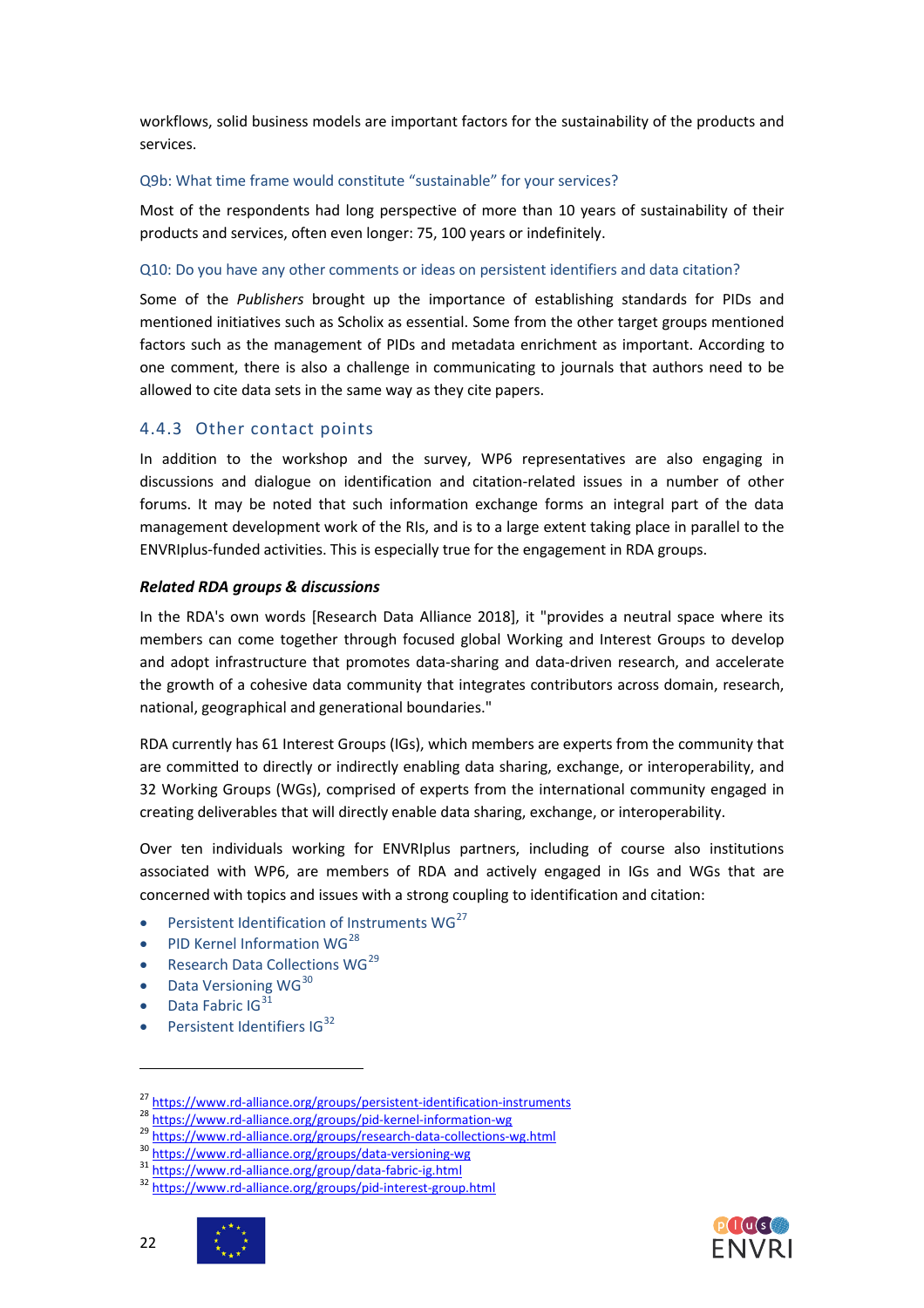#### *Conferences and topic meetings*

There have been several meetings and conferences on PIDs and data citation, where representatives from ENVRIplus Work Package 6 have been present and followed the discussions.

#### Events organised by Research Data Alliance

In addition to plenary meeting sessions organized by the working and interest groups mentioned above, RDA has organised several events dedicated to persistent identifiers and data citation the last years. Two particular events are worth mentioning here, namely:

- Persistent Identifiers: Enabling Services for Data Intensive Research, organised as a pre-RDA workshop by DataCite and ePIC on 21 September 2015 in Paris<sup>33</sup>.
- Views about PID Systems, RDA Europe training and workshop held in Munich on 31 August – 2 September 2016. [34](#page-22-2)

#### PIDapalooza meeting series

The "PIDapalooza" meetings are solely dedicated to technologies and services around persistent identifiers. It was first held in 2016 in Reykjavik, Iceland, with a second event organised in Girona, Spain in January 2018<sup>[35](#page-22-3)</sup>. The latter event attracted many participants from service providers, libraries, publishers and research institutes, who came together to discuss and debate PIDs from a multitude of perspectives, such as how to organise the workflow for assigning PIDs, what metadata schemes to use at PID registry level, and new emerging uses of PIDs for people, sensor platforms and instruments, and physical samples.

### <span id="page-22-0"></span>4.4.4 Follow-up activities

The publication of this deliverable does not mark the conclusion of the WP6 "negotiation" activities. Several follow-up activities are being planned for the final year of ENVRIplus.

#### *Follow-ups with survey participants*

All respondents to the survey questionnaire indicated that they wanted to receive a copy of the deliverable, once finished. A majority expressed a willingness to continue the dialogue on citation and identification issues, also beyond the scope of ENVRIplus.

#### *Revisiting ENVRIplus partner requirements*

In the framework WP5, a survey of all ENVRIplus partner RIs was performed in late 2015-early 2016, with the aim to map out their technical requirements related to research data management (see deliverable D5.1 [Atkinson 2016]). We suggest to get back in contact with all respondents in order to find out if their understanding and insights into data identification & citation have significantly changed since then and/or whether their needs for services and support are now different. (The 2015-2016 responses are available via links in [ENVRI Community 2016]).





23

<span id="page-22-1"></span><sup>33</sup> [https://www.rd-alliance.org/group/pid-ig/post/persistent-identifiers-enabling-services-data-intensive-](https://www.rd-alliance.org/group/pid-ig/post/persistent-identifiers-enabling-services-data-intensive-research.html)

<span id="page-22-2"></span>[research.html](https://www.rd-alliance.org/group/pid-ig/post/persistent-identifiers-enabling-services-data-intensive-research.html) an[d https://blog.datacite.org/recap/](https://blog.datacite.org/recap/)<br><sup>34</sup> [https://www.rd-alliance.org/views-about-pid-systems-training-course-and-workshop-31-august-2-september-](https://www.rd-alliance.org/views-about-pid-systems-training-course-and-workshop-31-august-2-september-2016-garchingmunich)[2016-garchingmunich,](https://www.rd-alliance.org/views-about-pid-systems-training-course-and-workshop-31-august-2-september-2016-garchingmunich) [https://www.rd-](https://www.rd-alliance.org/sites/default/files/attachment/20160901_RDA_PID_event_Garching_report_final.pdf)

<span id="page-22-3"></span>[alliance.org/sites/default/files/attachment/20160901\\_RDA\\_PID\\_event\\_Garching\\_report\\_final.pdf](https://www.rd-alliance.org/sites/default/files/attachment/20160901_RDA_PID_event_Garching_report_final.pdf)<br><sup>35</sup> <https://pidapalooza.org/>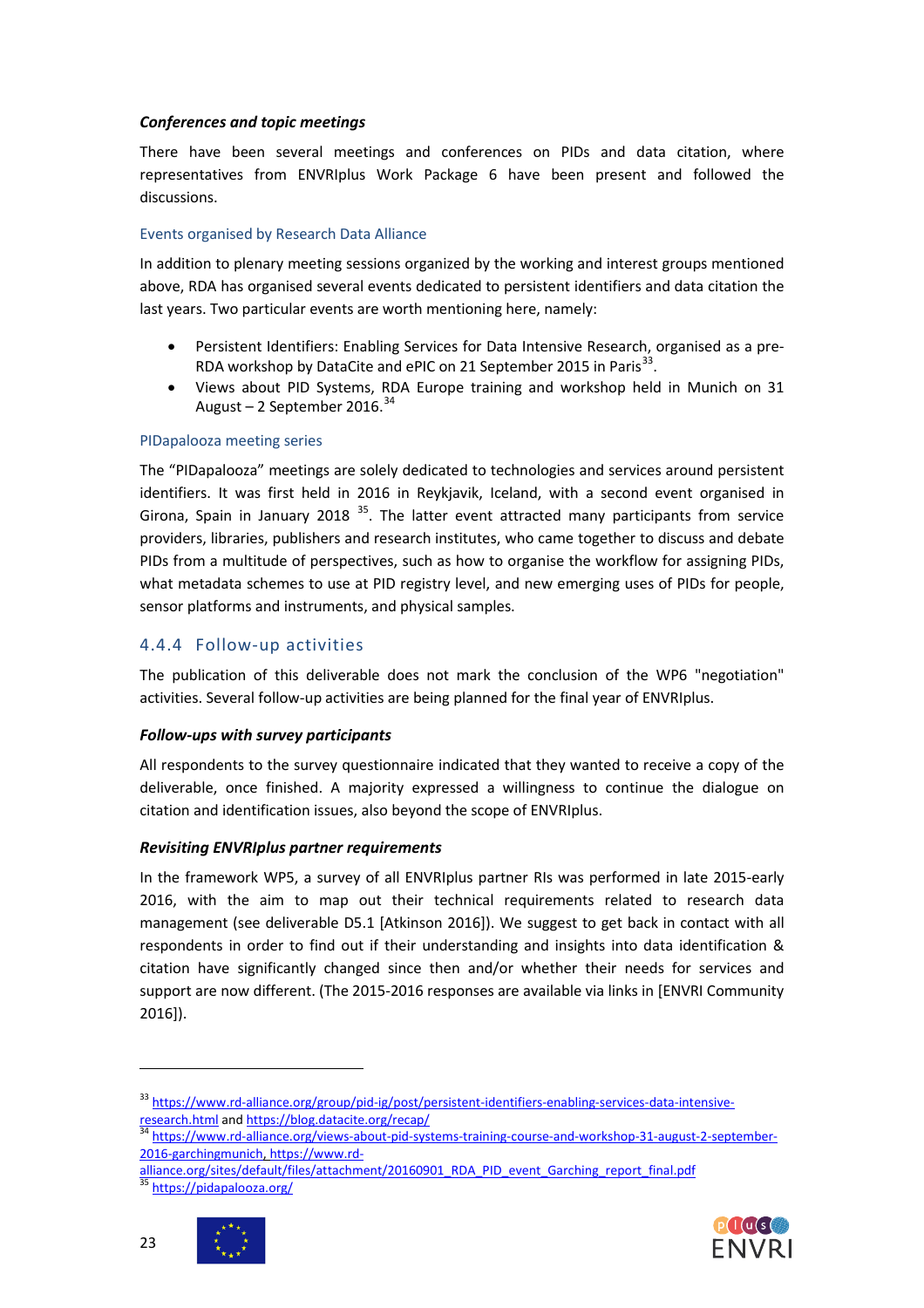#### *Identifying expertise on identification & citation in the wider ENVRI Community*

In addition, it will be crucial to the continued WP6 work to identify and maintain an up to date list of all Identification & Citation experts in the infrastructures, projects and other organisations that make up the wider ENVRI Community. Access to such a list will facilitate information exchange, as well as streamline efforts to perform future surveys and training activities, also beyond the end of the ENVRIplus project.

## <span id="page-23-0"></span>5 OUTCOMES AND CONCLUSIONS

This second deliverable of ENVRIplus Work Package 6 (WP6), "Inter RI data identification and citation services", is concerned with 1) identifying challenges standing in the way of Environmental Research Infrastructures (ENVRIs) as they move towards implementing comprehensive citation and referencing of entities (data, instruments, samples, etc.) related to their activities; 2) defining relevant "negotiation" partners among publishers, persistent identifier service providers, citation indexers and other organisations; 3) initiating a constructive and positive dialogue with these actors; and 4) and feeding back the outcomes and results of the discussions into both the ENVRIs' own practices as well as those of their end users, and the global research data science community.

In support of especially points 2 and 3, WP6 has created a network of contacts with a number of organisations, and initiated a discussion with these on a range of topics. A workshop was organised in October 2017, bringing together representatives from research infrastructures (RIs) with technical specialists from e.g. publishers, data repositories and service providers. Highpriority issues were identified -- including citation of non-data objects, referencing of dynamic data, methods to pinpoint subsets of larger datasets, and management of data collections.

Building on the workshop outcomes, a questionnaire-driven survey was performed, aimed at mapping out the views and stance on the high-priority issues. Interestingly, the survey responses indicated that while there was consensus on basic issues like supporting the use of PIDs also for non-data entities and the need to provide long-term sustainable services, the views on how to best manage citations of data subsets, data collections, and dynamic data were much more fragmented, with no clear trends between the various respondent categories.

A useful network of contacts has now been established, and the "negotiation" activities met with great interest from the publishers, PID service providers and indexers who participated in the workshop and the survey. The concrete outcomes – including a clearer understanding of which citation and identification-related issues are of high priority to the ENVRI community – will now feed back into the further work of WP6 towards designing and implementing services addressing those issues still remaining in the way of achieving comprehensive and trustworthy identification and citation practices for Earth Science researchers in Europe and globally.

## <span id="page-23-1"></span>6 IMPACT ON PROJECT

The outcomes of the "negotiations" reported here will need to be taken into account during the finalisation of the development of services performed as part of WP6 in particular and Theme 2 in general:

• Attribution of the data contributors is of vital importance for RIs. Integrating an accurate data citation system in the data workflow is therefore critical.





24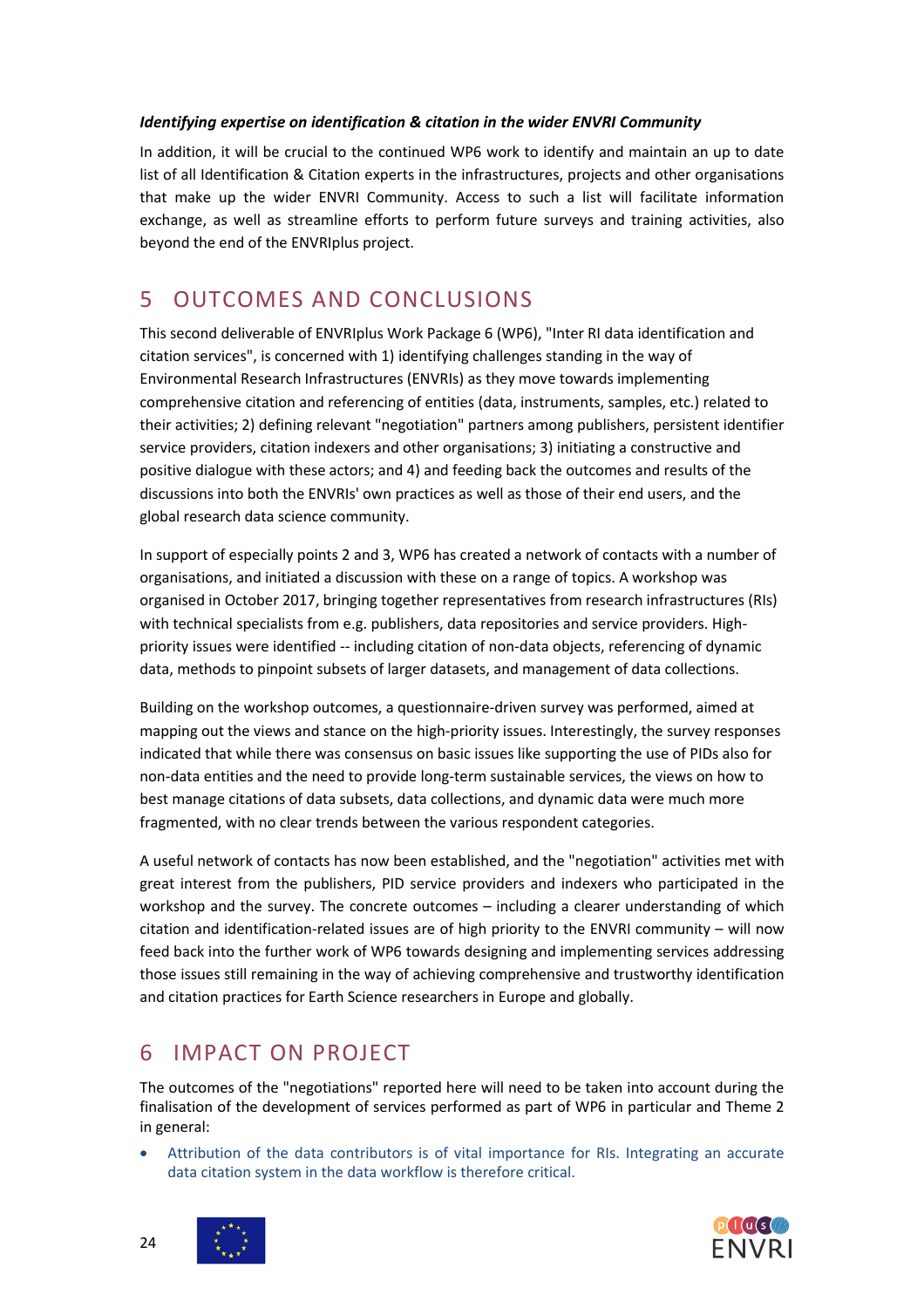- Increased awareness among the ENVRI partners of the current thoughts and views on identification & citation issues that are held by important actors, including publishers, PID service providers and citation indexers
- Insights that will inform the way that ENVRIplus partners and the ENVRI community use persistent identifiers
- Feedback into cataloguing and metadata-related activities, especially concerning information to be used for defining citation strings

## <span id="page-24-0"></span>7 IMPACT ON STAKEHOLDERS

It is our hope that this report will provide stakeholders – including the leaderships of the involved RIs, their respective funding agencies as well as relevant national agencies and policy makers – with:

- a snapshot of (data) citation related questions and issues currently seen as important by ENVRIs
- the corresponding views and opinions of the publishers, PID service providers and other actors
- an outlook of future activities intended to support the dialogue and discussions towards a global data citation system

## <span id="page-24-1"></span>ACKNOWLEDGEMENTS

The authors gratefully acknowledge the contributions of all the individuals and organisations who participated in the workshop and responded to our questionnaire. We also would like to thank professor Michael Witt of Purdue University, USA for reading an early draft of the deliverable and sharing his views on data citation with us.

## <span id="page-24-2"></span>**REFERENCES**

- [Almas 2015] B. Almas, J. Bicarregui, A. Blatecky, S. Hill, L. Lannom, R. Pennington, R. Stotzka, A. Treloar, R. Wilkinson, P. Wittenburg and Z. Yunqiang, Data Management Trends, Principles and Components – What Needs to be Done Next? Report from the Research Data Alliance Data Fabric Interest Group, draft version (paris-doc-v6-1\_0.docx) from September 2015. Available via [http://hdl.handle.net/11304/f638f422-f619-11e4-ac7e-860aa0063d1f.](http://hdl.handle.net/11304/f638f422-f619-11e4-ac7e-860aa0063d1f)
- [Atkinson 2016] M. Atkinson, A. Hardisty, R. Filgueira, C. Alexandru, A. Vermeulen, K. Jeffery, T. Loubrieu, L. Candela, B. Magagna, P. Martin, Y. Chen and M. Hellström: A consistent characterisation of existing and planned RIs. ENVRIplus Deliverable 5.1, submitted on April 30, 2016. Available at <http://www.envriplus.eu/wp-content/uploads/2016/06/A-consistent-characterisation-of-RIs.pdf>
- [Austin 2016] Austin, C. C., Bloom, T., Dallmeier-Tiessen, S., Khodiyar, V., Murphy, F., Nurnberger, A., Whyte, A. (2015). Key components of data publishing: Using current best practices to develop a reference model for data publishing[. https://doi.org/10.5281/zenodo.34542.](https://doi.org/10.5281/zenodo.34542)
- [Budich 2013] R. Budich, R. Redler. Earth System Modelling Volume 6, ESM Data Archives in the Times of the Grid. Springer. 2013. [https://doi.org/10.1007/978-3-642-37244-5.](https://doi.org/10.1007/978-3-642-37244-5)
- [Burton 2017] A. Burton, H. Koers, P. Manghi, M. Stocker, M. Fenner, A. Aryani, S. La Bruzzo, M. Diepenbroek, U. Schindler: The Scholix Framework for Interoperability in Data-Literature Information Exchange. D-Lib Magazine, Volume 23: Number 1/2, 2017. [https://doi.org/10.1045/january2017-burton.](https://doi.org/10.1045/january2017-burton)

[Chen 2017] Y. Chen, B. Grenier, M. Hellström, A. Vermeulen, M. Stocker, R. Huber, B. Magagna, I. Häggström, M. Fiebig, P. Martin, D. Vitale, G. Judeau, T. Carval, T. Loubrieu, A. Nieva, K. Jeffery, L. Candela and J. Heikkinen: Service deployment in computing and internal e-Infrastructures. ENVRIplus Deliverable 9.1, submitted on August 31, 2017. Available at [http://www.envriplus.eu/wp-content/uploads/2015/08/D9.1-Service-deployment-in-computing](http://www.envriplus.eu/wp-content/uploads/2015/08/D9.1-Service-deployment-in-computing-and-internal-e-Infrastructures.pdf)[and-internal-e-Infrastructures.pdf.](http://www.envriplus.eu/wp-content/uploads/2015/08/D9.1-Service-deployment-in-computing-and-internal-e-Infrastructures.pdf)



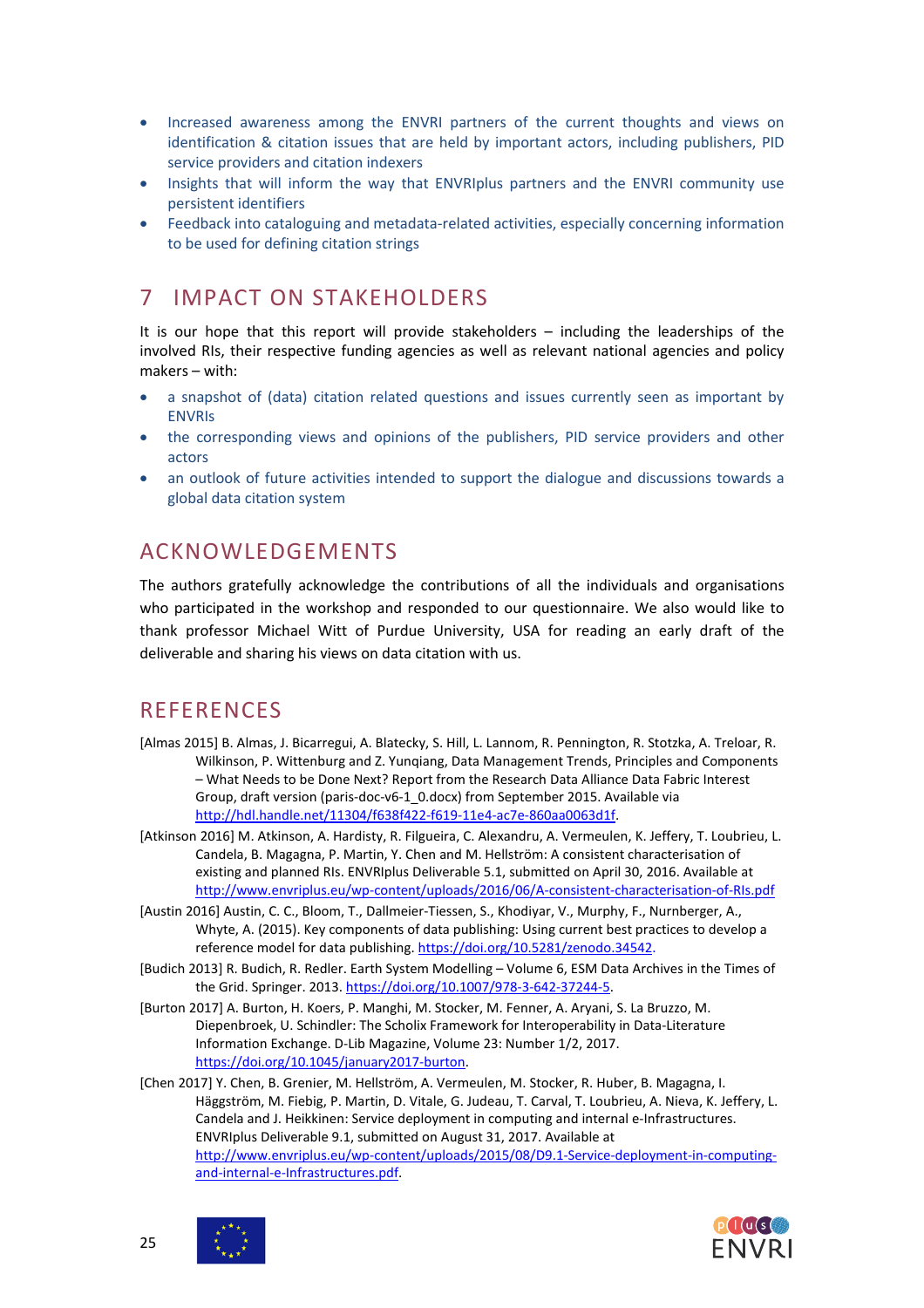- [Dodds 2014] L. Dodds, G. Phillips, T. Hapuarachchi, B. Bailey and A. Fletcher, Creating Value with Identifiers in an Open Data World". Report from Open Data Institute and Thomson Reuters, October 2014. Available at [http://innovation.thomsonreuters.com/content/dam/openweb/documents/pdf/corporate/Repor](http://innovation.thomsonreuters.com/content/dam/openweb/documents/pdf/corporate/Reports/creating-value-with-identifiers-in-an-open-data-world.pdf) [ts/creating-value-with-identifiers-in-an-open-data-world.pdf.](http://innovation.thomsonreuters.com/content/dam/openweb/documents/pdf/corporate/Reports/creating-value-with-identifiers-in-an-open-data-world.pdf)
- [Duerr 2011] R.E. Duerr, R.R. Downs, C. Tilmes, B. Barkstrom, W.C. Lenhardt, J. Glassy, L.E. Bermudez and P. Slaughter, "On the utility of identification schemes for digital earth science data: an assessment and recommendations". Earth Science Informatics, vol 4, 2011, 139-160. [https://dx.doi.org/10.1007/s12145-011-0083-6.](https://dx.doi.org/10.1007/s12145-011-0083-6)
- [ENVRI Community 2016] Identification and citation requirements. Article in the ENVRI Collaboration and Documentation wiki[, https://wiki.envri.eu/display/EC/Identification+and+citation+requirements.](https://wiki.envri.eu/display/EC/Identification+and+citation+requirements)  Page version of May 25, 2016. Accessed on April 24, 2018.
- [ENVRI RM V2.1 2016] ENVRI Reference Model V2.1, November 9 2016. [https://wiki.envri.eu/download/attachments/8553250/EC-091116-1403.pdf.](https://wiki.envri.eu/download/attachments/8553250/EC-091116-1403.pdf) Accessed 2017-01 10. Also available in wiki format a[t https://wiki.envri.eu/display/EC/ENVRI+Reference+Model.](https://wiki.envri.eu/display/EC/ENVRI+Reference+Model)
- [ENVRIplus 2015a] ENVRIplus project description, public part. ENVRIplus Grant Agreement, Annex 1, part B. Horizon 2020 project no. 654182. Associated with document Ref. Ares(2015)1488547. Available at [http://www.envriplus.eu/wp-content/uploads/2015/08/ENVRIplus\\_PartB\\_public.pdf.](http://www.envriplus.eu/wp-content/uploads/2015/08/ENVRIplus_PartB_public.pdf)
- [ENVRIplus 2015b] ENVRIplus Description of Work (DoW), public part. ENVRIplus Grant Agreement, Annex 1, part A. Horizon 2020 project no. 654182. Associated with document Ref. Ares(2015)1488547. Available a[t http://www.envriplus.eu/wp-content/uploads/2015/08/ENVRIplus\\_DoW\\_public.pdf.](http://www.envriplus.eu/wp-content/uploads/2015/08/ENVRIplus_DoW_public.pdf)
- [EOSC 2017] EOSC Declaration, European Open Science Cloud, New Research & Innovation Opportunities, Brussels 26 October 2017. Available at [https://ec.europa.eu/research/openscience/pdf/eosc\\_declaration.pdf.](https://ec.europa.eu/research/openscience/pdf/eosc_declaration.pdf) Accessed on March 29,
- [EOSC 2018] European Open Science Cloud. Available at

2018.

[https://ec.europa.eu/research/openscience/index.cfm?pg=open-science-cloud.](https://ec.europa.eu/research/openscience/index.cfm?pg=open-science-cloud) Accessed on March 29, 2018.

- [FORCE 11 2018] FORCE 11. Available at [https://www.force11.org/.](https://www.force11.org/) Accessed on March 29, 2018.
- [FREYA 2018a] FREYA. Available at [https://www.project-freya.eu/en.](https://www.project-freya.eu/en) Accessed on March 29, 2018.
- [FREYA 2018b] FREYA, About. Available at [https://www.project-freya.eu/en/about/mission.](https://www.project-freya.eu/en/about/mission) Accessed on March 29, 2018.
- [Gallagher 2015] J. Gallagher, J. Orcutt, P. Simpson, D. Wright, J. Pearlman and L. Raymond, "Facilitating open exchange of data and information". Earth Science Informatics, Volume 8, Issue 4, pp 721- 739, December 2015. [http://dx.doi.org/10.1007/s12145-014-0202-2.](http://dx.doi.org/10.1007/s12145-014-0202-2)
- [Hellström 2017] M. Hellström, M. Lassi, A. Vermeulen, R. Huber, M. Stocker, F. Toussaint, M. Atkinson and M. Fiebig: A system design for data identifier and citation services for environmental RIs projects to prepare an ENVRIPLUS strategy to negotiate with external organisations. ENVRIplus Deliverable D6.1, submitted on January 31, 2017. Available a[t http://www.envriplus.eu/wp](http://www.envriplus.eu/wp-content/uploads/2015/08/D6.1-A-system-design-for-data-identifier-and-citation-services-for-environmental-RIs.pdf)[content/uploads/2015/08/D6.1-A-system-design-for-data-identifier-and-citation-services-for](http://www.envriplus.eu/wp-content/uploads/2015/08/D6.1-A-system-design-for-data-identifier-and-citation-services-for-environmental-RIs.pdf)[environmental-RIs.pdf](http://www.envriplus.eu/wp-content/uploads/2015/08/D6.1-A-system-design-for-data-identifier-and-citation-services-for-environmental-RIs.pdf)
- [Huber 2013] R. Huber, A. Asmi, J. Buck, J.M. de Luca, D. Diepenbroek, A. Michelini, and participants of the Bremen PID workshop, "Data citation and digital identification for time series data & environmental research infrastructures", report from a joint COPEUS-ENVRI-EUDAT workshop in Bremen, June 25-26, 2013[. http://dx.doi.org/10.6084/m9.figshare.1285728](http://dx.doi.org/10.6084/m9.figshare.1285728)
- [IPCC 2014] IPCC. Climate Change 2013 The Physical Science Basis, Working Group I Contribution to the Fifth Assessment Report of the Intergovernmental Panel on Climate Change. Available at [http://www.climatechange2013.org/images/report/WG1AR5\\_Frontmatter\\_FINAL.pdf](http://www.climatechange2013.org/images/report/WG1AR5_Frontmatter_FINAL.pdf) . Accessed on April 25, 2018.
- [Kratz 2015] J. Kratz and C. Strasser. Making data count. Sci. Data 2:150039 (2015). [http://dx.doi.org/10.1038/sdata.2015.39.](http://dx.doi.org/10.1038/sdata.2015.39)
- [Make Data Count 2018a] Make Data Count. Available a[t https://makedatacount.org/.](https://makedatacount.org/) Accessed on March 29, 2018.
- [Make Data Count 2018b] About, Make Data Count. Available at<https://makedatacount.org/about/> . Accessed on April 24, 2018.



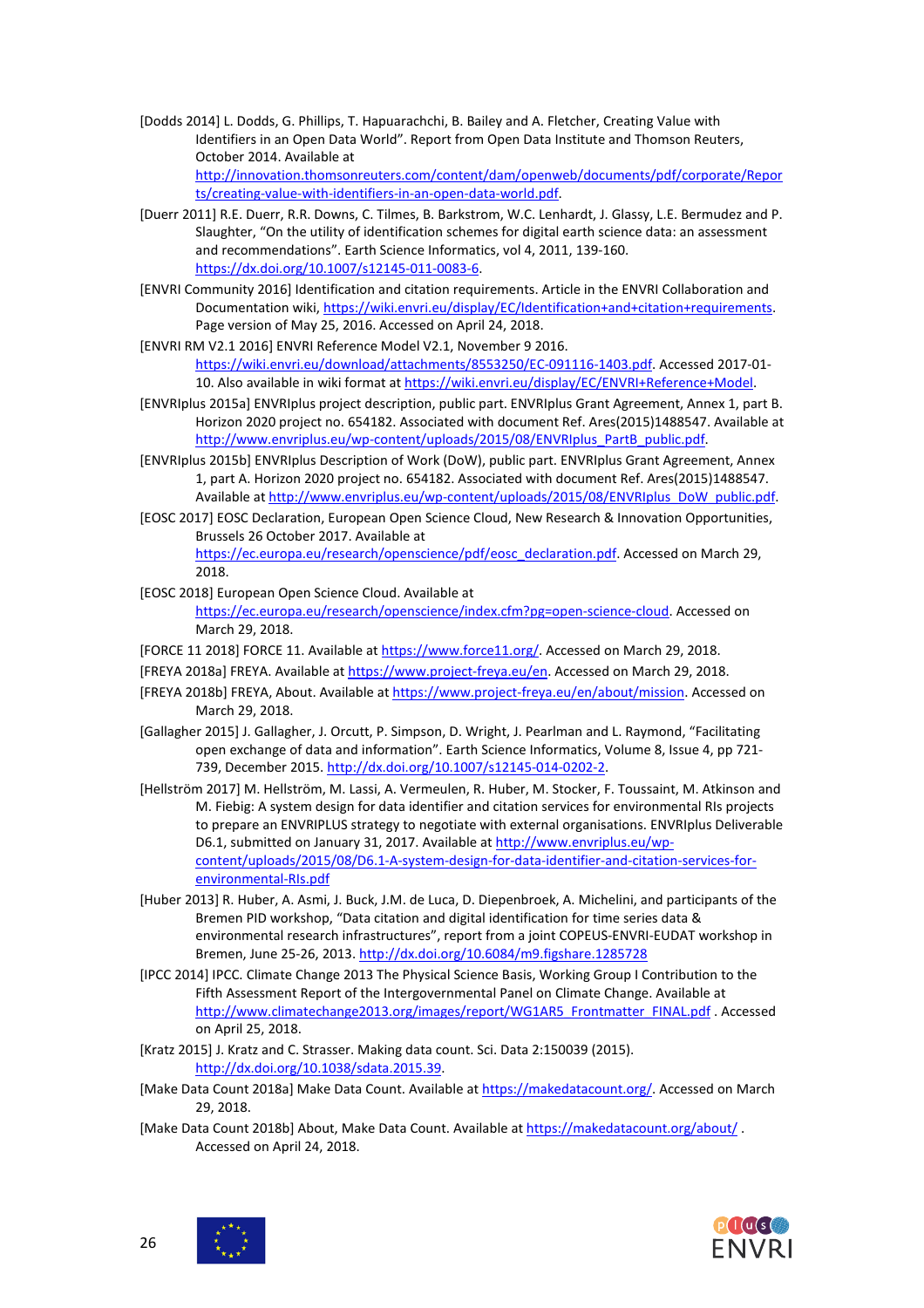- [Martone 2014] M. Martone ed., Joint Declaration of Data Citation Principles, Data Citation Synthesis Group and FORCE11, San Diego CA, 2014. Available at [https://www.force11.org/group/jointdeclaration-data-citation-principles-final.](https://www.force11.org/group/jointdeclaration-data-citation-principles-final)
- [Merriam-Webster 2018] Negotiation. A Merriam-Webster Online Dictionary article, available at [https://www.merriam-webster.com/dictionary/negotiation.](https://www.merriam-webster.com/dictionary/negotiation) Accessed on March 28, 2018.
- [Rauber 2015] A. Rauber, A. Asmi, D. van Uytvanck, S. Pröll. Data Citation of Evolving Data, Recommendations of the Working Group on Data Citation (WGDC). Available at [https://www.rd](https://www.rd-alliance.org/groups/data-citation-wg.html)[alliance.org/groups/data-citation-wg.html](https://www.rd-alliance.org/groups/data-citation-wg.html) . Accessed on 25 April 2018.
- [Rauber 2016] A. Rauber, A. Asmi, D. van Uytvanck and S. Pröll, "Identification of Reproducible Subsets for Data Citation, Sharing and Re-Use". *Bulletin of IEEE Technical Committee on Digital Libraries*, vol. 12, issue 1, May 2016, 6-15. Available at [http://students.cs.tamu.edu/ldmm/tcdl/v12n1/papers/IEEE-TCDL-DC-2016\\_paper\\_1.pdf](http://students.cs.tamu.edu/ldmm/tcdl/v12n1/papers/IEEE-TCDL-DC-2016_paper_1.pdf)
- [Research Data Alliance 2018] Who is RDA? [https://www.rd-alliance.org/about-rda/who-rda.html.](https://www.rd-alliance.org/about-rda/who-rda.html) Accessed on March 29, 2018.
- [Smith 2016] A.M. Smith, D.S. Katz, K.E. Niemeyer and FORCE11 Software Citation Working Group. Software citation principles. PeerJ Computer Science, vol 2:e86, 2016. [http://dx.doi.org/10.7717/peerj-cs.86.](http://dx.doi.org/10.7717/peerj-cs.86)
- [Socha 2013] Y.M. Socha, ed., "Out of cite, out of mind: The current state of practice, policy, and technology for the citation of data". Data Science Journal vol. 12, 13 Sept 2013. Available at [https://www.jstage.jst.go.jp/article/dsj/12/0/12\\_OSOM13-043/\\_pdf.](https://www.jstage.jst.go.jp/article/dsj/12/0/12_OSOM13-043/_pdf)
- [Starr 2015] J. Starr, E. Castro, M. Crosas, M. Dumontier, R.R. Downs, R. Duerr, L.L. Haak, M. Haendel, I. Herman, S. Hodson, J. Hourclé, John Ernest Kratz, J. Lin, L. Holm Nielsen, A. Nurnberger, S. Pröll, A. Rauber, S. Sacchi, A. Smith, M. Taylor and T. Clark: Achieving human and machine accessibility of cited data in scholarly publications. *PeerJ Comput. Sci*. 1:e1; <http://dx.doi.org/10.7717/peerj-cs.1>
- [Stehouwer 2014] H. Stehouwer and P. Wittenburg, eds. Second year report on RDA Europe Analysis Programme: Survey of EU Data Architectures, Deliverable D2.5 from the RDA Europe project (FP7- INFRASTRUCTURES-2012-1), 2015. Available at [https://rdalliance.org/sites/default/files/Survey%20of%20data%20mangement%20needs.docx.](https://rdalliance.org/sites/default/files/Survey%20of%20data%20mangement%20needs.docx)
- [Uhlir 2012] P.F. Uhlir, rapporteur, "For Attribution Developing Data Attribution and Citation Practices and Standards". Summary of an international workshop (August 2011), National Research Council, 2012. Available at [http://www.nap.edu/openbook.php?record\\_id=13564.](http://www.nap.edu/openbook.php?record_id=13564) Accessed 2017-01-30.
- [Weigel 2017]. T. Weigel, B. Almas, F. Baumgardt, Th. Zastrow, U. Schwardmann, M. Hellström, J. Quinteros and D. Fleischer. Recommendation on Research Data Collections. Draft report from the RDA research data collection working group (October 19, 2017). Available via [https://github.com/RDACollectionsWG/specification/blob/master/Recommendation%20package/](https://github.com/RDACollectionsWG/specification/blob/master/Recommendation%20package/rda-collections-recommendation.pdf) [rda-collections-recommendation.pdf.](https://github.com/RDACollectionsWG/specification/blob/master/Recommendation%20package/rda-collections-recommendation.pdf)
- [Wf4Ever 2013] Workflow4Ever project. Wf4Ever Research Object Model 1.0, Wf4Ever Specification 30 November 2013. Available at [http://wf4ever.github.io/ro/.](http://wf4ever.github.io/ro/)
- [Wittenburg 2017] P. Wittenburg, M. Hellström and C.-M. Zwölf (Eds.). Persistent identifiers: Consolidated assertions. Status of November, 2017. Zenodo[. http://doi.org/10.5281/zenodo.1116189](http://doi.org/10.5281/zenodo.1116189)



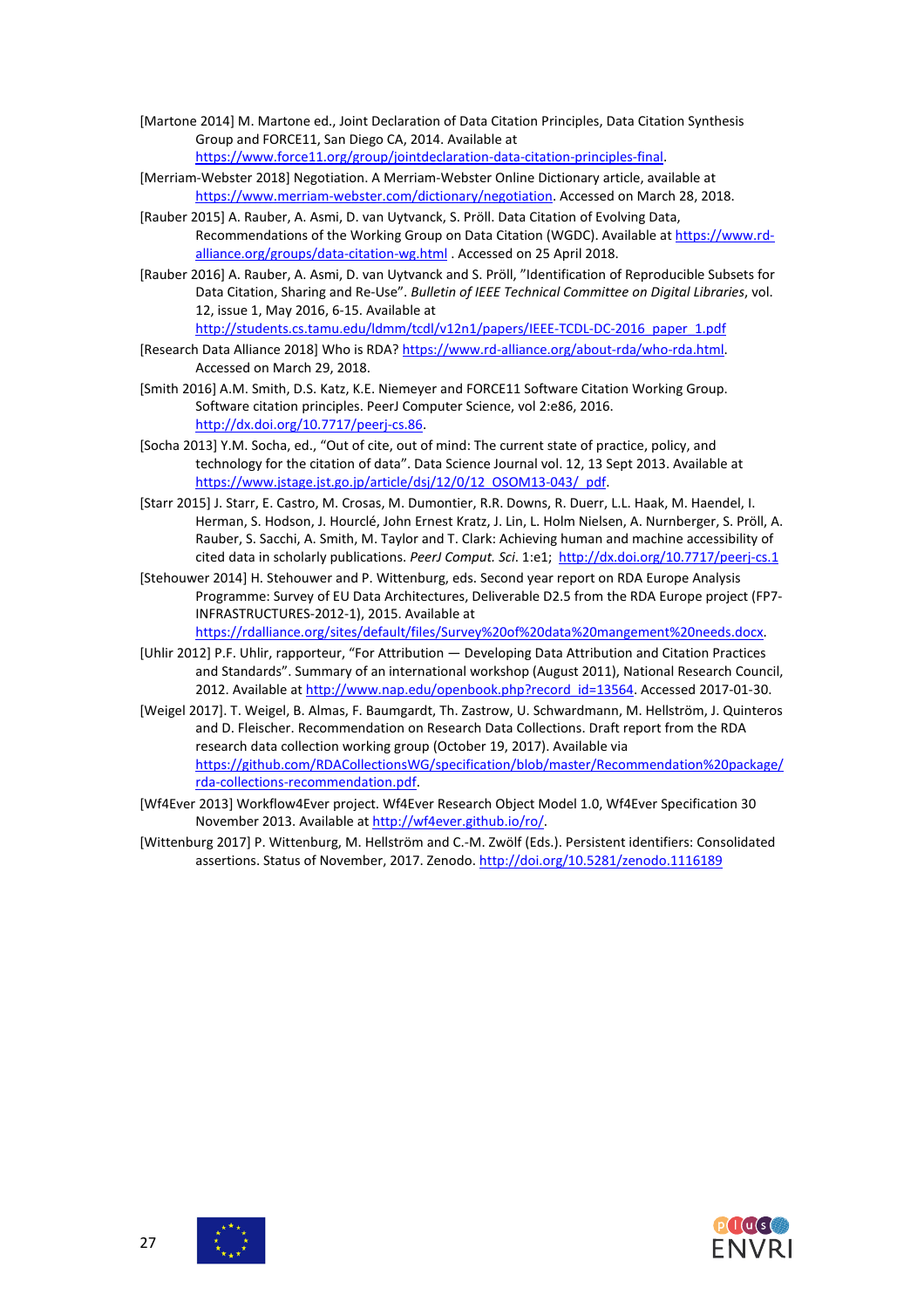## <span id="page-27-0"></span>APPENDIX A. ACRONYMS AND SPECIAL TERMS

This appendix is based on the official ENVRI terminology and glossary, as available at the ENVRI community wiki site (see [https://wiki.envri.eu/pages/viewpage.action?pageId=14452608\)](https://wiki.envri.eu/pages/viewpage.action?pageId=14452608).

### <span id="page-27-1"></span>**A.1. Terminology & glossary specific to this deliverable**

**ARK:** Archival Resource Keys, a type of persistent identifier.

- **CrossRef:** Non-profit membership organization making research outputs easy to find, cite, link, and assess.
- **CSL:** Citation Style Language, an open XML-based language used to format citations and bibliographies.

**DataCite:** Global non-profit organisation that provides persistent identifiers (DOIs) for research data.

**Data collection:** A number of datasets grouped together as one entity.

**DLM:** Data-Level Metrics, an aggregation and publication service developed by Scholix **DO:** Digital Object.

**DOI:** Digital Object Identifier.

**Dynamic data:** Refers to datasets that may change over time, e.g. because new data has been added, updates or changes of data have been made.

**ePIC:** European Persistent Identifier Consortium.

- **EZID:** Service from the California Digital Library allowing to create and manage long-term globally unique IDs for data and other sources.
- **FORCE11:** international community for scholarly communication.

**Fragment dataset:** A specific subset of a larger dataset.

**FREYA:** European research project, funded by Horizon 2020. Follow-up of the THOR project.

**Handles:** Short for the Handle System, a type of persistent identifier.

**HDF5:** Hierarchical Data Format (HDF) is a set of file formats (HDF4, HDF5) designed to store and organize large amounts of data.

**LSID:** Life Science Unique Identifiers, a type of persistent identifier.

**mEDRA:** Multilingual European Registration Agency for DOI persistent identifiers for any form of intellectual property on a digital network.

**Metadata 2000:** Initiative to define common standards for metadata interoperability.

**ORCID:** Non-profit organization providing unique identifiers for researchers.

**PID:** Persistent digital identifier.

**Pidapalooza:** Series of international events dedicated to technologies and services around persistent identifiers.

**PURL:** Persistent URL, a type of persistent identifier.

**Query store:** Instead of storing many duplicates of subsets of data it is possible to create specific queries in order to identify and obtain certain subsets of data. The queries may be stored in a query store, enabling re-use.

- **Scholix:** Scholarly link exchange is a high level interoperability framework for exchanging information about the links between scholarly literature and data, as well as between datasets.
- **SQL:** Structured Query Language, a domain-specific language used in programming and designed for managing data held in a relational database management system.
- **THOR:** European research project, funded by Horizon 2020. Precursor to FREYA.

**URL:** Uniform Resource Locator, a location-based uniform resource identifier.

**URN:** Uniform Resource Name, a type of persistent identifier.

**WoRMS:** The World Registry of Marine Species.

**XML:** Extensible Markup Language.



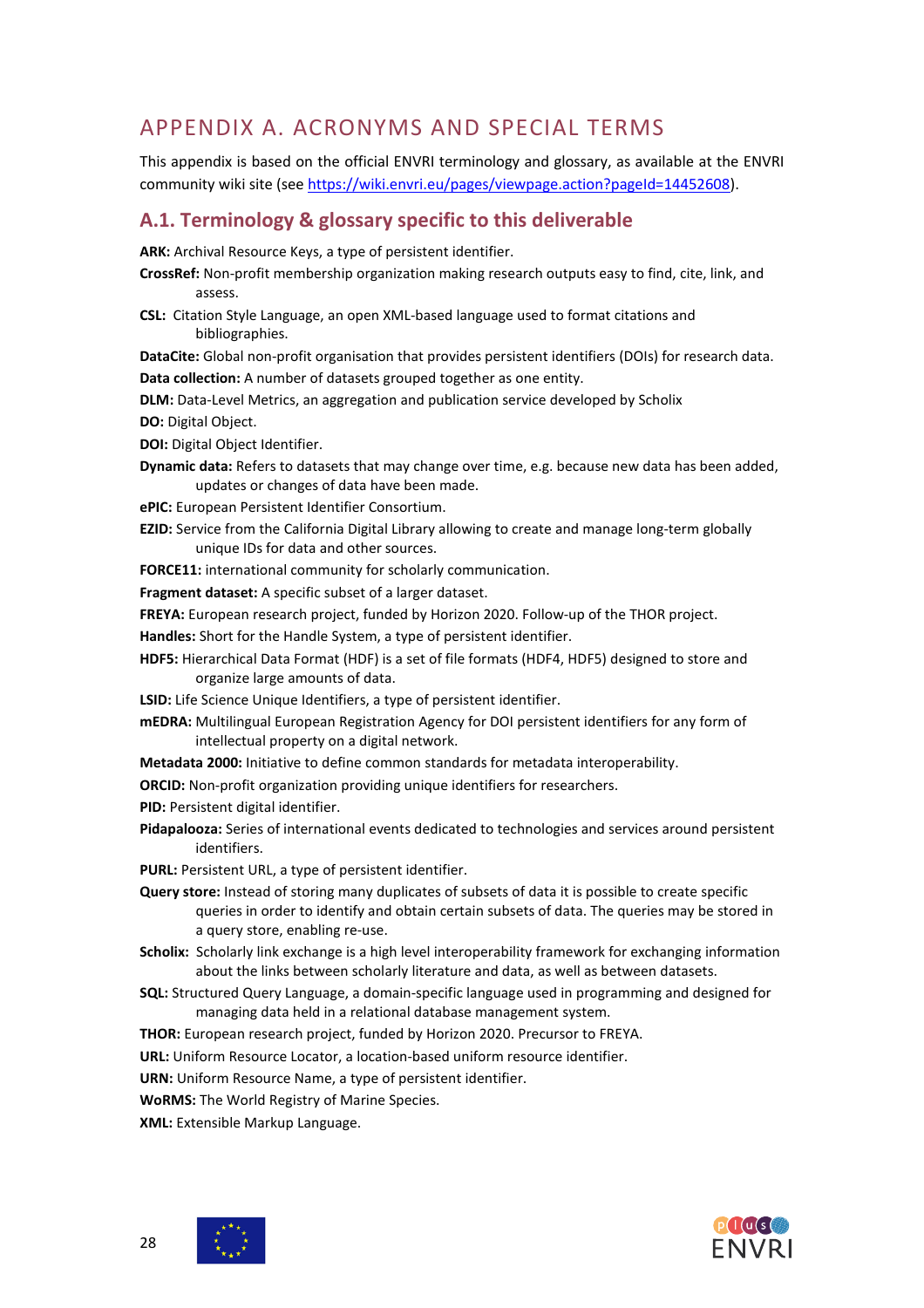## <span id="page-28-0"></span>**A.2. Other technical terms and acronyms used in ENVRIplus deliverables**

**API:** Application Program Interface, is a set of routines, protocols, and tools for building software applications

**Biodiversity:** is the variety of different types of life found on earth

**Biodiversity metrics:** measurements of the number of species and how they are distributed

**CERIF:** Common European Research Information Format

**CIARD RING:** A global directory of information services and datasets in agriculture

- **D4Science:** is an organisation offering a Hybrid Data Infrastructure service and a number of Virtual Research Environments
- **Data stream:** is a sequence of digitally encoded coherent signals used to transmit or receive information that is in the process of being transmitted
- **Data pipeline:** In computing, a pipeline is a set of data processing elements connected in series, where the output of one element is the input of the next one.
- **DCAT:** is a resource description format vocabulary designed to facilitate interoperability between data catalogues
- **DIRAC:** Distributed Infrastructure with Remote Agent Control. High-Throughput computing platform operated by EGI.
- **EduGAIN:** is an international inter-federation service interconnecting research and education identity federations
- **E-infrastructure:** can be defined as networked tools, data and resources that support a community of researchers, broadly including all those who participate in and benefit from research
- **FIM4R:** Federated Identity Management for Research collaborations
- **gCube:** is an open-source software toolkit used for building and operating Hybrid Data Infrastructures enabling the dynamic deployment of Virtual Research Environments by favouring the realisation of reuse oriented policies
- **HPC:** High Performance Computing
- **HTC:** High Throughput Computing
- **IoT:** The Internet of Things is a scenario in which objects, animals or people are provided with unique identifiers and the ability to transfer data over a network without requiring humanto-human or human-to-computer interaction.
- **ICT:** Information and Communications technology
- **IG:** Interest Group, open-ended topic group, for example in the Research Data Alliance
- **IPR:** Intellectual Property Rights
- **KOS:** Knowledge Organization Systems is a generic term used in Knowledge organization about authority lists, classification systems, thesauri, topic maps, ontologies etc.
- **LOD:** Linked open data is linked data that is open content
- **LOV:** Linked Open Vocabularies
- **Metadata:** is data that describes other data. Metadata summarizes basic information about data, which can make finding and working with particular instances of data easier
- **NGI:** National Grid Initiative
- **NMI:** National Metrological Institutes
- **NREN:** National Research and Education Network
- **NRT:** Near Real Time refers to the time delay introduced, by automated data processing or network transmission, between the occurrence of an event and the use of the processed data (For example, a near-real-time display depicts an event or situation as it existed at the current time minus the processing time, as nearly the time of the live event)
- **ODP:** 1) Open Distributed Processing (for the ENVRI Reference Model); 2) Online Data Processing
- **OIL-E:** The Open Information Linking model for Environmental science is a semantic linking framework

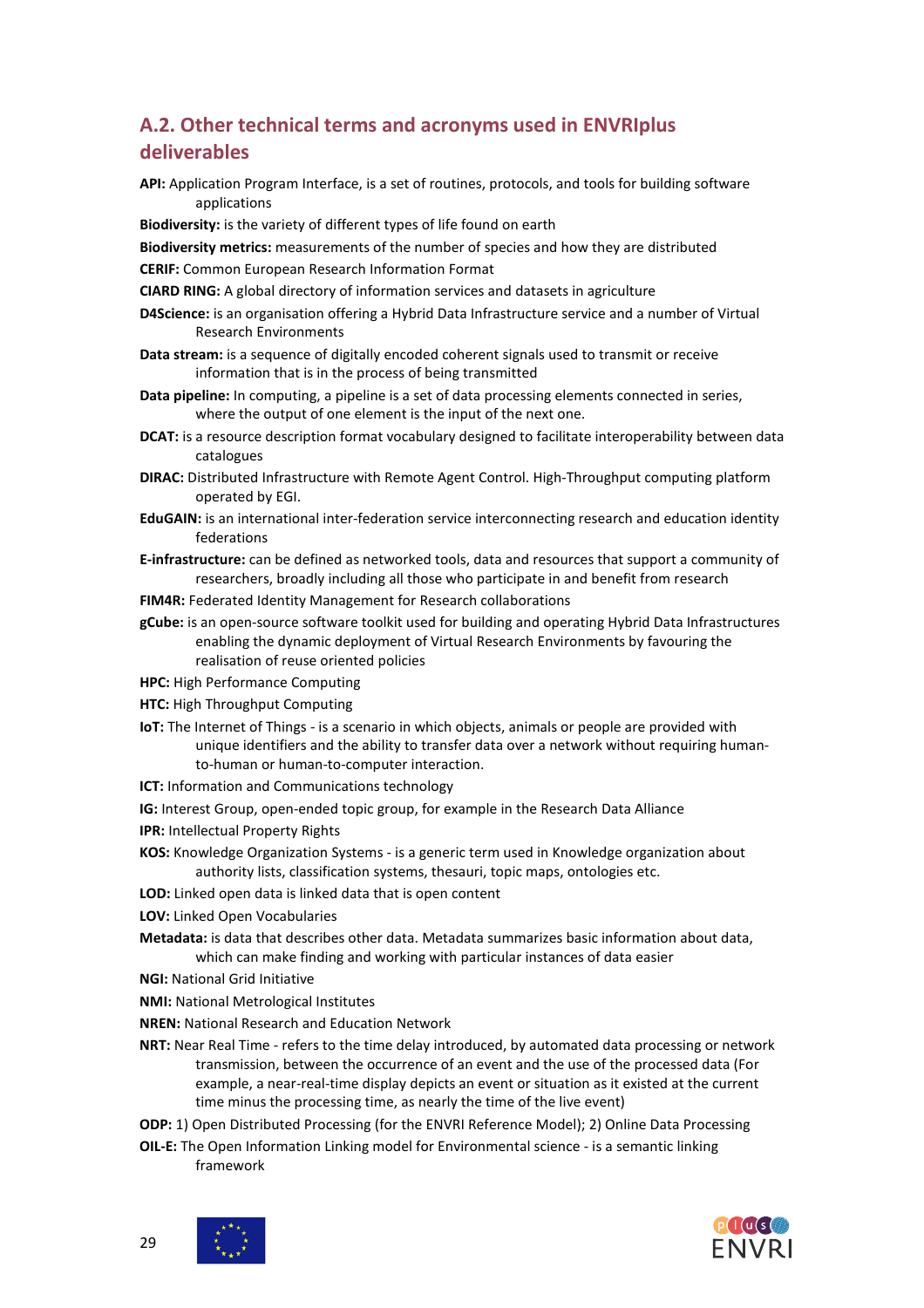- **Ontology:** (In computer science and information science) an ontology is a formal naming and definition of the types, properties, and interrelationships of the entities that really or fundamentally exist for a particular domain of discourse
- **QoE:** Quality of user experience
- **Over dispersion:** a statistical characteristic of data such that the data have more clusters than compared to what might be expected if the data were distributed randomly in proportion to the time/space available.
- **NetCDF:** a file format.
- **OceanSITES:** a worldwide system of long-term, open-ocean reference stations measuring dozens of variables and monitoring the full depth of the ocean from air-sea interactions down to the seafloor
- **OOI:** Ocean Observatories Initiative
- **RDA:** Resource Description and Access, a standard for descriptive cataloguing. See also A.3. (Organisational acronyms) below.
- **RM:** Reference Model is an abstract framework or domain-specific ontology consisting of an interlinked set of clearly defined concepts produced by an expert or body of experts in order to encourage clear communication
- **SensorML:** The primary focus of the Sensor Model Language is to provide a robust and semanticallytied means of defining processes and processing components associated with the measurement and post-measurement transformation of observations
- **Semantics:** is the study of meaning
- **Syntax:** In computer science, the syntax of a computer language is the set of rules that defines the combinations of symbols that are considered to be a correctly structured document or fragment in that language

**SLA:** Service Level Agreement

**SME:** Small and medium-sized enterprise

**UV:** Unmanned vehicles

**VL:** Virtual Laboratory

**VRE:** Virtual Research Environments, web based package tailored to a specific community **WG:** Working Group, time-limited topic group, for example in the Research Data Alliance

### <span id="page-29-0"></span>**A.3. Organisational acronyms**

**ACTRIS:** Aerosols, Clouds, and Trace gases Research Infrastructure network. ENVRIplus partner.

- **AnaEE:** Analysis and Experimentation on Ecosystems. European research infrastructure, ENVRIplus partner.
- **AQUACOSM:** EU network of mesocosms facilities for research on marine and freshwater ecosystems open for global collaboration
- **CDI:** Collaborative Data Infrastructure. European e-service provider organisation,
- **CEA:** Commissariat à l'Energie Atomique et aux Energies Alternatives. French research agency, ENVRIplus participant.
- **CINECA:** Consorzio Interuniversitario. Italian non-profit research consortium, ENVRIplus participant.
- **CNR:** Consiglio Nazionale delle Richerche. Italian national research council, ENVRIplus participant.
- **CNRS:** Centre National de la Recherche Scientifique. French research organisation, ENVRIplus participant.
- **CODATA:** Committee on Data for Science and Technology.
- **ConnectinGEO:** Coordinating an Observation Network of Networks EnCompassing saTellite and INsitu to fill the Gaps in European Observations
- **COOPEUS:** Strengthening the cooperation between the US and the EU in the field of environmental research infrastructures. Project funded under EU FP7, continued as COOP+ under Horizon 2020.
- **COPERNICUS:** previously known as GMES (Global Monitoring for Environment and Security), is the European Programme for the establishment of a European capacity for Earth Observation



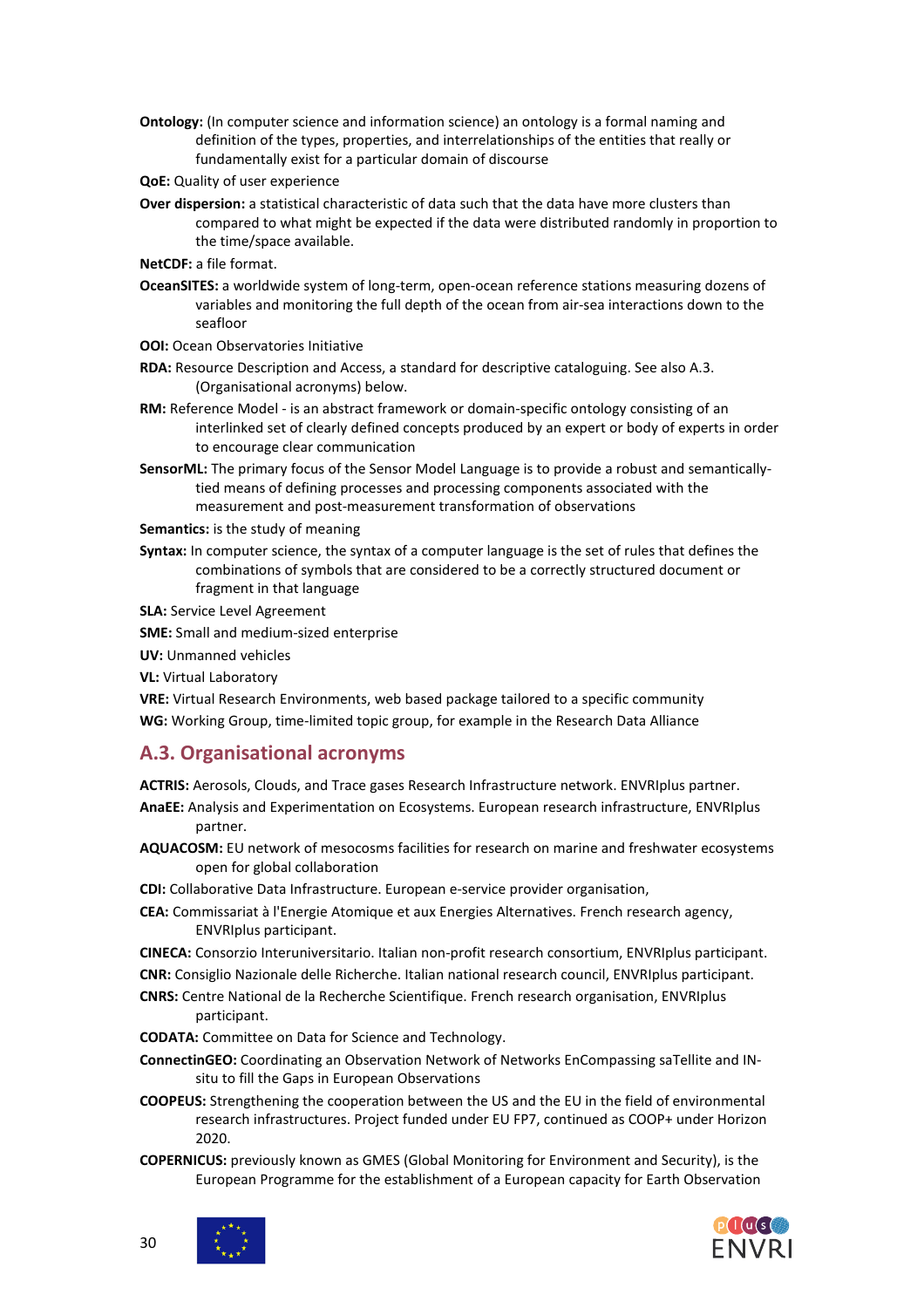- **CREEM:** Centre for Research into Ecological and Environmental Modelling, operated by University of St Andrews (USTAN).
- **CSC:** Center for Science (Tieteen tietotekniikan keskus Oy). Finnish national high-performance computing centre, ENVRIplus participant.

**CU:** Cardiff University. UK university, ENVRIplus participant.

- **DANUBIUS:** The international center for Adavanced studies on river-sea systems
- **DASSH:** Data archive for seabed species (a UK marine biology resource centre)

**DiSSCo:** Distributed Systems of Scientific Collections

- **DKRZ:** German Climate Computation Center (Deutsches Klimarechenzentrum GmBH). German research organisation, ENVRIplus participant.
- **EAA:** Umweltbundesamt GmbH Environment Agency Austria. Austrian governmental agency, ENVRIplus participant.
- **EEA:** European Environment Agency

**EGI:** Stichting European Grid Initiative. European research foundation, ENVRIplus participant.

- **EISCAT:** EISCAT Scientific Association. European research organisation, ENVRIplus participant.
- **EISCAT\_3D:** Multi-static phased array radar system. Operated by EISCAT Scientific Association, ENVRIplus partner.
- **EMBL:** European Molecular Biology Laboratory. European research organisation, ENVRIplus participant.
- **EMBRC:** European Marine Biological Resource Centre. A research infrastructure and consortium of research organisations interested in marine biology. ENVRIplus partner.

**EMODNET:** The European Marine Observation and Data Network

- **EMRP:** European Metrology Research Programme
- **EMSC:** European-Mediterranean Seismological Centre. European non-governmental organisation, ENVRIplus participant.
- **EMSO:** European Multidisciplinary Seafloor and Water Column Observatory. European research infrastructure, ENVRIplus partner.
- **EOSC:** European Open Science Cloud. Initiative from the European Commission.

**EPOS:** The European Plate Observing System. European research infrastructure, ENVRIplus partner. **ERIS:** Environmental Research Infrastructure Strategy 2030

**ESONET VI:** European Seafloor Observatory NETwork. European research infrastructure, ENVRIplus partner.

**ETHZ:** Eidgenössische Technische Hochschule Zürich. Swiss technical university, ENVRIplus participant.

- **EUDAT:** H2020 project on Research Data Services, Expertise & Technology Solutions (previously funded by FP7). Continues as the Collaborative Data Infrastructure (CDI).
- **EUFAR:** European Facility for Airborne Research
- **EURO-ARGO:** European research infrastructure, ENVRIplus partner.

**EUROCHAMP2020:** European atmospheric simulation chambers

- **EUROFLEETS:** New operational steps towards an alliance of European research fleets. ENVRIplus partner.
- **EUROGOOS:** European Global Ocean Survey System. International non-profit association, ENVRIplus participant.
- **EuroSITES:** European Ocean Observatory Network
- **FixO3:** Fix point open ocean observatories (survey programme). European research infrastructure, ENVRIplus partner.
- **FMI:** Finnish Meteorological Institute (Ilmatieteen Laitos). Finnish research and service agency, ENVRIplus participant.
- **FZJ:** Research Centre Jülich (Forschungszentrum Jülich GmbH). German research centre, ENVRIplus participant.
- **GBIF:** Global Biodiversity Information Facility
- **GEO:** The Group on Earth Observations.



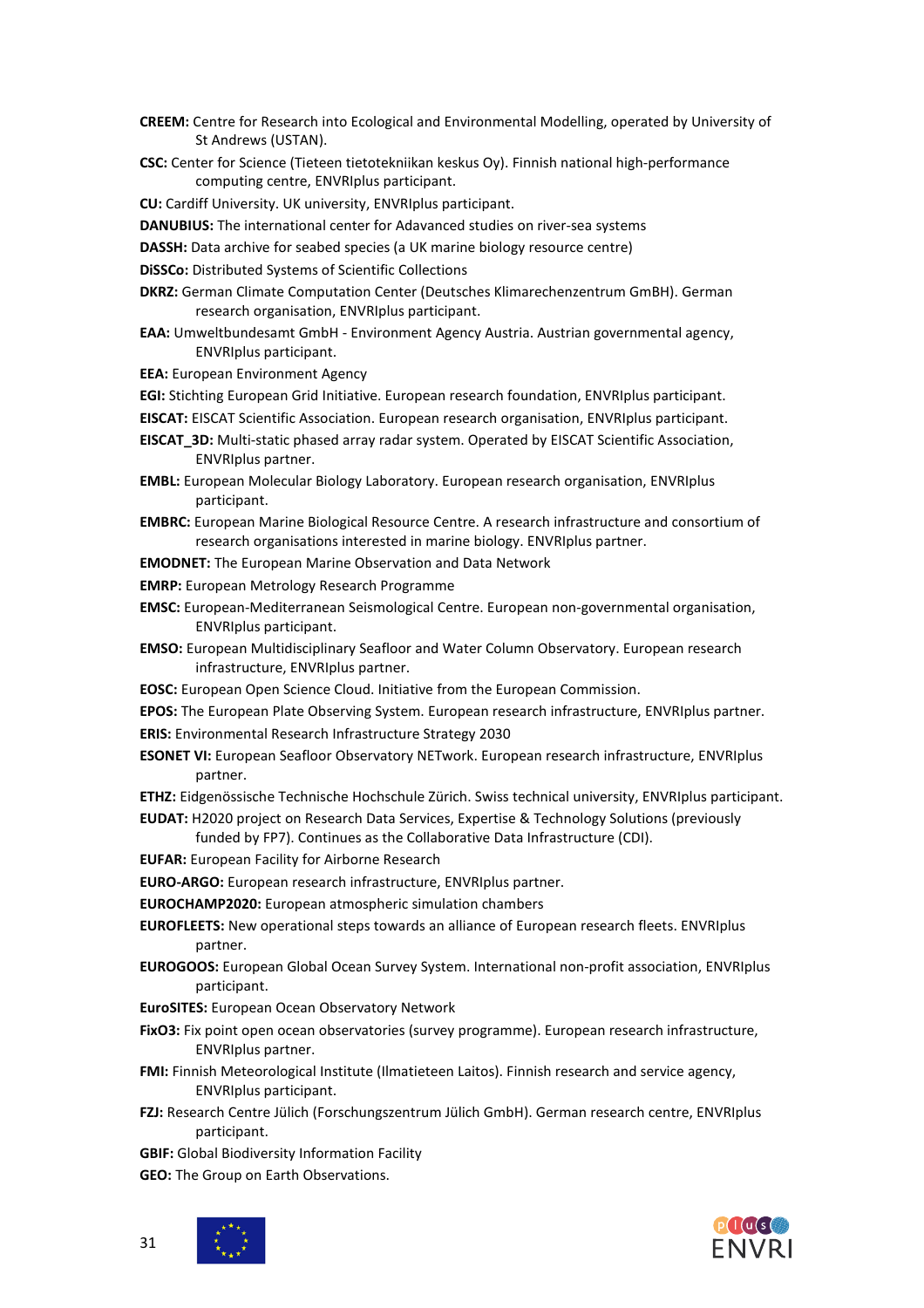- **GEOMAR:** Helmholtz Zentrum für Ozeanforschung Kiel. German research institution, ENVRIplus participant.
- **GEOSS:** Global Earth Observation System of Systems, coordinated by GEO (The Group on Earth Observations)

**GMES**: Global Monitoring for Environment and Security, previous name for COPERNICUS.

**GROOM:** Gliders for research ocean observation and management

- **HELIX Nebula:** partnership between big science and big business in Europe that is charting the course towards the sustainable provision of cloud computing - the Science Cloud
- **IAGOS:** In-service Aircraft for a Global Observing System. European research infrastructure, ENVRIplus partner.
- **ICOS:** Integrated Carbon Observation System. European research infrastructure, ENVRIplus partner.
- **ICSU:** The International Council for Science
- **IFREMER:** Institute Français de Recherche Pour l'Exploitation de la Mer. French research organisation, ENVRIplus participant.

**INGV:** Istituto Nazionale di Geofisica e Vulcanologia. Italian research institute, ENVRIplus participant.

- **INRA:** Institut National de la Recherche Agronomique. French research institute, ENVRIplus participant.
- **INSPIRE:** Integrated Sustainable Pan-European Infrastructure for Researchers in Europe
- **INTERACT:** International Network for Terrestrial Research and Monitoring in the Arctic. European research infrastructure, ENVRIplus partner.
- **IPBES:** Intergovernmental Platform on Biodiversity & Ecosystem Services
- **IS-ENES:** Infrastructure for the European Network for Earth System Modelling. European research infrastructure, ENVRIplus partner.
- **JERICO:** Towards a joint European research infrastructure network for coastal observatories. European research project, ENVRIplus partner.
- **LifeWatch:** European e-Science infrastructure for biodiversity and ecosystem research. ENVRIplus partner.
- **LTER:** The Long-term Ecological Research Network. International research organisation.
- **LTER-Europe:** European Long-term Ecosystem Research network of 21 national LTER networks. ENVRIplus partner.
- **LU:** Lund University (Lunds universitet). Swedish university, ENVRIplus participant.
- **MARUM:** Centre for Marine Environmental Sciences at University of Bremen (UniHB).
- **MBA:** Marine Biological Association of the United Kingdom. UK research organisation, ENVRIplus participant.
- **NERC:** Natural Environment Research Council. UK research council, ENVRIplus participant.
- **NILU:** Norwegian Institute of Air Research (Norsk Institutt for Luftforskning). Norwegian research institute, ENVRIplus participant.
- **OASIS:** Advancing Open Standards for the Information Society (non-profit consortium)
- **PANGAEA:** Information system and data publisher for geoscientific and environmental data, operated by MARUM and UniHB. German data repository, ENVRIplus participant.
- **PLOCAN:** Oceanic Platform of the Canary Islands (Consorcio Para el Diseno, Construccion, Equipamiento y Explotacion de la Plataforma Oceanica de Canarias). Spanish research organisation, ENVRIplus participant.
- **RCN:** Research Council of Norway (Norges Forskningsrad). Norwegian national research council, ENVRIplus participant.
- **RDA:** Research Data Alliance. International organisation working to promote collaboration on the management of research data. See also A.2 (Other technical terms and acronyms) above.
- **SCAPE:** SCAlable Preservation Environments. European research project, financed under FP7.
- **SeaDataNet:** Pan-European infrastructure for ocean & marine data management. European research infrastructure, ENVRIplus partner.
- **SIOS:** Svalbard Integrated Arctic Earth Observing System. European research infrastructure, ENVRIplus partner.



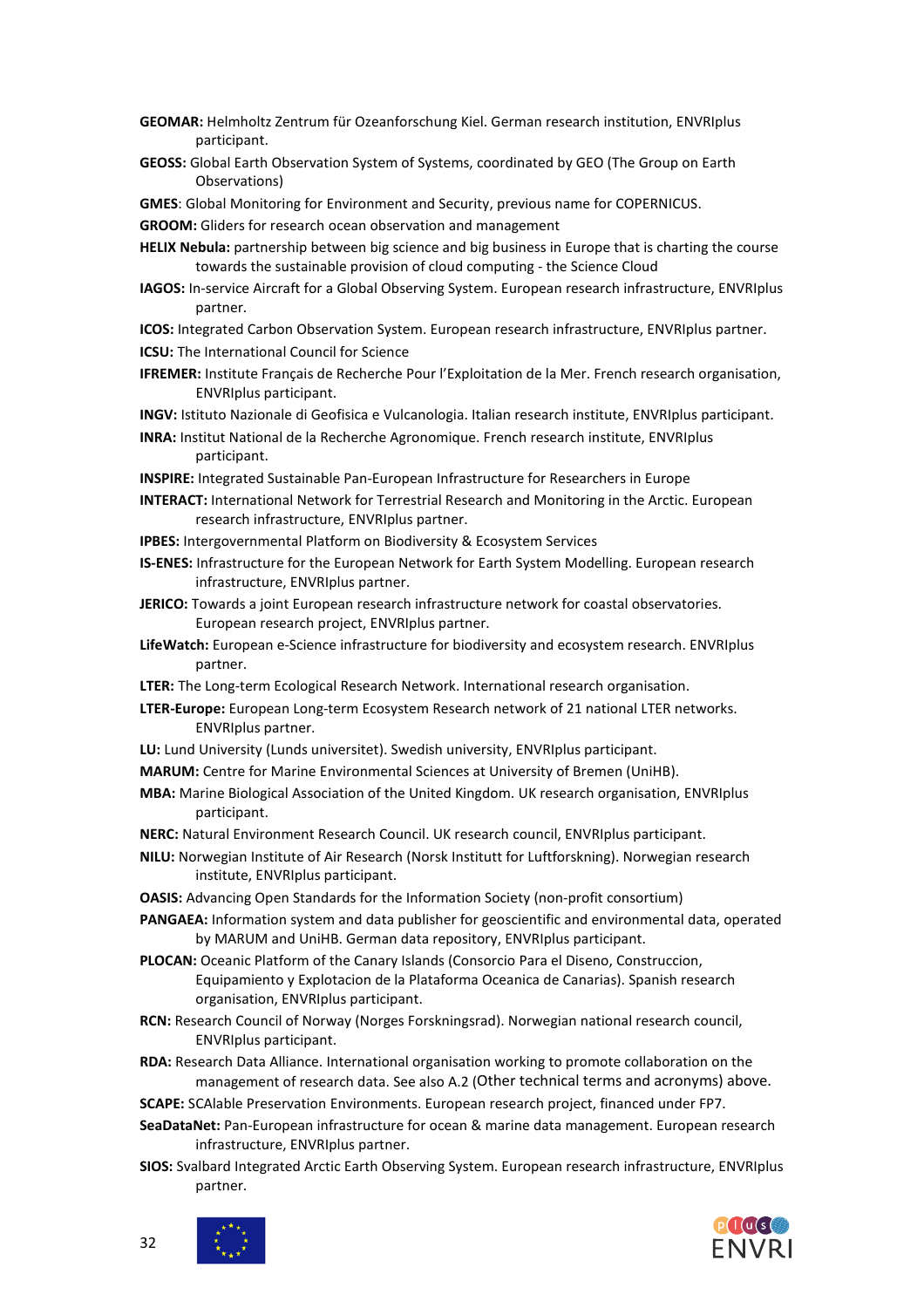**UCPH:** University of Copenhagen (Københavns Universitet). Danish university, ENVRIplus participant. **UEDIN:** University of Edinburgh. UK university, ENVRIplus participant.

**UGOT:** University of Gothenburg (Göteborgs Universitet). Swedish university, ENVRIplus participant. **UHEL:** University of Helsinki (Helsingin Yliopisto). Finnish university, ENVRIplus participant.

**UiT:** University of Tromso (Universitetet i Tromsø). Norwegian university, ENVRIplus participant. **UniHB:** University of Bremen (Universität Bremen). German university, ENVRIplus participant. **UNILE:** University of Salento (Universitá del Salento). Italian university, ENVRIplus participant.

**UNITUS:** University of Tuscia (Universitá Degli Studi della Tuscia). Italian university, ENVRIplus participant.

**USTAN:** The University Court of the University of St. Andrews. UK university, ENVRIplus participant. **UvA:** University of Amsterdam (Universiteit van Amsterdam). Dutch university, ENVRIplus participant.

#### <span id="page-32-0"></span>**A.4. ENVRIplus project-related acronyms & terms**

**AC:** Active Collab (ENVRIplus Project Management System)

- **BEERi:** Board of European Environmental Research Infrastructures is an internal advisory board representing the needs of environmental Research Infrastructures
- **CA:** Consortium Agreement Legal contract between the ENVRIplus beneficiaries

**DL:** Deliverable / Deadline

**DoA:** Description of Action

**DoW:** Description of Work

**EB:** Executive Board - supervisory body for the execution of the Project

- **EC:** European Commission is the executive body of the European Union responsible for proposing legislation, implementing decisions, upholding the EU treaties and managing the day-to-day business of the EU
- **EINFRA-1-2014:** H2020 Call for e-infrastructures (Managing, preserving and computing with big research data), funding source for ENVRIplus
- **ENV SWG:** the Strategic Working Group on Environment of ESFRI
- **ENVRI:** FP7 project on Implementation of common solutions for a cluster of ESFRI infrastructures in the field of environmental Sciences. Precursor of ENVRIplus.
- **ENVRIplus:** Horizon 2020 project bringing together Environmental and Earth System Research Infrastructures, projects and networks together with technical specialist partners to create a coherent, interdisciplinary and interoperable cluster of Environmental Research Infrastructures across Europe.
- **ESFRI:** the European Strategy Forum on Research Infrastructures
- **GA:** 1) Grant Agreement Contract between Coordinator and Commission; 2) General Assembly GA is the ultimate decision-making body of the consortium
- **H2020:** Horizon 2020, European level research funding scheme
- **I3:** Integrated Infrastructures Initiative (I3) combines several activities essential to reinforce research infrastructures and to provide an integrated service at the European level
- **INFRADEV-4:** Sub-call topic of the H2020 INFRADEV call for Implementation and operation of crosscutting services and solutions for clusters of ESFRI and other relevant research infrastructure initiatives
- **PM: Person Month**
- **RI:** Research Infrastructure. RIs are facilities, resources and related services used by the scientific community to conduct top-level research in their respective fields, ranging from social sciences to astronomy, genomics to nanotechnologies.

**VCP:** Virtual Community Platform

**WP:** Work Package



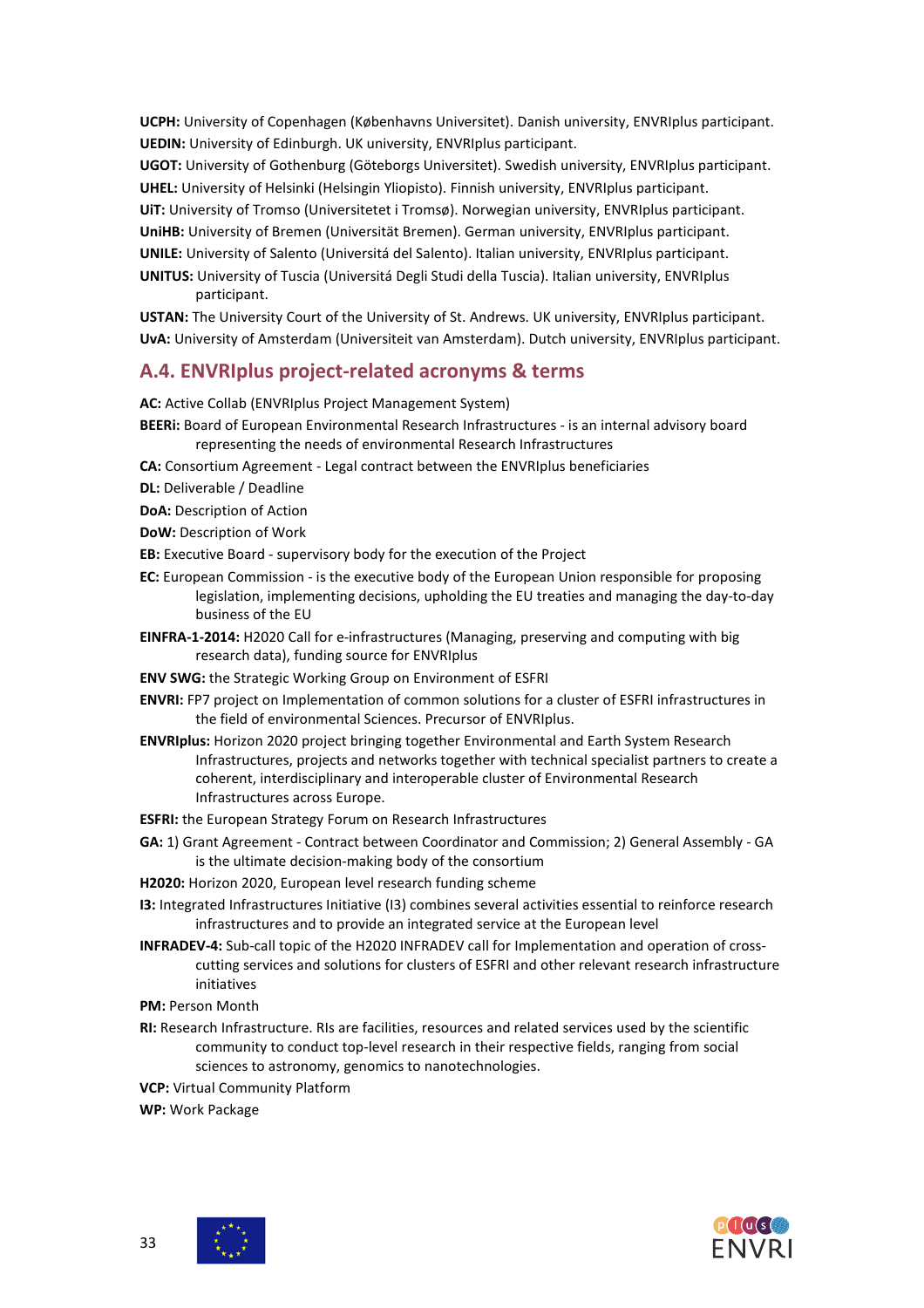# <span id="page-33-0"></span>APPENDIX B. AGENDA OF THE "CLOSING THE GAP" **WORKSHOP**

The one-day workshop took place on October 18, 2017, at the German climate computing centre (DKRZ) in Hamburg, Germany. See **Appendix C** for abstracts of all presentations. The outcomes of the closing discussion are summarized in **Chapter 3.3.1**.

#### **09:00 – 09:15 Welcome and introduction**

- *Welcome* Frank Toussaint, DKRZ
- *Introduction to ENVRIplus and Work Package 6* Maggie Hellström, ICOS

#### **09:15 – 10:30 Use cases ENVRIplusresearch infrastructures**

- *A single DOI for Argo; a generic approach to making datasets that grow and evolve with time citable on legacy infrastructure* - Justin Buck, National Oceanography Centre
- *Recent developments of the data citation services at WDCC/DKRZ* Martina Stockhause, DKRZ
- *From data archival to citation through PIDs and DOIs. The GEOFON use case* Javier Quinteros, GFZ
- *ICOS and data citation* Alex Vermeulen, ICOS

#### **10:30 – 11:00 Coffee**

#### **11:00 – 12:30 PID for non-data research objects**

- *Documentation and identification of long term monitoring facilities* Johannes Peterseil, Umweltbundesamt GmbH
- *Persistent Identification of Instruments* Markus Stocker, Universität Bremen
- *Linking Environmental Data and Samples* Kerstin Lehnert, SESAR, Columbia Unversity
- *Application aware digital objects access and distribution using Named Data Networking (NDN)* - Zhiming Zhao, University of Amsterdam (remote presentation)
- *The VAMDC Query Store* Carlo Maria Zwölf, Paris Observatory

#### **12:30 – 13:15 Lunch**

#### **13:15 – 14:30 PID service providers and data publishers**

- *RDA perspective: PID Kernel Information and registries within the Data Fabric context* Tobias Weigel, DKRZ
- *Data Identification and Tracing Services of ePIC* Ulrich Schwardmann, GWDG, ePIC
- *Supporting data citation on Research Infrastructures using PID-based workflows* Kristian Garza, DataCite
- *How (and why) to get citations for your data* Edward van Lanen, Elsevier PANGAEA, Robert Huber, Universität Bremen

#### **14:30 – 15:00 Coffee**

- **15:00 – 16:00 Discussion on future directions**
- **16:00 – 16:05 Close**



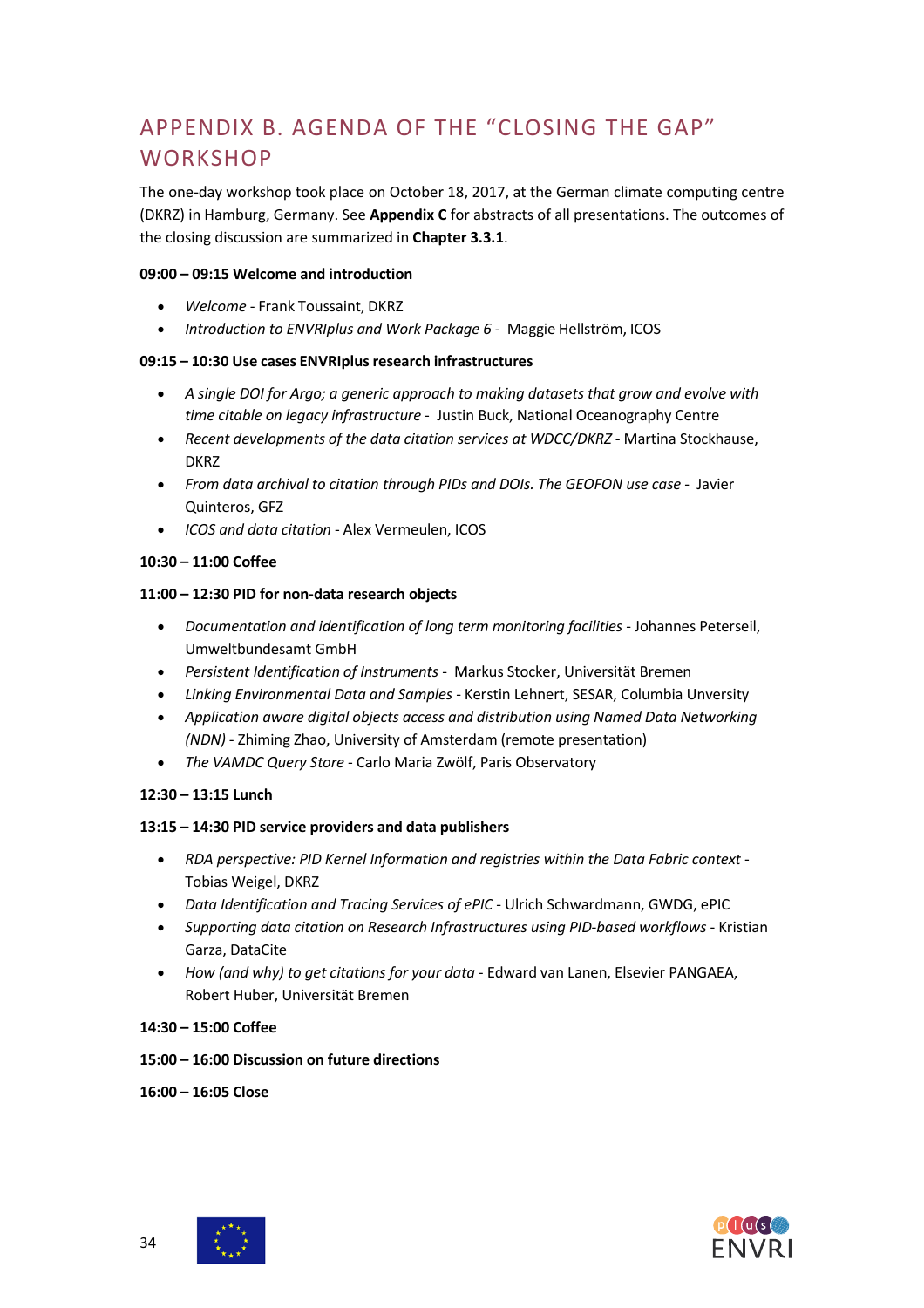## <span id="page-34-0"></span>APPENDIX C. PRESENTATIONS MADE AT THE "CLOSING THE GAP" WORKSHOP

Here we list all presentations made at the workshop, ordered according to the sequence of presentations. For each contribution, a brief abstract is given.

### <span id="page-34-1"></span>A single DOI for Argo; a generic approach to making datasets that grow and evolve with time citable on legacy infrastructure

#### *Justin Buck, National Oceanography Centre UK & Euro-Argo*

The Argo dataset grows and evolves with time and changes in the expectations on the citation of Argo data and traceability of data citations has driven a 5 year effort to make Argo data citable via a single DOI. This has now been implemented by Ifremer on the Argo dataset for the first time using an approach that enables citation for the Argo data at monthly snapshots without requirement for significant enhancement to the Argo data infrastructure. The approach presented is readily applicable to other data infrastructures and enables Argo to partly meet the recommendations of the Research Data Alliance Dynamic Data Citation working group.

#### <span id="page-34-2"></span>Recent developments of the data citation services at WDCC/DKRZ

#### *Martina Stockhause, World Data Centre for Climate & German Climate Computation Centre (DKRZ)*

The talk will give a brief overview of the recent developments and future plans of the citation services at WDCC/DKRZ. The currently developed CMIP6 (Coupled Model Intercomparison Project Phase 6) and IPCC AR6 (Intergovernmental Panel on Climate Change Assessment Report 6) data citation services will serve as an example. With its various data-literature, data-data and datascientist/institution interlinks, the CMIP6/AR6 data citation concept supports tracing of data usage in literature and scientific projects via the Scholix services.

### <span id="page-34-3"></span>From data archival to citation through PIDs and DOIs. The GEOFON use case.

#### *Javier Quinteros, GFZ Helmholtz Centre Potsdam & GEOFON (EPOS)*

A presentation of our current data workflow and our work-in-progress related to PIDs, Data Collections and DOIs.

#### <span id="page-34-4"></span>ICOS and data citation

#### *Alex Vermeulen, Lund University & ICOS*

ICOS is a research infrastructure that provides observations of the carbon cycle, targeted at scientific users. A distributed network of more than 120 stations divided over national networks provides high quality and precision measurements from atmosphere, ecosystems and ocean. Curation and data processing is performed by also distributed thematic centres. The ICOS Carbon Portal gives access to all ICOS data and metadata. ICOS data is distributed using a CC4BY license where proper citation is required that users have to accept before they can access the data and that has to be passed on with the data at redistribution. ICOS will provide a specific citation with each data object download. The citation contains a persistent identifier (e.g. DOI) that will link to a landing page with all relevant metadata, including information on the contributors. Data download statistics will be gathered and applied to the records of all contributors by the Carbon Portal.



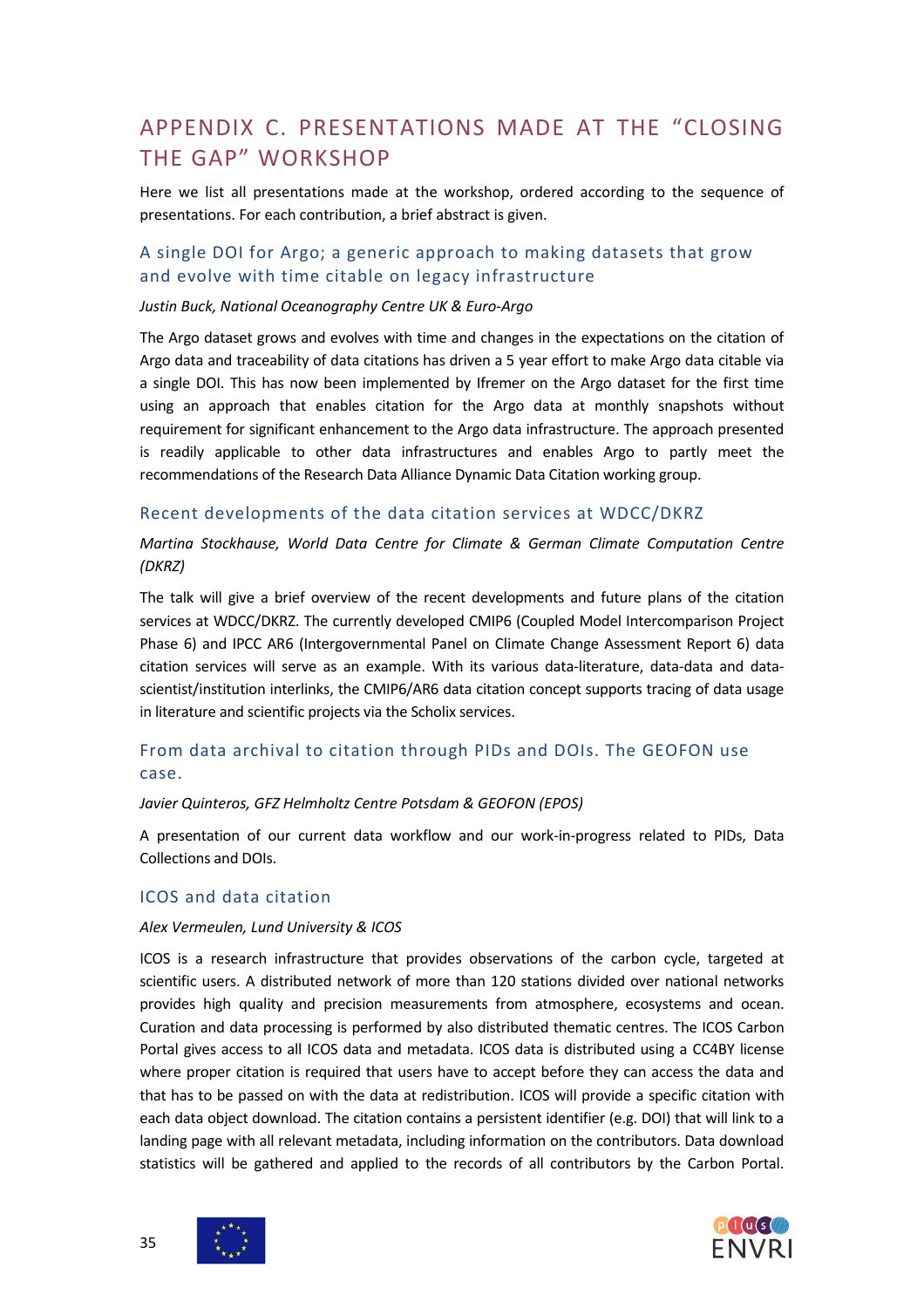However when data objects are cited on the web or in literature it is still an open issues how to harvest this use and attribute the contributors.

#### <span id="page-35-0"></span>Documentation and identification of long term monitoring facilities

#### *Johannes Peterseil, Environment Agency Austria & LTER Europe*

The proper documentation of observation facilities is a core part of any site based observation network providing sufficient information on the context of the observation. The DEIMS Site and Dataset Registry (https://data.lter-europe.net/deims/) provides a web based catalogue to document observation facilities. DEIMS-SDR is used by LTER Europe, ILTER and beyond. In order to be able to provide a unique identification of these sites work is done to set up a DEOS-ID (Digital Environmental Observation Site Identifier) which could be used across different site catalogues. Within the DEIMS-SDR a prototype implementation will be created linking community based site documentation with the DEOS-ID.

#### <span id="page-35-1"></span>Persistent Identification of Instruments

#### *Markus Stocker, PANGAEA/MARUM & University of Bremen*

To interpret a dataset, we need contextual information about the hardware used to generate the data. This talk will introduce to persistent identification of instruments and focus on one aspect: the why and how to involve manufacturers. We will also give an update on plans for a corresponding RDA WG.

#### <span id="page-35-2"></span>Linking Environmental Data and Samples

#### *Kerstin Lehnert, Lamont-Doherty Earth Observatory at Columbia University, USA & IGSN e.V.*

Samples and the data generated by their studies represent one of the primary foundations of environmental research and are key to our knowledge of Earth's dynamic systems, its state and evolution. Open, transparent and reproducible science demands samples that are the object of studies and pertinent publications and data are discoverable, accessible, and re- usable, with interoperable metadata in online catalogues. This presentation will provide an overview of best practices for unique and persistent identification of samples, sample registration, sample documentation, and related policies.

### <span id="page-35-3"></span>Application aware digital objects access and distribution using Named Data Networking (NDN)

#### *Zhiming Zhao, University of Amsterdam*

In big data infrastructures, Persistent Identifiers (PIDs) are widely used to identify digital content and research data. A typical example of PIDs is the Digital Object Identifier (DOI). In a data centric application (such as a scientific workflow) it is often required to fetch different data objects from multiple locations. When reproducing a workflow published by community, data objects involved in the workflow often have PIDs. In this project we investigated how to optimize the fetching and sharing of DOI identified objects with Information centric networking paradigm such as Named Data Networking (NDN). In order to achieve that goal, first we presented an approach for integrating PIDs with Named Data Networking (NDN) networks. NDN identifies digital objects with their names and route them also based on their names. In addition, we proposed an approach for optimizing the NDN network's performance using application level knowledge, such as the size, number, and order of the requested objects. We investigated the effect of ordering a group of objects in ascending or descending order according to their sizes before requesting them one by



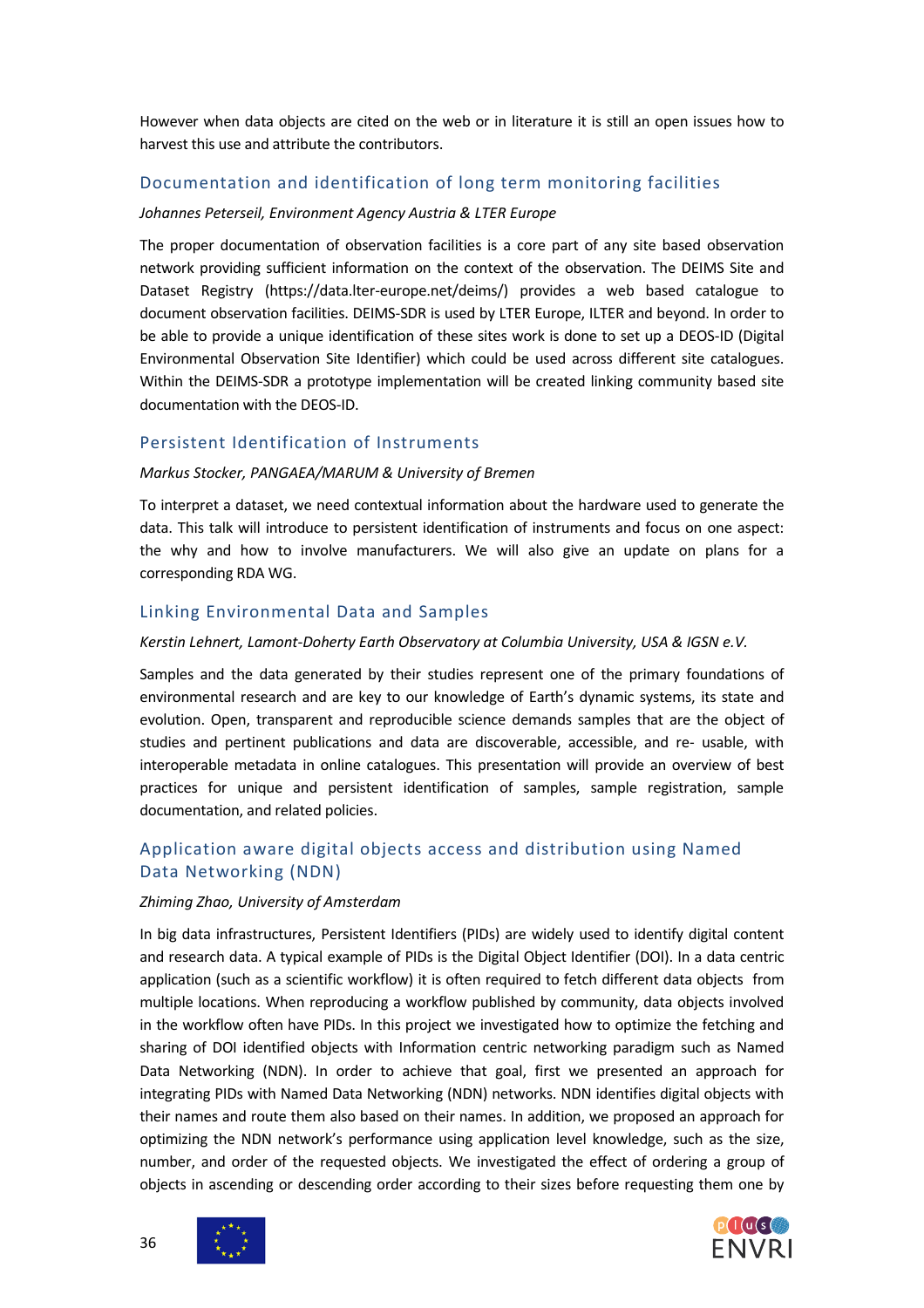one. The results showed that the order of the requests can dramatically influence performance of fetching objects from NDN networks.

### <span id="page-36-0"></span>The VAMDC Query Store

#### *Carlo Maria Zwölf, Paris Observatory & Virtual Atomic and Molecular Data Centre*

The Virtual Atomic and Molecular Data Centre (VAMDC) federates ~30 heterogeneous databases, providing a "wrapper layer" that allows to expose the data in a unified way. The talk presented details of the VAMDC infrastructure's technical architecture, highlighting the VAMDC Query Store an implementation of the RDA Dynamic Data Citation working group recommendation. The Query Store approach allows to both store all necessary information and metadata that is needed to reliably reproduce search queries made by end users, and to make these consistently citable via assigned persistent identifiers. The presentation also addressed a number of encountered issues, including problems for human end users to interpret the XML-formatted QS output, the inability of some end user software clients to properly parse the QS output, and the need for end users to modify their work processes to properly capture provenance information. The VAMDC experiences highlight a number of questions that are of general interest for the science community as a whole: How to best educate end users on how to use persistent identifiers for data search, provenance, citation etc.? Will publishers contribute to costs linked with the storage and digital curation of data? How should credit be assigned and distributed also to non-authors, including curators, data managers, maintainers of the necessary e-infrastructure etc.? *(Summary provided by the workshop organizers.)*

### <span id="page-36-1"></span>The RDA perspective: PID Kernel Information and registries within the Data Fabric context

#### *Tobias Weigel, German Climate Computation Centre (DKRZ)*

This talk will provide a brief update on recent RDA activities concerning the conceptual and use case oriented discussions around PID Kernel Information, their possible definition, sharing and workflow-enablement through registries, relationship with collections and the overall significance of this in the architectural framework that is discussed within the Data Fabric group. The talk will set these activities also in the context of the data citation and tracking challenges relevant for environmental RIs and publishing workflows.

#### <span id="page-36-2"></span>Data Identification and Tracing Services of ePIC

#### *Ulrich Schwardmann, ePIC & Gesellschaft für wissenschaftliche Datenverarbeitung mbH Göttingen*

After a short introduction to ePIC this talk presents the services ePIC provides to ensure reliable data identification and data tracing for research data. The granularity of the data presentation is a major topic of the scientific data management in its life cycle from data generation to data reference and citation and the reuse of data. PIDs, data fragments, data collections and registered data types are useful tools to structure this granularity problem.

### <span id="page-36-3"></span>Supporting data citation on Research Infrastructures using PID-based workflows

#### *Kristian Garza, DataCite*

Data citation is a key practice on supporting research data access, sharing and reuse, as well as reproducible scholarship. However, supporting the unveiling the citation links between scholarly





37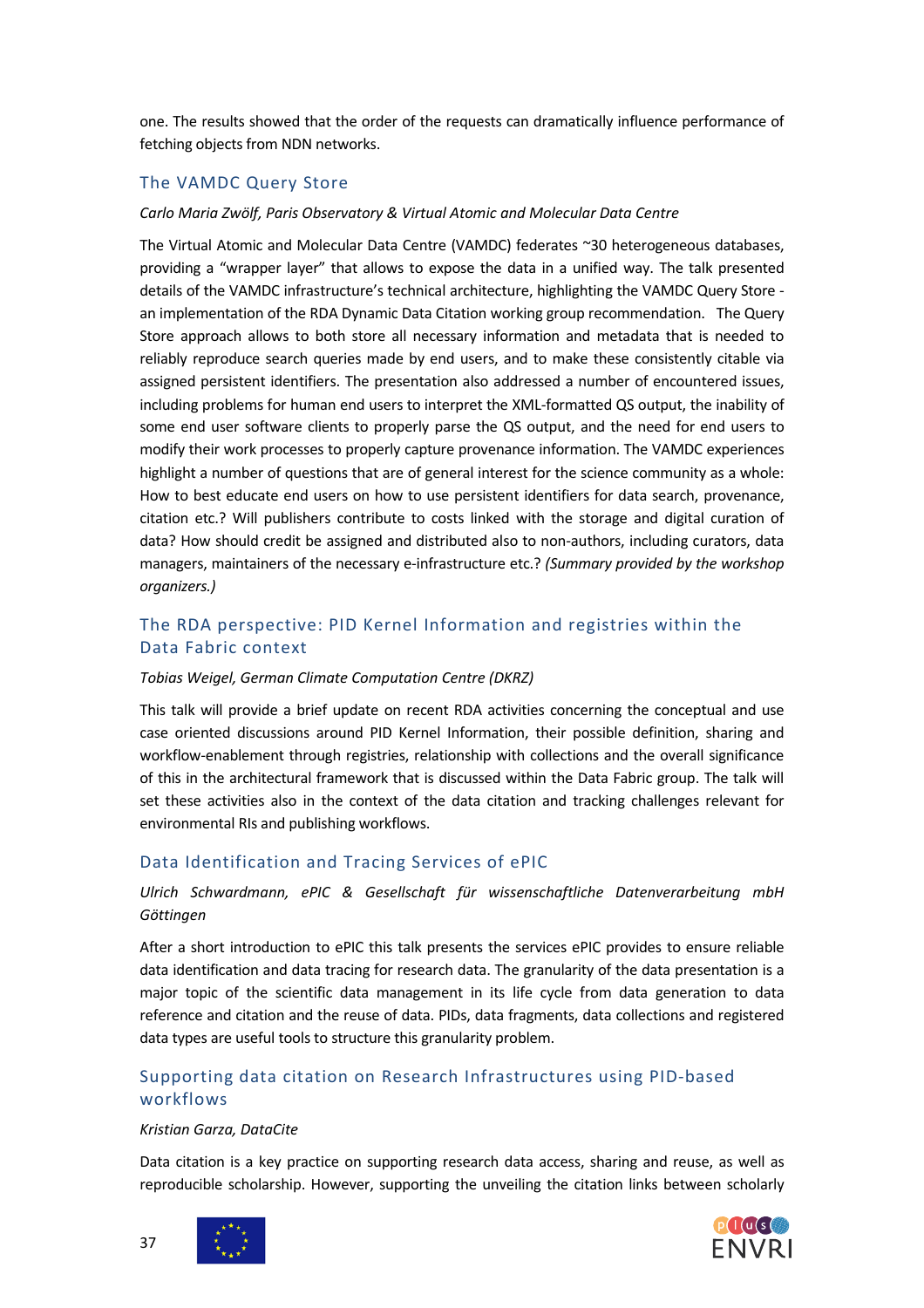literature and underpinning research data is still a problem. DataCite has been using automatic workflows based on Persistent Identifiers to address this problem. These workflows capture and aggregate citation events that happen in either the Publisher or the Research Infrastructures. These workflows can deliver relationships between people's ORCIDs and research data as well relationships between scholarly literature and the underpinning research data. So far these workflows have been successful to connect people with ORCIDs to their data and DataCite can send that information back to Publishers and Research Infrastructures. We argue that data publication workflows represent the path forward to address the problems the linking and retrieving information about data identification and data citation.

#### <span id="page-37-0"></span>How (and why) to get citations for your data

#### *Edward van Lanen, Elsevier*

There are many reasons to make data available for others to use, including improving quality of research by increasing transparency and reproducibility - but also a wish to increase discoverability of research to enhance the possibility for receiving credit, as well as mandates from funders. Currently about half of polled researchers say they share data, with a majority doing so via supplemental materials attached to publications. Many use personal, institutional or project websites to link to data, with much fewer making use of either general or discipline-specific repositories. Posting data mainly as supplementary materials, however, has many issues, including no or poor searchability, inability to cite (and receive credit for) the data, and poor coverage of data not directly connected to articles. Elsevier is now launching a new service, Data in Brief, to provide a way for researchers to more easily share and reuse each other's datasets by publishing them as data articles. *(Summary provided by the workshop organizers.)*

#### <span id="page-37-1"></span>PANGAEA - Data Publisher for Earth & Environmental Science

#### *Robert Huber, University of Bremen & PANGAEA/Marum*

The ISCU World Data Centre PANGAEA is an information system for acquisition, processing, long term storage, and publication of geo-referenced data related to earth science fields. Storing more than 350.000 data sets from all fields of geosciences it belongs to the largest archives for observational earth science data. Standard conform interfaces (ISO, OGC, W3C, OAI) enable access from a variety of data and information portals, among them the search engine of PANGAEA itself ((www.pangaea.de) and e.g. GBIF and GEOSS. All data sets in PANGAEA are citable, fully documented, and can be referenced via persistent identifiers (Digital Object Identifier - DOI) - a premise for data publication. Together with other ICSU World Data Centres (www.icsu-wds.org) and the Technical Information Library in Germany (TIB) PANGAEA had a share in the implementation of a DOI based registry for scientific data, which by now is supported by a worldwide consortium of libraries (www.datacite.org). A further milestone was building up strong co-operations with science publishers as Elsevier, Springer, Wiley, AGU, Nature and others. A common web service allows to reference supplementary data in PANGAEA directly from an articles abstract page (e.g. Science Direct). The next step with science publishers is to further integrate the editorial process for the publication of supplementary data with the publication procedures on the journal side. PANGAEA is operated as a joint long term facility by MARUM at the University Bremen and the Alfred Wegener Institute for Polar and Marine Research (AWI). More than 80% of the funding results from project data management and the implementation of spatial data infrastructures (more than 160 International to national projects) since the last 15 years www.pangaea.de/projects.



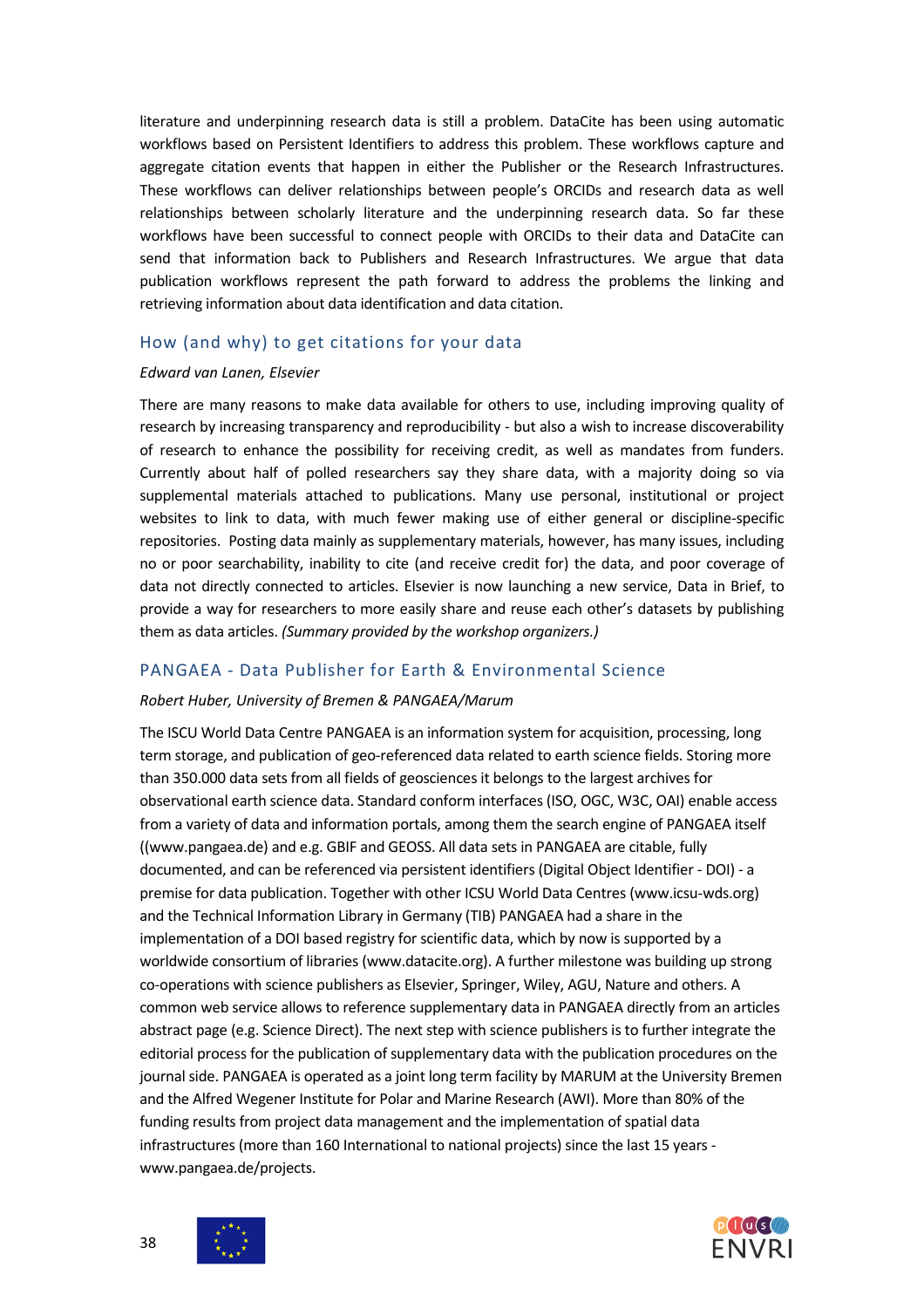# <span id="page-38-0"></span>APPENDIX D. SURVEY PARTICIPANTS

The following is a list of all the organisations who participated in the survey. We would like to express our sincere thank you to all of them for their engagement and willingness to share their views with us.

|  |                                                 |  |  |  | TABLE D-1. THE NAME, RESPONDENT CATEGORY AND BRIEF DESCRIPTION OF ALL THE ORGANISATIONS WHO |  |
|--|-------------------------------------------------|--|--|--|---------------------------------------------------------------------------------------------|--|
|  | PARTICIPATED IN THE QUESTIONNAIRE-BASED SURVEY. |  |  |  |                                                                                             |  |

| Name and URL of organisation          | Category    | <b>Description</b>                              |
|---------------------------------------|-------------|-------------------------------------------------|
| <b>Clarivate Analytics</b>            | Data usage  | Company delivering products for market,         |
| https://clarivate.com                 | indexers    | research and technology analysis. Examples of   |
|                                       |             | products are Web of Science, MarkMonitor,       |
|                                       |             | TechStreet etc.                                 |
| Copernicus.org                        | Publisher & | Publisher of Open Access journals               |
| https://www.copernicus.org/           | publisher   |                                                 |
|                                       | association |                                                 |
| CrossRef                              | PID.        | Membership based not-for-profit organisation    |
| https://www.crossref.org/             | provider    | delivering PID and metadata services            |
|                                       |             |                                                 |
| <b>DataCite</b>                       | PID         | Not-for-profit organisation delivering PID and  |
| https://www.datacite.org/             | provider    | metadata services                               |
|                                       |             |                                                 |
| <b>EBSCO Information Services</b>     | Publisher & | Major publisher delivering databases<br>and     |
| http://www.ebsco.com                  | publisher   | journals in multiple sectors and areas.         |
|                                       | association |                                                 |
| Elsevier                              | Publisher & | Major publisher delivering databases and        |
| https://www.elsevier.com/             | publisher   | journals in multiple sectors and areas.         |
|                                       | association |                                                 |
| ePIC                                  | PID.        | Consortium for PID services based on the        |
| http://www.pidconsortium.eu/          | provider    | Handle system.                                  |
| <b>EUDAT</b>                          | <b>PID</b>  | European infrastructure delivering services for |
| https://eudat.eu/                     | provider    | PIDs and other research data related services   |
|                                       |             | and systems.                                    |
| Hindawi                               | Publisher & | Publisher of Open Access journals.              |
| https://www.hindawi.com/              | publisher   |                                                 |
|                                       | association |                                                 |
| (National Information<br><b>NISO</b>  | Other       | NISO is a non-profit association accredited by  |
| <b>Standards Organization)</b>        |             | the American National Standards Institute       |
| https://www.niso.org/                 |             | (ANSI), developing standards to<br>manage       |
|                                       |             | information in today's continually changing     |
|                                       |             | digital environment.                            |
| (National Ocean<br><b>NOAA</b><br>and | Other       | National agency for studying and predicting     |
| Atmospheric Administration)           |             | changes in climate, weather, oceans, and        |
| http://www.noaa.gov/                  |             | coasts.                                         |
| <b>OASPA</b>                          | Publisher & | Association for Open Access publishers.         |
| https://oaspa.org/                    | publisher   |                                                 |
|                                       | association |                                                 |



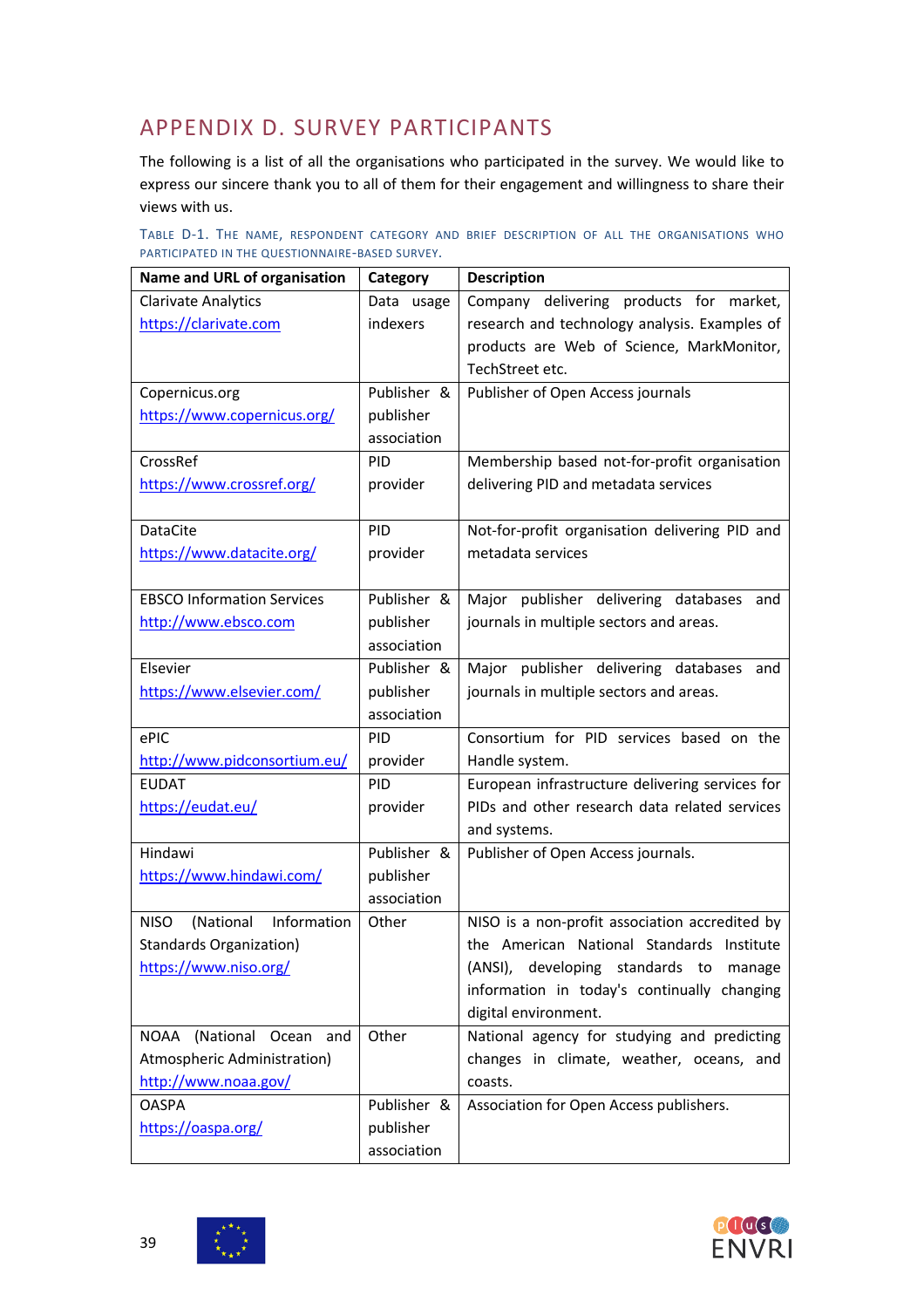| Name and URL of organisation   | Category    | <b>Description</b>                               |
|--------------------------------|-------------|--------------------------------------------------|
| <b>Open Citations</b>          | Data usage  | The main work of OpenCitations is the creation   |
| http://opencitations.net/      | indexers    | and current expansion of the Open Citations      |
|                                |             | Corpus (OCC), an open repository of scholarly    |
|                                |             | citation data.                                   |
|                                |             |                                                  |
| <b>ORNL DAAC</b>               | <b>PID</b>  | ORNL DAAC provides data and information          |
| https://earthdata.nasa.gov/abo | provider    | biogeochemical<br>relevant<br>to<br>dynamics,    |
| ut/daacs/daac-ornl             |             | ecological data, and environmental processes,    |
|                                |             | critical for understanding the dynamics relating |
|                                |             | biological, geological, and<br>chemical<br>the   |
|                                |             | components of Earth's environment.               |
| PANGAEA                        | Publisher & | Data publisher for earth & environmental         |
| https://www.pangaea.de/        | publisher   | Science.                                         |
|                                | association |                                                  |
| re3data.org                    | Other       | re3data offers detailed information on more      |
| http://www.re3data.org/        |             | than 2,000 research data repositories.           |
|                                |             |                                                  |
| <b>SESAR</b>                   | PID         | SESAR operates a registry that distributes the   |
| http://www.geosamples.org/     | provider    | International Geo Sample Number IGSN. SESAR      |
|                                |             | provides access to the sample catalogue via      |
|                                |             | the Global Sample Search.                        |
| <b>STM</b>                     | Publisher & | STM is a membership based organisation for       |
| https://www.stm-assoc.org/     | publisher   | academic and professional publishers.            |
|                                | association |                                                  |

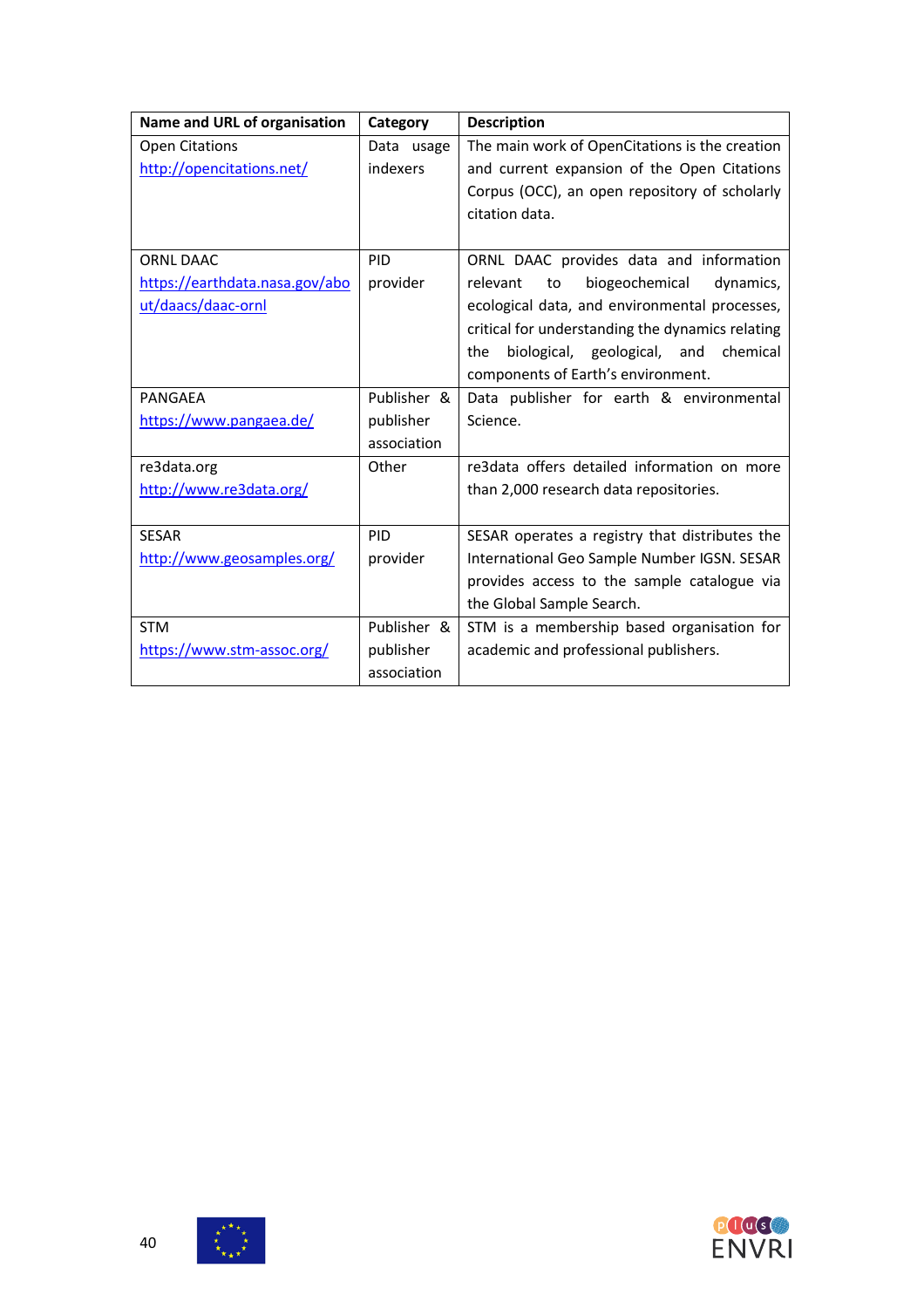# <span id="page-40-0"></span>APPENDIX E. SELECTED EXCERPTS FROM THE QUESTIONNAIRE RESPONSES

In order to complement the discussion in **Chapter 4.3.2**, we present here a subset of responses to our survey questionnaire. For each excerpt, the category of the respondent (publisher, PID service provider, data usage indexer or other) is indicated. Note that in order to protect the anonymity of the respondents, and to harmonize the style, the excerpts have been slightly modified.

#### *Q1: The concept "persistent" in persistent identifiers, what does that mean to you and the services in your organization?*

- "That digital objects can always be found via the PID and that links to it will not break." (publisher)
- "Developing the social and technical infrastructure that will enable content to be perpetually identified." (PID service provider)

#### *Q4: What is your opinion on PID based references pointing to samples, instruments and stations in scientific articles, e.g. PIDs to non-data objects? Would it be feasible to support PID services to these references to non-data objects?*

- "Having a PID for instruments and stations will improve understanding and reproduction of data." (PID service provider)
- "PIDs should be assigned to such entities, resolving to a landing page describing the entity." (other)

#### *Q6: What is your opinion on allowing bibliographic references to be made to dataset fragments or subsets (i.e. by appending pointer information to the PID of the dataset)? Do your services support pointers to subsets in bibliographic references?*

- "It depends on the community and the need for a citation. If a fragment needs to be cited then it is entirely appropriate." (PID service provider)
- "As a basic principle, one identifies the thing at the most granular level that it is necessary and practical for business purposes to identify a thing. The use of suffixes in identifiers in essence is simply a different identifier. Rather than building semantics into the string of the identifier, simply use a different ID and link the two objects using the relevant metadata." (other)

#### *Q7: What is your opinion about using PIDs for data collections (i.e. collections of several datasets)? Do your services support PIDs for data collections?*

- "In some cases it is useful, but we need to ensure that credit is given to authors of the individual objects in the data collection." (PID service provider)
- "We encourage using PID's for data collections." (publisher)

#### *Q8a: Do your services support bibliographic references for dynamic data sets?*

- "There is a valid use case for PIDs for dynamic data. It is incumbent on the data producer or provider to provide necessary context and metadata so it is understood by the user." (other)
- "We have DOIs for datasets that are streaming in from sensors. We also have a versioning system where datasets can be updated or revised and keep the same DOI." (PID service provider)